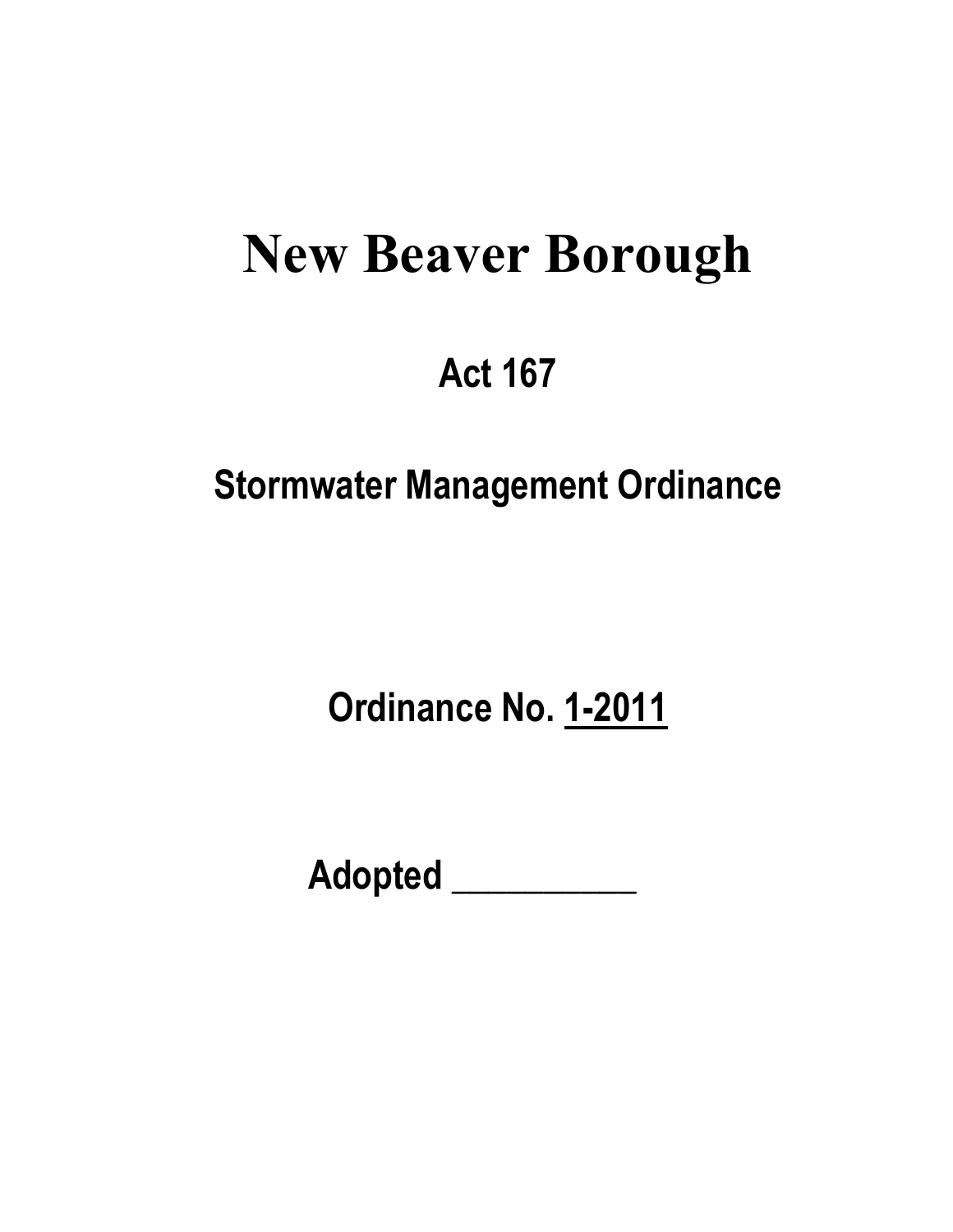# **NEW BEAVER BOROUGH**

# **ACT 167 STORMWATER MANAGEMENT ORDINANCE**

**ORDINANCE NO. 1-2011**

# **LAWRENCE COUNTY, PENNSYLVANIA**

Adopted at a Public Meeting Held on

 $\overline{\phantom{a}}$ , 20 $\overline{\phantom{a}}$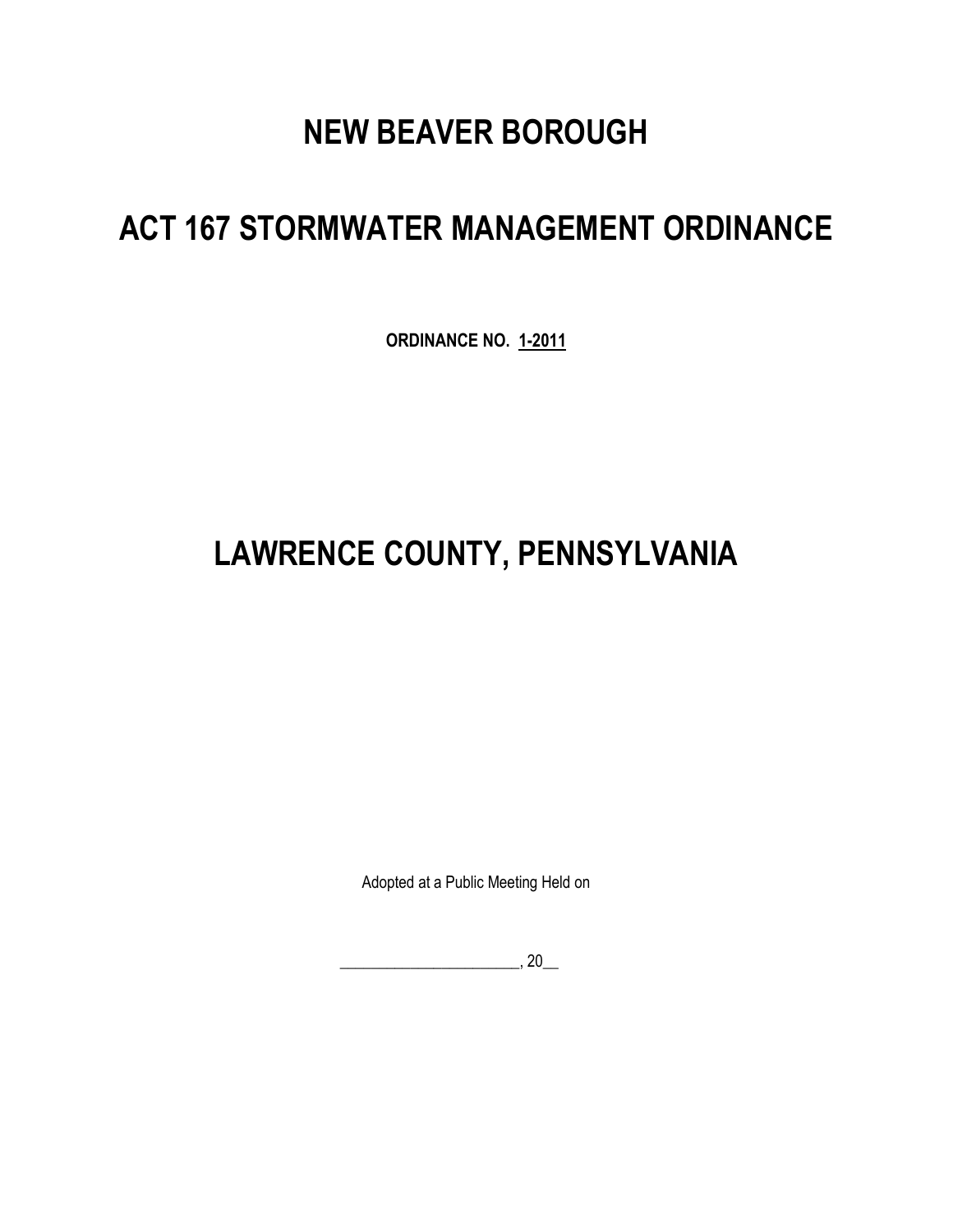# **TABLE OF CONTENTS**

| <b>Contents</b>                                                                                                                                                                                                                         | Page |
|-----------------------------------------------------------------------------------------------------------------------------------------------------------------------------------------------------------------------------------------|------|
|                                                                                                                                                                                                                                         |      |
|                                                                                                                                                                                                                                         |      |
|                                                                                                                                                                                                                                         |      |
|                                                                                                                                                                                                                                         |      |
|                                                                                                                                                                                                                                         |      |
|                                                                                                                                                                                                                                         |      |
|                                                                                                                                                                                                                                         |      |
|                                                                                                                                                                                                                                         |      |
|                                                                                                                                                                                                                                         |      |
|                                                                                                                                                                                                                                         |      |
|                                                                                                                                                                                                                                         |      |
| Section 301. General Requirements Written approval of a SWM Site Plan must be issued by the New Beaver<br>Borough prior to commencement of Regulated Activities unless exempt from this requirement under Section 302.                  |      |
|                                                                                                                                                                                                                                         |      |
|                                                                                                                                                                                                                                         |      |
|                                                                                                                                                                                                                                         |      |
|                                                                                                                                                                                                                                         |      |
|                                                                                                                                                                                                                                         |      |
|                                                                                                                                                                                                                                         |      |
|                                                                                                                                                                                                                                         |      |
|                                                                                                                                                                                                                                         |      |
| All regulated activities that do not fall under the exemption criteria referenced herein shall submit a SWM Site Plan<br>and Report to New Beaver Borough for review. These criteria shall apply to the total proposed development even |      |
|                                                                                                                                                                                                                                         |      |
|                                                                                                                                                                                                                                         |      |
|                                                                                                                                                                                                                                         |      |
|                                                                                                                                                                                                                                         |      |
|                                                                                                                                                                                                                                         |      |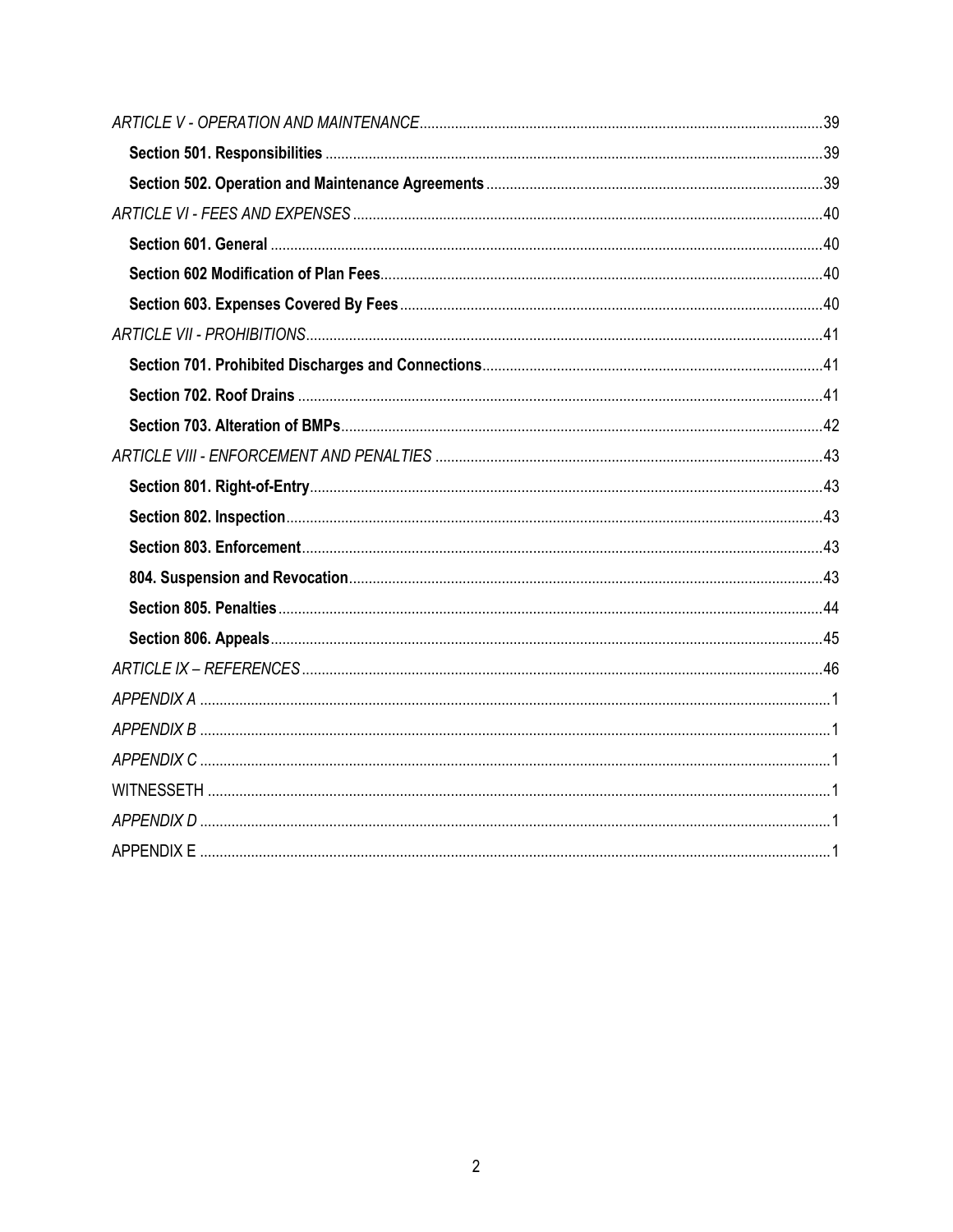### <span id="page-4-1"></span><span id="page-4-0"></span>**Section 101. Short Title**

This Ordinance shall be known and may be cited as New Beaver Borough Stormwater Management Ordinance.

#### <span id="page-4-2"></span>**Section 102. Statement of Findings**

The governing body of New Beaver Borough finds that:

- A. Inadequate management of accelerated runoff of Stormwater resulting from development throughout a watershed increases flows and velocities, contributes to erosion and sedimentation, overtaxes the carrying capacity of streams and storm sewers, greatly increases the cost of public facilities to carry and control Stormwater, undermines flood plain management and flood control efforts in downstream communities, reduces groundwater recharge, threatens public health and safety, and increases non-point source pollution of water resources.
- B. A comprehensive program of Stormwater management, including reasonable regulation of development and activities causing accelerated runoff, is fundamental to the public health, safety and welfare and the protection of people of the Commonwealth, their resources and the environment.
- C. Stormwater is an important water resource, which provides groundwater recharge for water supplies and base flow of streams, which protects and maintains surface water quality.
- D. Federal and state regulations require certain Municipalities to implement a program of Stormwater controls. These Municipalities are required to obtain a permit for Stormwater discharges from their separate storm sewer systems under the National Pollutant Discharge Elimination System (NPDES).

### <span id="page-4-3"></span>**Section 103. Purpose**

The purpose of this Ordinance is to promote health, safety, and welfare within New Beaver Borough and its watershed by minimizing the harms and maximizing the benefits described in Section 102 of this Ordinance, through provisions designed to:

A. Meet legal water quality requirements under state law, including regulations at 25 Pa. Code Chapter 93 to protect, maintain, reclaim and restore the existing and designated uses.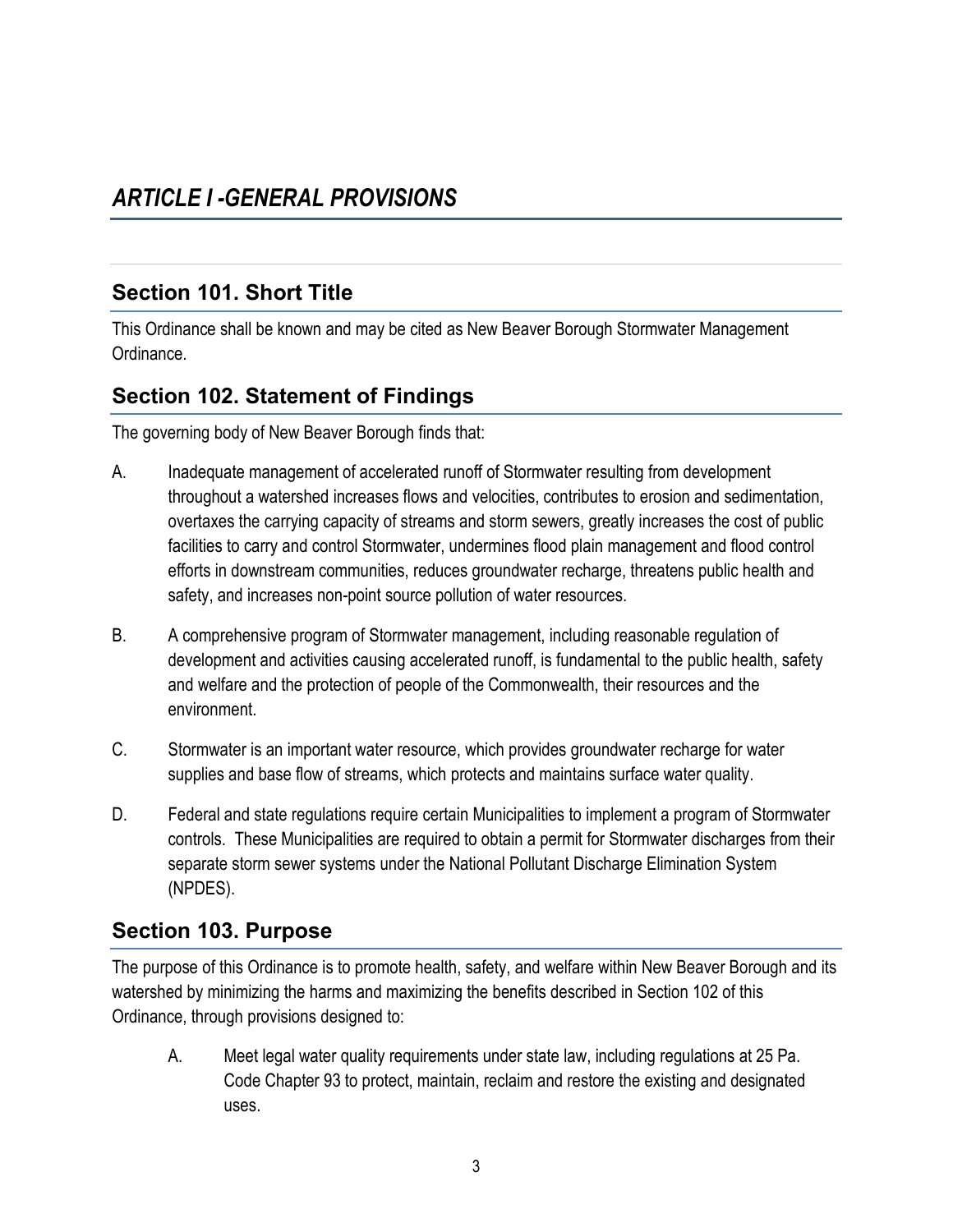- B. Preserve the natural drainage systems as much as possible.
- C. Manage Stormwater runoff close to the source.
- D. Provide the minimum procedures and performance standards for Stormwater planning and management.
- E. Maintain groundwater recharge, to prevent degradation of surface and groundwater quality and to otherwise protect water resources.
- F. Prevent scour and erosion of stream banks and streambeds.
- G. Provide proper operations and maintenance of all permanent Stormwater Management Best Management Practices (BMPs) implemented within New Beaver Borough.
- H. Provide standards to meet NPDES permit requirements.

#### <span id="page-5-0"></span>**Section 104. Statutory Authority**

A. Primary Authority:

New Beaver Borough is empowered to regulate these activities by the authority of the Act of October 4, 1978, P.L. 864 (Act 167), 32 P.S. Section 680.1, et seq., as amended, the "Stormwater Management Act" and the "New Beaver Borough Stormwater Management Ordinance"

B. Secondary Authority:

New Beaver Borough is empowered to regulate land use activities that affect runoff by the authority of the Act of July 31, 1968, P.L. 805, No. 247, The Pennsylvania Municipalities Planning Code, as amended.

# <span id="page-5-1"></span>**Section 105. Applicability**

All Regulated Activities and all activities that may affect Stormwater runoff, including land development or earth disturbance, are subject to regulation by this Ordinance.

### <span id="page-5-2"></span>**Section 106. Repealer**

Any other ordinance provision(s) or regulation of New Beaver Borough inconsistent with any of the provisions of this Ordinance is hereby repealed to the extent of the inconsistency only.

### <span id="page-5-3"></span>**Section 107. Severability**

In the event that a court of competent jurisdiction declares any section or provision of this Ordinance invalid, such decision shall not affect the validity of any of the remaining provisions of this Ordinance.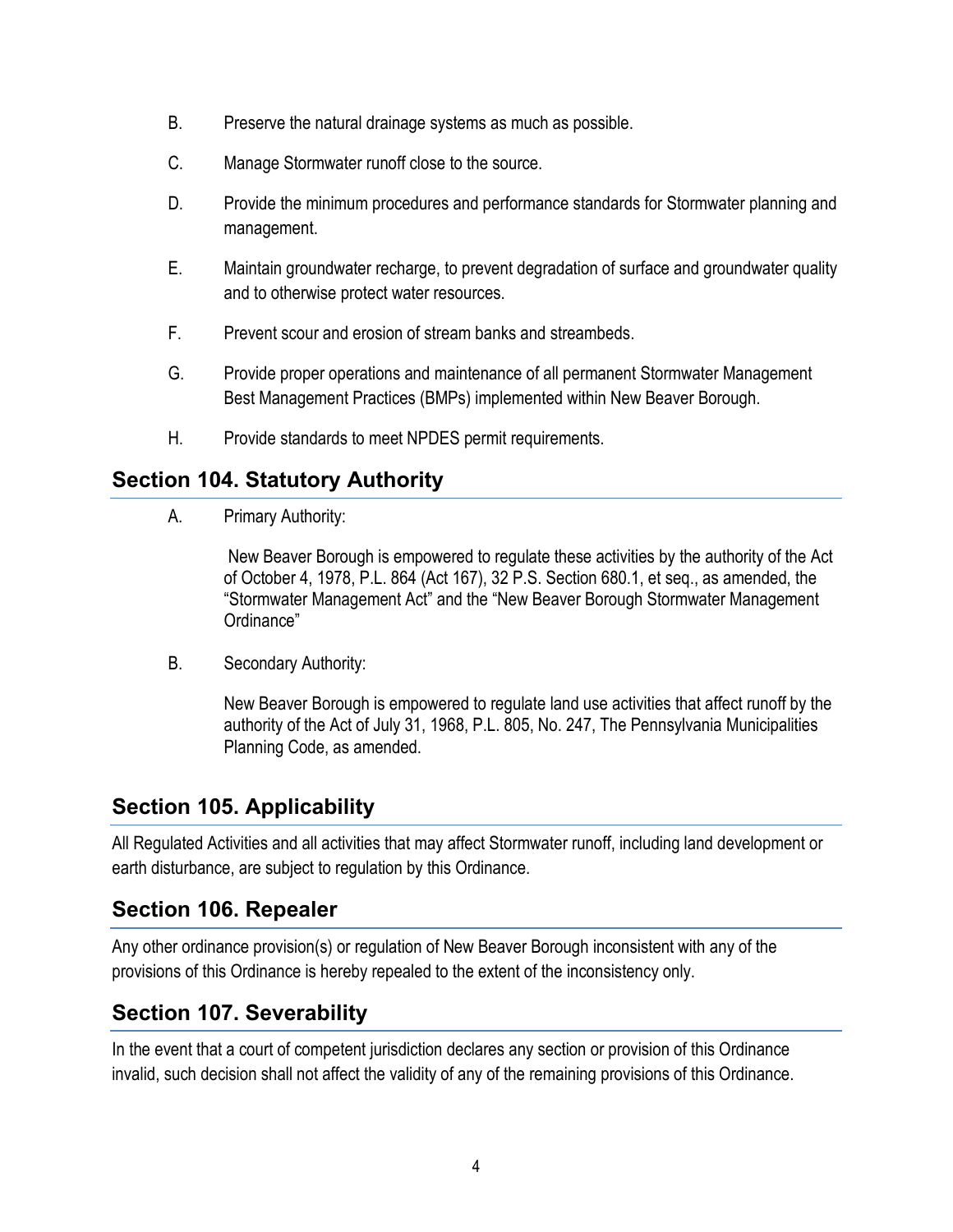#### <span id="page-6-0"></span>**Section 108. Compatibility with Other Ordinance Requirements**

Approvals issued and actions taken under this Ordinance do not relieve the Applicant of the responsibility to secure required permits or approvals for activities regulated by any other code, law, regulation or ordinance.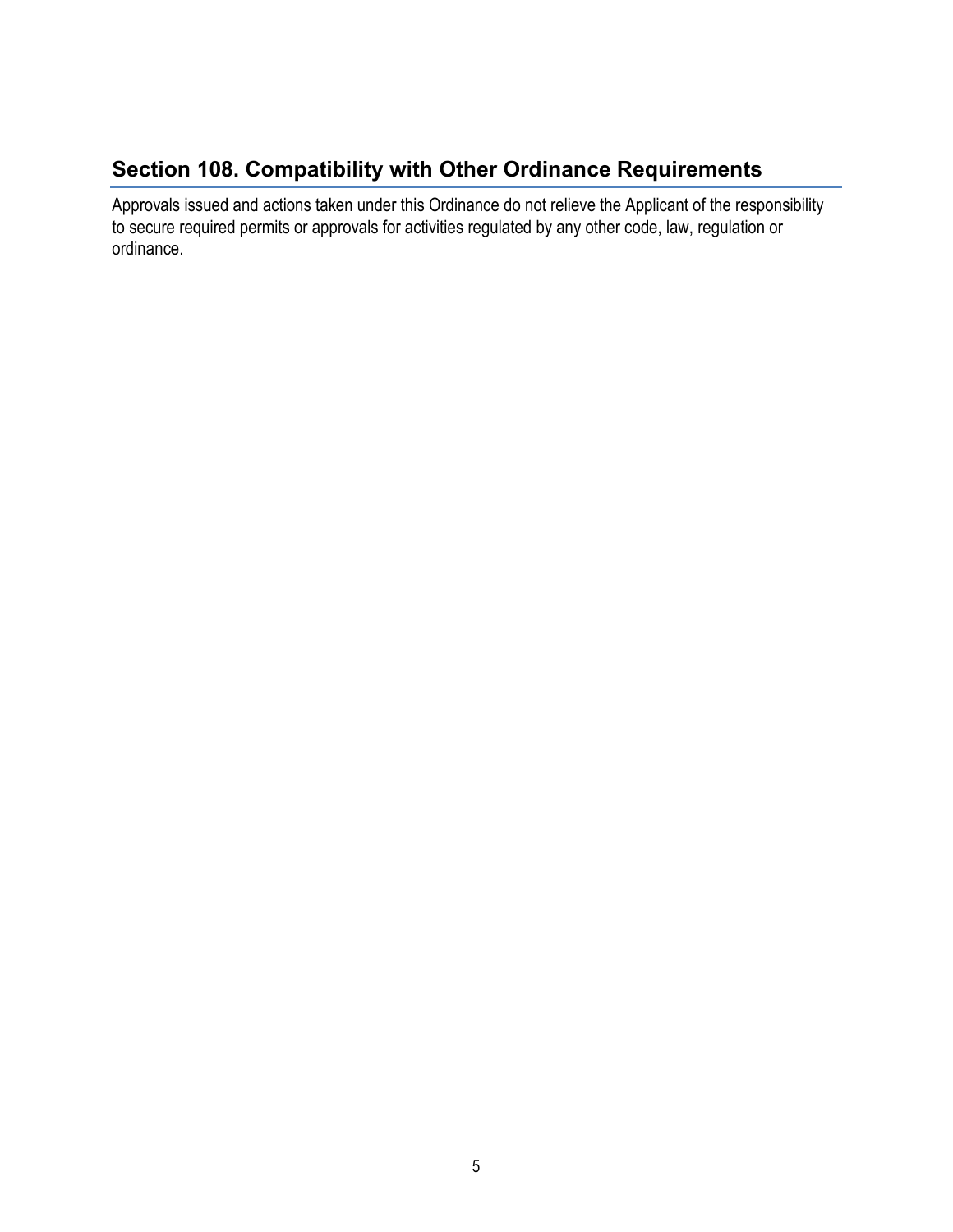# <span id="page-7-0"></span>*ARTICLE II –DEFINITIONS*

#### **For the purposes of this Ordinance, certain terms and words used herein shall be interpreted as follows:**

- A. Words used in the present tense include the future tense; the singular number includes the plural, and the plural number includes the singular; words of masculine gender include feminine gender; and words of feminine gender include masculine gender.
- B. The word "includes" or "including" shall not limit the term to the specific example but is intended to extend its meaning to all other instances of like kind and character.
- C. The words "shall" and "must" are mandatory; the words "may" and "should" are permissive.
- D. The words "used or occupied" include the words "intended, designed, maintained, or arranged to be used or occupied."

**Accelerated Erosion** - The removal of the surface of the land through the combined action of man's activity and the natural processes of a rate greater than would occur because of the natural process alone.

**Agricultural Activity** - The work of producing crops including tillage, land clearing, plowing, disking, harrowing, planting, harvesting crops, or pasturing and raising of livestock and installation of conservation measures. Construction of new buildings or impervious area is not considered an Agricultural Activity.

**Alteration** - As applied to land, a change in topography because of the moving of soil and rock from one location or position to another; also the changing of surface conditions by causing the surface to be more or less impervious; land disturbance.

**Applicant** - A landowner, developer or other person who has filed an application for approval to engage in any Regulated Earth Disturbance activity at a project site in the New Beaver Borough.

**Bank full** – The channel at the top-of-bank or point where water begins to overflow onto a floodplain.

**Base Flow** – Portion of stream discharge derived from groundwater; the sustained discharge that does not result from direct runoff or from water diversions, reservoir releases, piped discharges, or other human activities.

**Bioretention** – A Stormwater retention area that utilizes woody and herbaceous plants and soils to remove pollutants before infiltration occurs.

**BMP (Best Management Practice)** - Activities, facilities, designs, measures or procedures used to manage Stormwater impacts from Regulated Activities, to meet State Water Quality Requirements, to promote groundwater recharge and to otherwise meet the purposes of this Ordinance. BMPs include but are not limited to infiltration, filter strips, low impact design, bio-retention, wet ponds, permeable paving, grassed swales, forested buffers, sand filters and detention basins. Structural SWM BMPs are permanent appurtenances to the project site.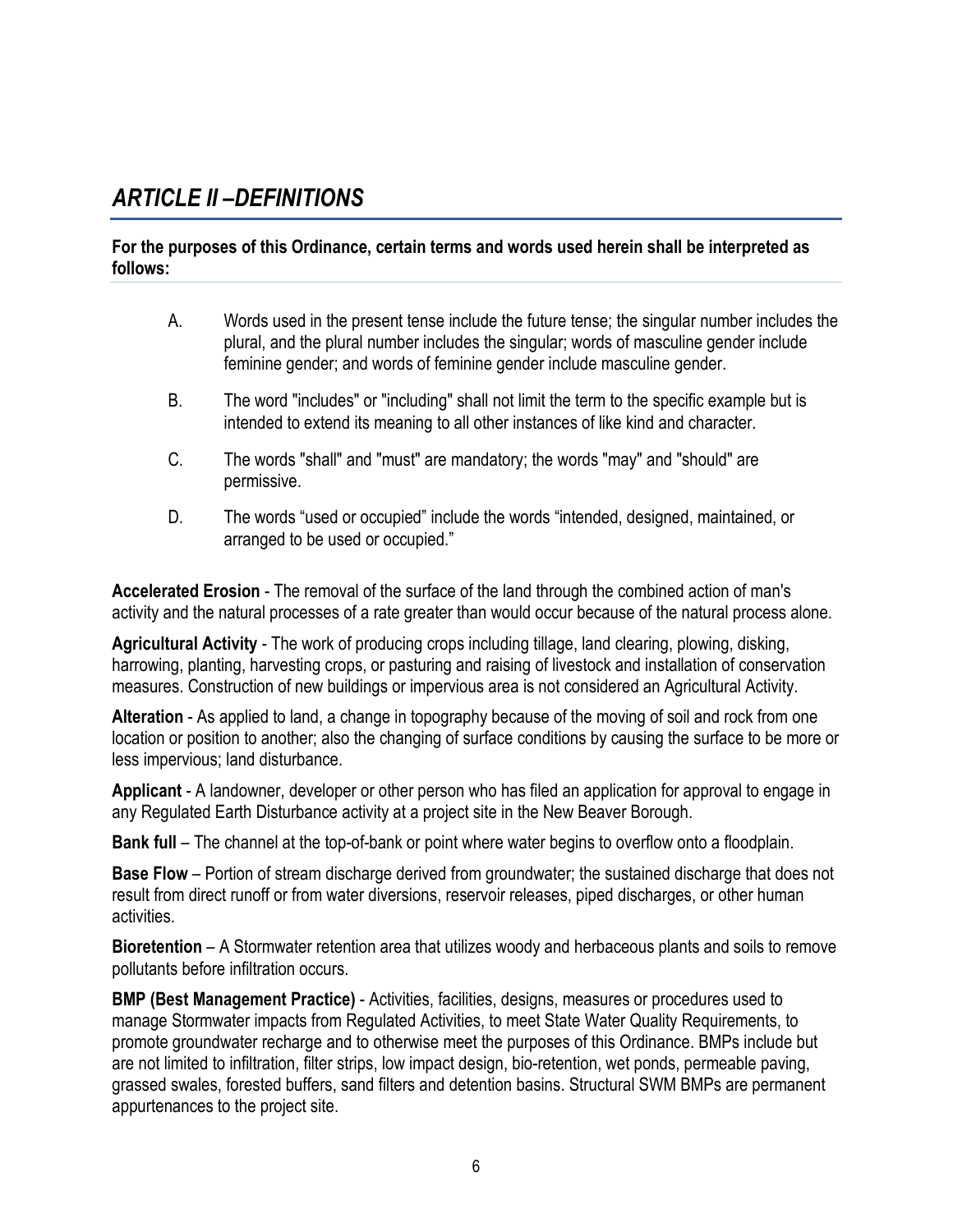**Carbonate Bedrock (Areas)** - Rock consisting chiefly of carbonate minerals, such as limestone and dolomite; specifically a sedimentary rock composed of more than 50% by weight of carbonate minerals that underlies soil or other unconsolidated, superficial material.

**Channel** - A drainage element in which Stormwater flows with an open surface. Open channels include, but shall not be limited to, natural and man-made drainage ways, swales, streams, ditches, canals, and pipes flowing partly full.

**Channel Erosion** - The widening, deepening, and headward cutting of small channels and waterways, caused by Stormwater runoff or bank full flows.

**Cistern** - An underground reservoir or tank for storing rainwater.

**Conservation District** - A conservation district, as defined in section 3(c) of the Conservation District Law (3 P. S. § 851(c)), which has the authority under a delegation agreement executed with the Department to administer and enforce all or a portion of the erosion and sediment control program in this Commonwealth.

**Culvert** - A structure with appurtenant works, which carries water under or through an embankment or fill.

**Dam** - An artificial barrier, together with its appurtenant works, constructed for the purpose of impounding or storing water or another fluid or semi fluid, or a refuse bank, fill or structure for highway, railroad or other purposes which does or may impound water or another fluid or semi fluid.

**Delineation -** The process of determining a wetland's physical boundaries**.**

**Designee** - The agent of the Lawrence County Planning Commission, Lawrence County Conservation District and/or agent of the governing body involved with the administration, review or enforcement of any provisions of this ordinance by contract or memorandum of understanding.

**Design Storm** - The magnitude and temporal distribution of precipitation from a storm event measured in probability of occurrence (e.g. a 5-year storm) and duration (e.g. 24-hours), used in the design and evaluation of Stormwater management systems. (See Return Period)

**Detention** - the volume of runoff that is captured and released into the Waters of this Commonwealth at a controlled rate.

**Detention Basin** - An impoundment designed to collect and attenuate Stormwater peak runoff by temporarily storing the runoff and releasing it at a predetermined rate. Detention basins are designed to drain completely shortly after any given rainfall event and are dry until the next rainfall event.

**PA DEP** - The Pennsylvania Department of Environmental Protection.

**Development** - See "Earth Disturbance Activity." The term includes redevelopment.

**Discharge** – To release water from a project, site, aquifer, drainage basin or other point of interest (verb); The rate and volume of flow of water such as in a stream, generally expressed in cubic feet per second (volume per unit of time) (noun). See also Peak Discharge.

**Discharge Point** – The point to which Stormwater flows.

**Disconnected Impervious Area (DIA)** - An impervious or impermeable surface that is disconnected from any stormwater drainage or conveyance system and is redirected or directed to a pervious area, which allows for infiltration, filtration, and increased time of concentration as specified in *Appendix G, Disconnected Impervious Area.*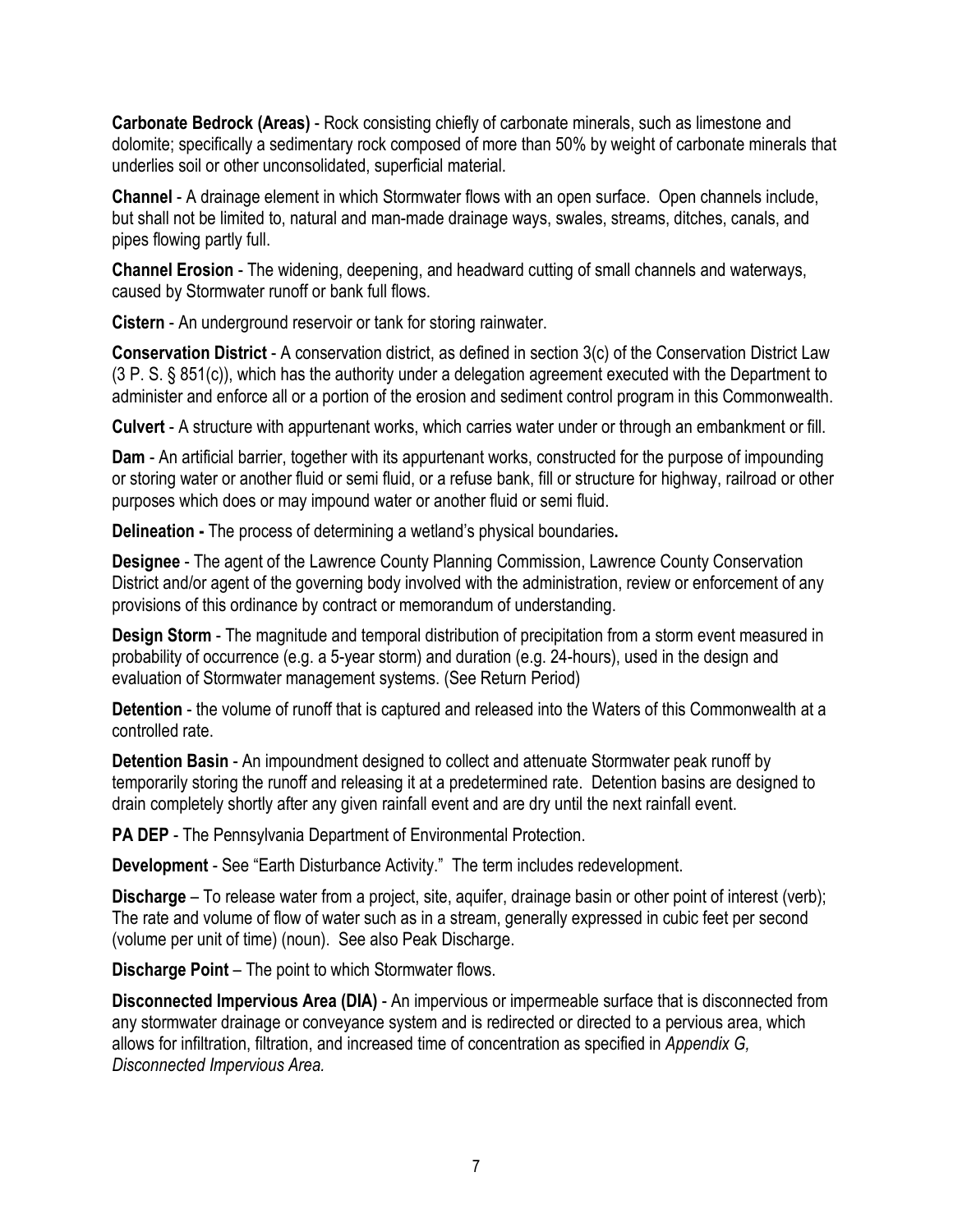**Disturbed Area** – An un-stabilized land area where an earth disturbance activity is occurring or has occurred.

**Ditch** – (See Channel).

**Down Slope Property Line** - That portion of the property line of the lot, tract, or parcels of land being developed located such that overland or pipe flow from the site would flow towards it.

**Drainage Easement** - A right granted by a landowner to a grantee, allowing the use of private land for Stormwater management purposes.

**Earth Disturbance Activity -** A construction or other human activity which disturbs the surface of the land, including, but not limited to, clearing and grubbing, grading, excavations, embankments, road maintenance, building construction and the moving, depositing, stockpiling, or storing of soil, rock or earth materials.

**Emergency Spillway** – A conveyance area that is used to pass peak discharge greater than the maximum design storm controlled by a Stormwater Management facility.

**Encroachment** – A structure or activity that changes, expands, or diminishes the course, current or cross section of a watercourse, floodway, floodplain, or body of water.

**Ephemeral stream** – A stream with flowing water only during, and for a short duration after, precipitation events in a typical year. Ephemeral streambeds are located above the water table year-round. Groundwater is not a source of water for the stream. Runoff from rainfall is the primary source of water for stream flow.

**Erosion** - The natural process by which the surface of the land is worn away by water, wind or chemical action.

**Erosion and Sediment Pollution Control Plan** - A plan for a project site which identifies BMPs to minimize accelerated erosion and sedimentation.

**Exceptional Value Waters** – Surface waters of high quality which satisfy Pennsylvania Code Title 25 Environmental Protection, Chapter 93, Water Quality Standards, § 93.4b(b) (relating to anti-degradation).

**Extended Detention Volume (EDV)** - Release of detained runoff in excess of Permanently Removed Volume (PRV) over a period of time not less than 24 and not more than 72 hours.

**Existing Condition** – The dominant land cover during the five (5) year period immediately preceding a proposed Regulated Activity.

**Felling** - The process of cutting down standing trees.

**Flood** - A temporary condition of partial or complete inundation of land areas from the overflow of streams, rivers, and other waters of this Commonwealth.

**Floodplain** - Any land area susceptible to inundation by water from any natural source or delineated by applicable Federal Emergency Management Agency (FEMA) maps and studies as being a special flood hazard area. Also included are areas that comprise Group 13 Soils, as listed in Appendix A of the Pennsylvania Department of Environmental Protection (PA DEP) *Technical Manual for Sewage Enforcement Officers* (as amended or replaced from time to time by PA DEP).

**Floodway** - The channel of the watercourse and those portions of the adjoining floodplain that is reasonably required to carry and discharge the 100-year flood. Unless otherwise specified, the boundary of the floodway is as indicated on maps and flood insurance studies provided by FEMA. In an area where no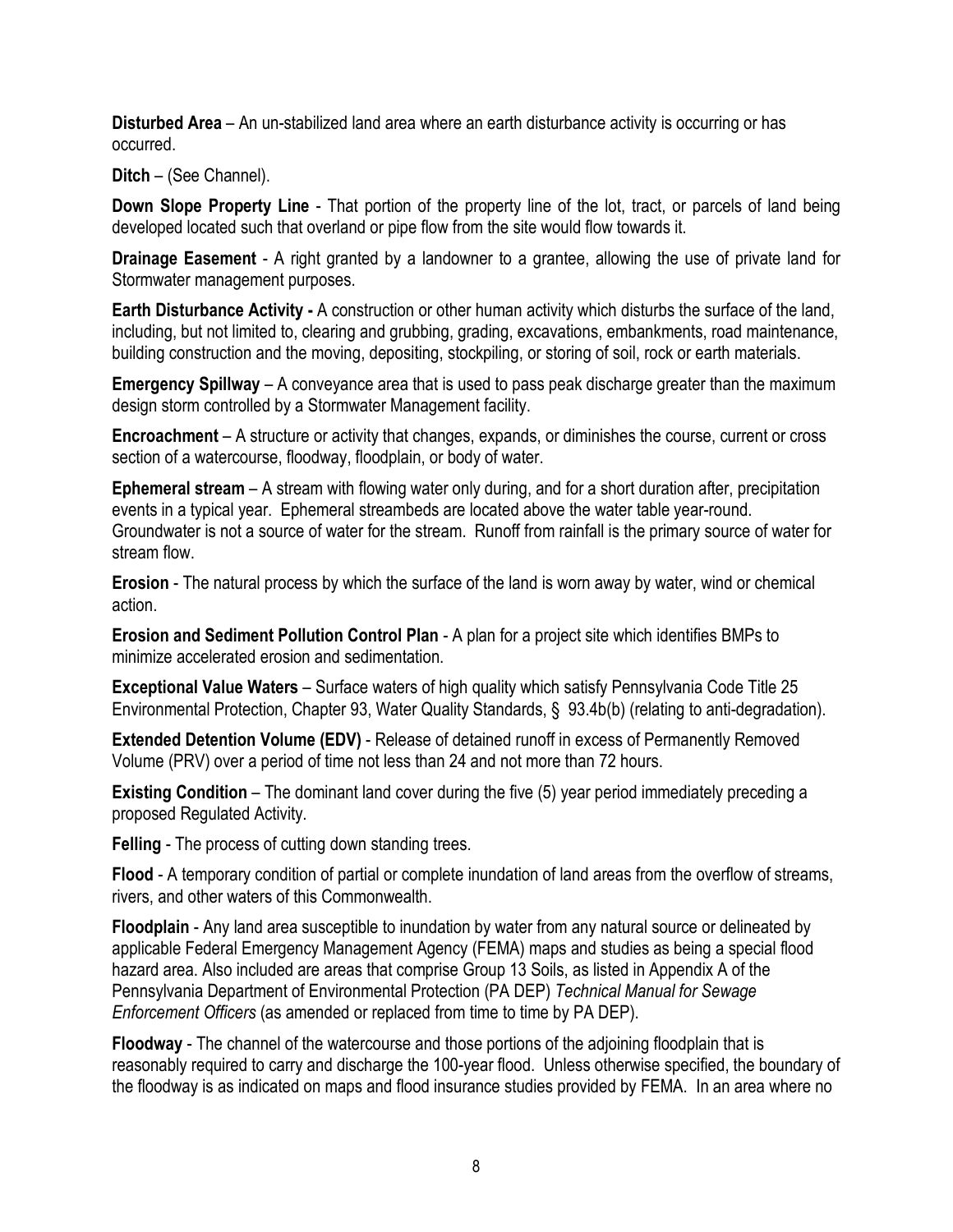FEMA maps or studies have defined the boundary of the 100-year floodway, the floodway includes floodplain areas within 50 feet of the top of each stream bank and the stream channel itself.

**Forest Management / Timber Operations** - Planning and activities necessary for the management of forestland. These include timber inventory and preparation of forest management plans, silvicultural treatment, cutting budgets, logging road design and construction, timber harvesting, site preparation and reforestation.

**Freeboard** - A vertical distance between the elevation of the design high water elevation and the top of a dam, levee, tank, basin, swale, or diversion berm. The space is required as a safety margin in a pond or basin.

**Grade** - A slope, usually of a road, channel or natural ground specified in percent and shown on plans as specified herein. (To) Grade - to finish the surface of a roadbed, top of embankment or bottom of excavation.

**Grassed Waterway** - A natural or constructed waterway, usually broad and shallow, covered with erosionresistant grasses, used to convey surface water.

**Groundwater** - Water beneath the earth's surface, often between saturated soil and rock that supplies wells and springs.

**Groundwater Recharge** - Replenishment of existing natural underground water supplies without degrading groundwater quality.

**Harvesting** - The felling, skidding, loading, and transporting of timber products.

**High Quality Waters** – Surface waters having quality which exceeds levels necessary to support propagation of fish, shellfish, and wildlife and recreation in and on the water by satisfying Pennsylvania Code Title 25 Environmental Protection, Chapter 93 Water Quality Standards, § 93.4b(a).

**Hydric Soils** - Soils that are characterized by the presence of water.

**Hydrograph** – A graph of stormwater or runoff discharge versus time for a selected point in the drainage system.

**Hydrologic Soil Group (HSG)** - Infiltration rates of soils vary widely and are affected by subsurface permeability as well as surface intake rates. Soils are classified into four HSG's (A, B, C, and D) according to their minimum infiltration rate, which is obtained for bare soil after prolonged wetting. The Natural Resources Conservation Service (NRCS) of the US Department of Agriculture defines the four groups and provides a list of most of the soils in the United States and their group classification. The soils underlying the project site may be identified from a soil survey report that can be obtained from local NRCS offices or conservation district offices. Soils become less pervious as the HSG varies from A to D.

**Hydrophytic Vegetation** - Plant life that is adapted to living in wet conditions.

**Impervious Surface (Impervious Area)** - A surface that prevents the infiltration of water into the ground. Impervious surfaces (or covers) shall include, but not be limited to:

- i. roofs, additional indoor living spaces, patios, garages, storage sheds and similar structures
- ii. new streets or sidewalks, decks, parking areas, and driveway areas using traditional paved surfaces that prevent infiltration into the ground. New decks, parking areas, and driveways are not defined as impervious areas if they are designed to allow long-term infiltration.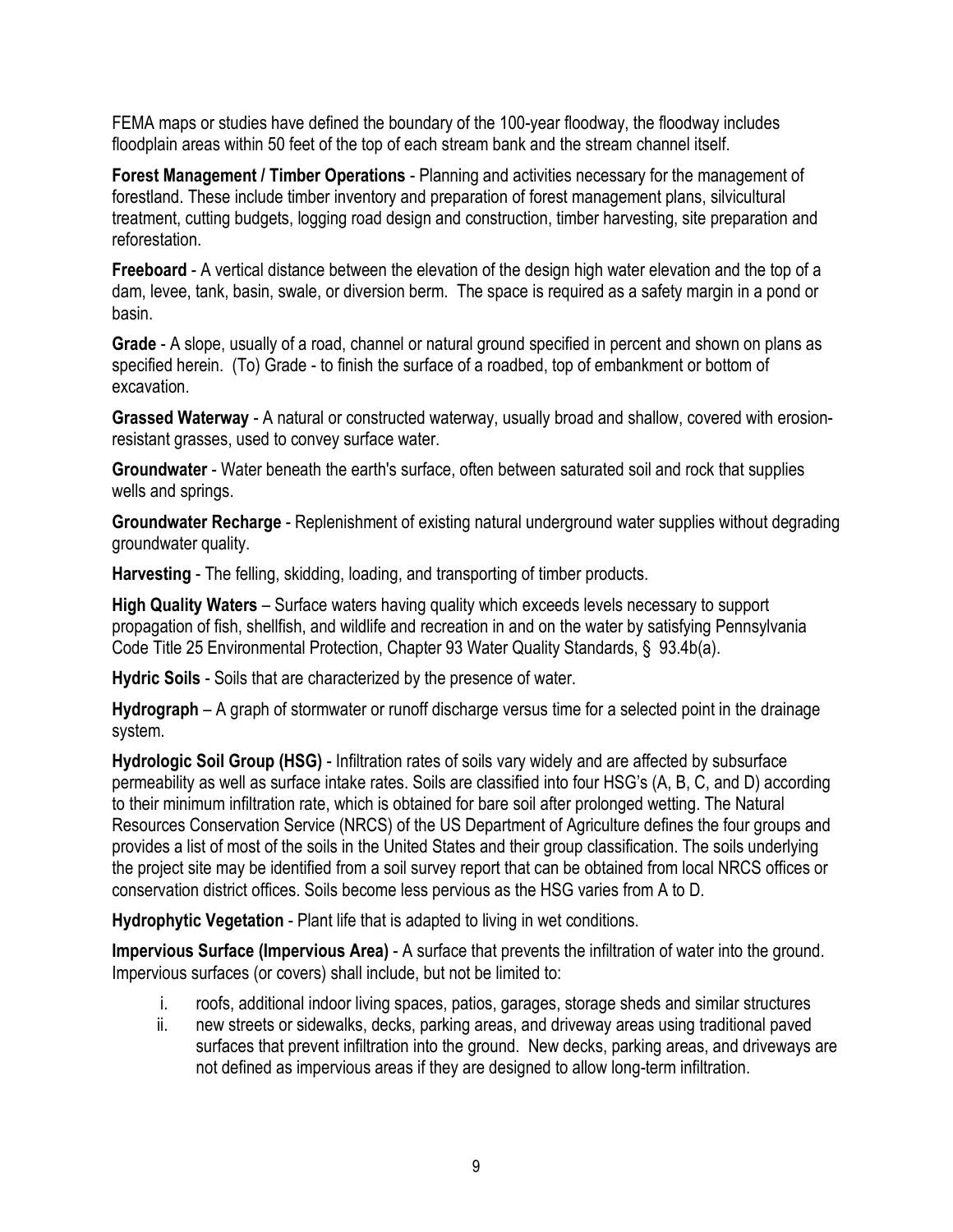iii. existing gravel parking areas, driveways, and roads shall be treated as slightly pervious and shall be analyzed using the appropriate SCS curve number based on their HSG; proposed gravel parking areas, driveways, and roads shall be treated as impervious areas for all calculations

**Impoundment** - A retention or detention bas**in designed** to retain Stormwater runoff and release it at a controlled rate.

**Infiltration** – Movement of surface water into the soil, where it is absorbed by plant roots, evaporates into the atmosphere, or percolates downward to recharge groundwater.

**Infiltration Structures** - A structure designed to direct runoff into the groundwater (e.g., French drains, seepage pits, and seepage trench).

**Inlet** - The upstream end of any structure through which water may flow.

**Intermittent Stream** - A stream with flowing water during certain times of the year, when groundwater provides water for stream flow. During dry periods, intermittent streams may not have flowing water. Runoff from rainfall is a supplemental source of water for stream flow.

**Karst –** A type of topography or landscape characterized by surface depressions, sinkholes, rock pinnacles / uneven bedrock surface, underground drainage and caves. Karst is formed on carbonate rocks, such as limestone or dolomite.

**Landing (or deck)** - A place where logs or tree-length materials are assembled for loading and transport.

**Land Development (Development)** – any of the following activities:

- (1) The improvement of one lot or two or more contiguous lots, tracts or parcels of land for any purpose involving:
	- a group of two or more residential or nonresidential buildings, whether proposed initially or cumulatively, or a single nonresidential building on a lot or lots regardless of the number of occupants or tenure; or
	- the division or allocation of land or space, whether initially or cumulatively, between or among two or more existing or prospective occupants by means of, or for the purpose of streets, common areas, leaseholds, condominiums, building groups or other features.
- (2) A subdivision of land.

**Litter Layer** - The layer of fallen leaves, twigs, and decaying woody material that provides a sponge-like mat covering forest soils.

**Lot** - A part of a subdivision or a parcel of land used as a building site or intended to be used for building purposes, whether immediate or future, which would not be further subdivided.

**Main Stem (Main Channel)** - Any stream segment or other runoff conveyance facility used as a reach in the hydrologic model.

**Manning Equation (Manning formula)** - A method for calculation of velocity of flow (e.g., feet per second) and flow rate (e.g., cubic feet per second) in open channels based upon channel shape, roughness, depth of flow and slope. "Open channels" may include closed conduits so long as the flow is not under pressure.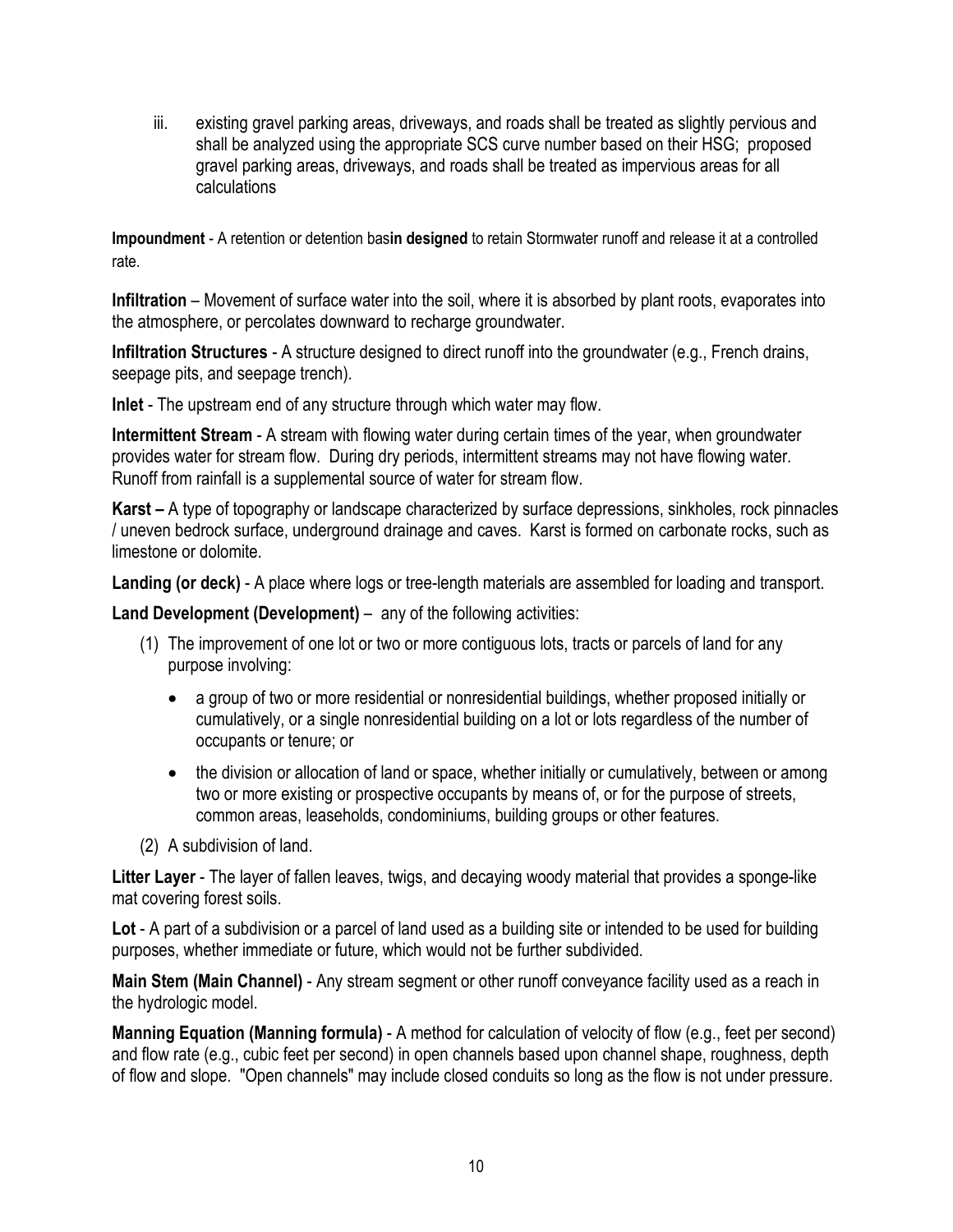**Municipal Engineer** – A professional engineer licensed as such in the Commonwealth of Pennsylvania, duly appointed as the engineer for a New Beaver Borough, planning agency or joint planning commission.

**New Beaver Borough** -\_\_\_\_\_\_\_\_\_\_\_\_\_\_\_\_\_\_\_\_\_\_\_\_, Lawrence County, Pennsylvania.

**Natural Recharge Area** – Undisturbed surface area or depression where Stormwater collects, and a portion of which infiltrates and replenishes the underground and groundwater.

**Non-point Source Pollution** - Pollution that enters a water body from diffuse origins in the watershed and does not result from discernible, confined, or discrete conveyances.

**Non-structural Best Management Practice (BMPs)** – Methods of controlling Stormwater runoff quantity and quality, such as innovative site planning, impervious area and grading reduction, protection of natural depression areas, temporary ponding on site and other techniques.

**NPDES** - National Pollutant Discharge Elimination System, the federal government's system for issuance of permits under the Clean Water Act, which is delegated to PA DEP in Pennsylvania.

**NRCS** - Natural Resources Conservation Service (previously SCS).

**Outfall** - "Point source" as described in 40 CFR § 122.2 at the point where the New Beaver Borough's storm sewer system discharges to surface waters of the Commonwealth.

**Outlet** - Points of water disposal to a stream, river, lake, tidewater or artificial drain.

**PA DOT** - Pennsylvania Department of Transportation.

**Parent Tract** – The parcel of land from which a land development or subdivision originates, determined from the date of Municipal adoption of this ordinance.

**Parking Lot Storage** - The use of parking areas as temporary impoundments with controlled release rates during rainstorms.

**Peak Discharge** - The maximum rate of Stormwater runoff from a specific storm event.

**Permanently Removed Volume (PRV)** – The volume of runoff that is permanently removed from the runoff and not released into surface Waters of this Commonwealth during or after a storm event.

**Pervious Surface (Pervious Area)** – Any area or ground surface not defined as impervious and that may be vegetated or un-vegetated.

**Pipe** - A culvert, closed conduit, or similar structure (including appurtenances) that conveys Stormwater.

**Planning Commission** - The municipal or County planning commission authorized under the Pennsylvania Municipalities Planning Code.

**Point Source** - any discernible, confined and discrete conveyance, including, but not limited to, any pipe, ditch, channel, tunnel, or conduit from which Stormwater is or may be discharged, as defined in State regulations at 25 Pa. Code § 92.1.

**Post-Construction** – Period after construction where disturbed areas are stabilized, Stormwater controls are in place and functioning and all proposed improvements in the approved land development plan are completed.

**Pre-development** – Undeveloped/Natural Condition.

**Pre-treatment** – Techniques employed in Stormwater BMPs to provide storage or filtering to trap coarse materials and other pollutants before they enter the system.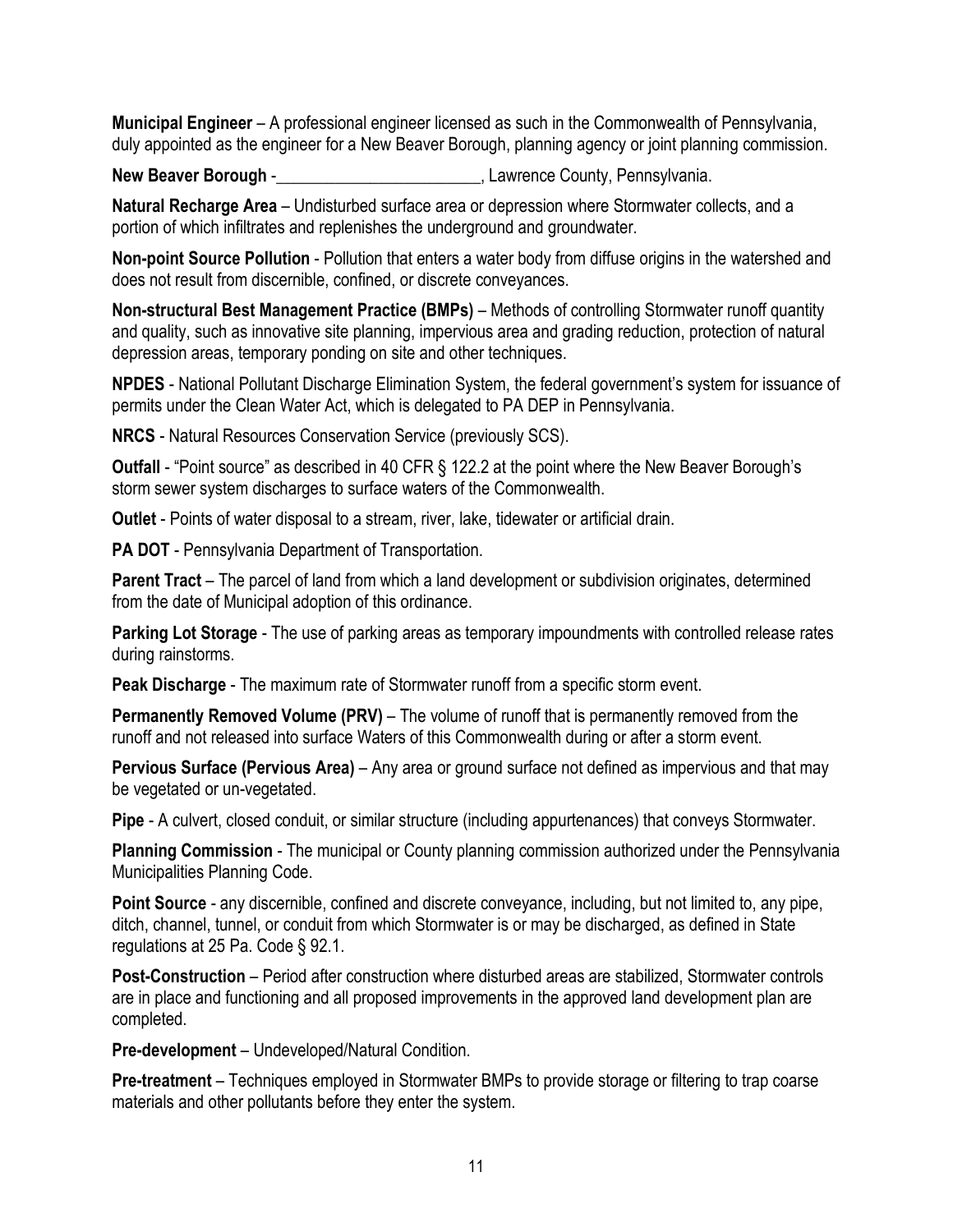**Project Site** - The specific area of land where any Regulated Activities in the New Beaver Borough are planned, conducted, or maintained.

**Qualified Professional –** A Professional Engineer licensed by the Pennsylvania Department of State or otherwise qualified by law to perform the engineering work required by the Ordinance.

**Recharge** – The replenishment of groundwater through the infiltration of rainfall or Stormwater runoff.

**Record Drawings** - Those drawings maintained by the Applicant, Applicant's Contractor, or Applicant's Agent as the Applicants project is constructed; and upon which is documented the actual locations of the building components and changes to the original contract documents. These, or a copy of same, are turned over to the New Beaver Borough at the completion of the project.

**Redevelopment** – The demolition, construction, reconstruction, alteration, or improvement exceeding 2,000 square feet of land disturbance performed on sites where existing land use is commercial, industrial, institutional, or multifamily residential. Maintenance activities such as top-layer grinding and re-paving are not considered redevelopment. Interior remodeling projects and tenant improvements are also not considered redevelopment. Utility trenches in streets are not considered redevelopment unless more than 50% of the street width is removed and re-paved.

**Regulated Activities** - All activities involving land development or earth disturbance activity that may affect stormwater runoff.

**Regulated Earth Disturbance Activity** - Activity involving Earth Disturbance subject to regulation under 25 PA Code Chapters 92, Chapter 102, or the Clean Streams Law.

**Release Rate** - The percentage of existing conditions peak rate of runoff from a site or subarea to which the post-development peak rate of runoff must be reduced to protect downstream areas.

**Retention Basin** - A structure in which Stormwater is stored and not released during the storm event. Retention Basins do not function without operational intervention to release stored Stormwater unless designed as infiltration-only basins.

**Retention / Removed** - The volume of runoff that is captured and not released directly into the surface Waters of this Commonwealth during or after a storm event.

**Return Period** - The interval, in years, within which a storm event of a given magnitude can be expected, on average, to recur. For example, the 25-year return period rainfall would be expected, on average, to recur every twenty-five years. The probability of a 25-year storm occurring in any one year is 0.04 or 4%

**Riser** - A vertical pipe extending from the bottom of a pond that is used to control the discharge rate from the pond for a specified design storm.

**Road Maintenance** - Earth disturbance activities within the existing road cross-section, such as grading and repairing existing unpaved road surfaces, cutting road banks, cleaning or clearing drainage ditches and other similar activities.

**Roof Drains** - A drainage conduit or pipe that collects water runoff from a roof and leads it away from the structure.

**Rooftop Detention** - Temporary ponding and gradual release of Stormwater falling directly onto flat roof surfaces by incorporating controlled-flow roof drains into building designs.

**Runoff** - Any part of precipitation that flows over the land.

**SALDO** – Subdivision and Land Development Ordinance.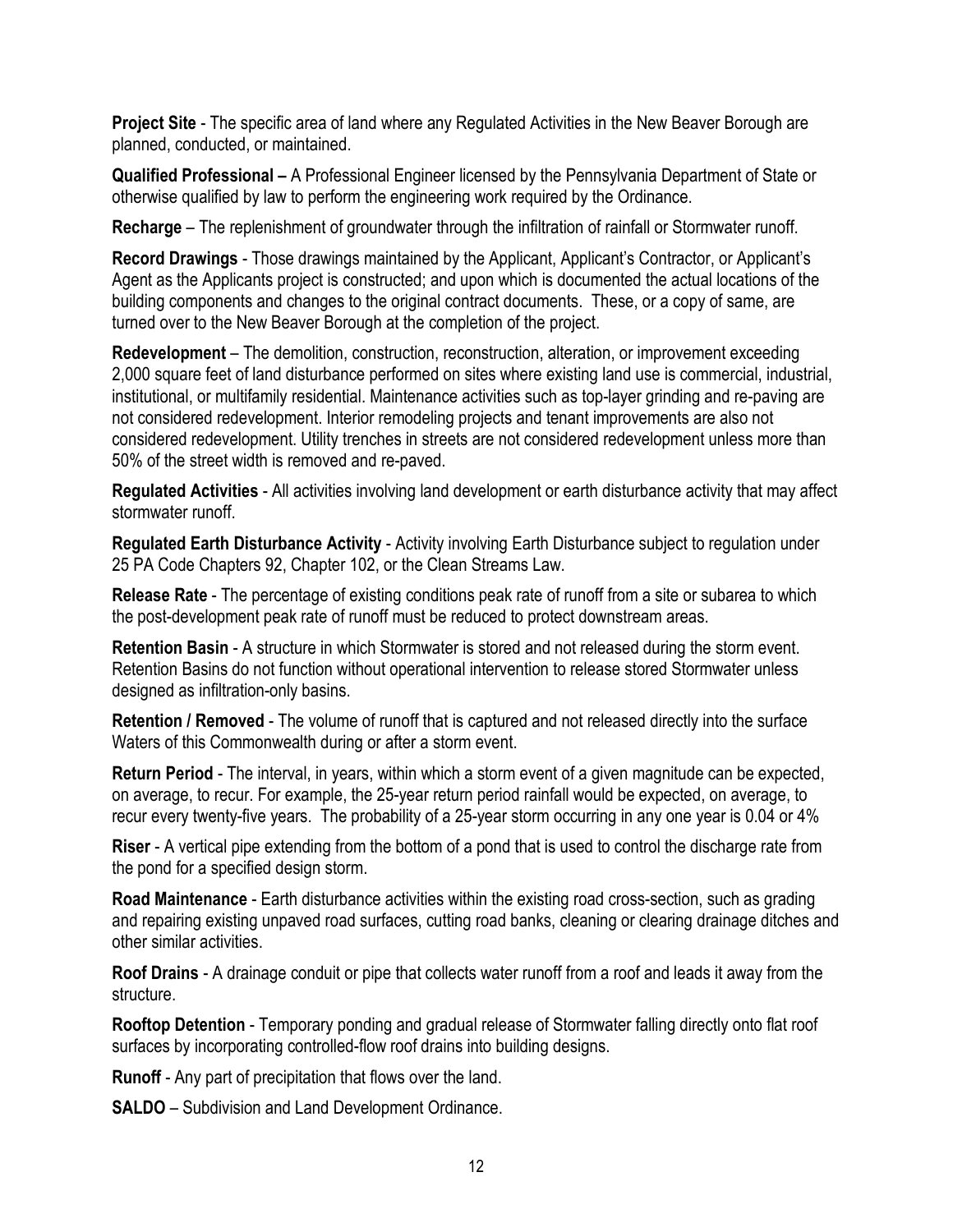**SCS** – Soil Conservation Service (currently known as NRCS, Natural Resources Conservation Service). Also a commonly referred to method ("SCS Method") for the hydrologic computation and estimation of runoff from rainfall information that has been developed by the United States Department of Agriculture's Soil Conservation Service (SCS).

**Sediment** - Soils or other materials transported by surface water as a product of erosion.

**Sediment Basin** - A barrier, dam, retention or detention basin located and designed to retain rock, sand, gravel, silt, or other material transported by water during construction.

**Sediment Pollution** - The placement, discharge or any other introduction of sediment into the waters of the Commonwealth.

**Sedimentation** - The process by which mineral or organic matter is accumulated or deposited by the movement of water or air.

**Seepage Pit/Seepage Trench** - An area of excavated earth filled with loose stone or similar coarse material, into which surface water is directed for infiltration into the groundwater.

**Separate Storm Sewer System** - A conveyance or system of conveyances (including roads with drainage systems, Municipal streets, catch basins, curbs, gutters, ditches, man-made channels or storm drains) primarily used for collecting and conveying Stormwater runoff.

**Shallow Concentrated Flow** - Stormwater runoff flowing in shallow, defined rills prior to entering a defined channel or waterway.

**Sheet Flow** – A flow process associated with broad, shallow water movement on sloping ground surfaces that is not channelized or concentrated.

**Skidding** - Moving of logs or felled trees along the surface of the ground from the stump to the point of loading.

**Skid Road/Haul Road** – Those roads, trails, or other openings upon which trees, logs, equipment, or vehicles are moved within the site of the work.

**Slash** - Unusable woody material such as large limbs, tops, cull logs, and stumps that remain after timber harvesting.

**Soil-Cover Complex Method** - A method of runoff computation developed by the NRCS that is based on relating soil type and land use/cover to a runoff parameter called Curve Number (CN).

**Special Geologic Features** - Carbonate bedrock features, including but not limited to closed depressions, existing sinkholes, fracture traces, lineaments, joints, faults, caves and pinnacles, which may exist and must be identified on a site when Stormwater management BMPs are being considered.

**Spillway** – A conveyance that is used to pass the peak discharge of the maximum design storm controlled by the Stormwater facility.

**State Water Quality Requirements** - The regulatory requirements to protect, maintain, reclaim, and restore water quality under Pennsylvania Code Title 25 and the Clean Streams Law.

**Storage Indication Method** - A reservoir routing procedure based on solution of the continuity equation (inflow minus outflow equals the change in storage) with outflow defined as a function of storage volume and depth.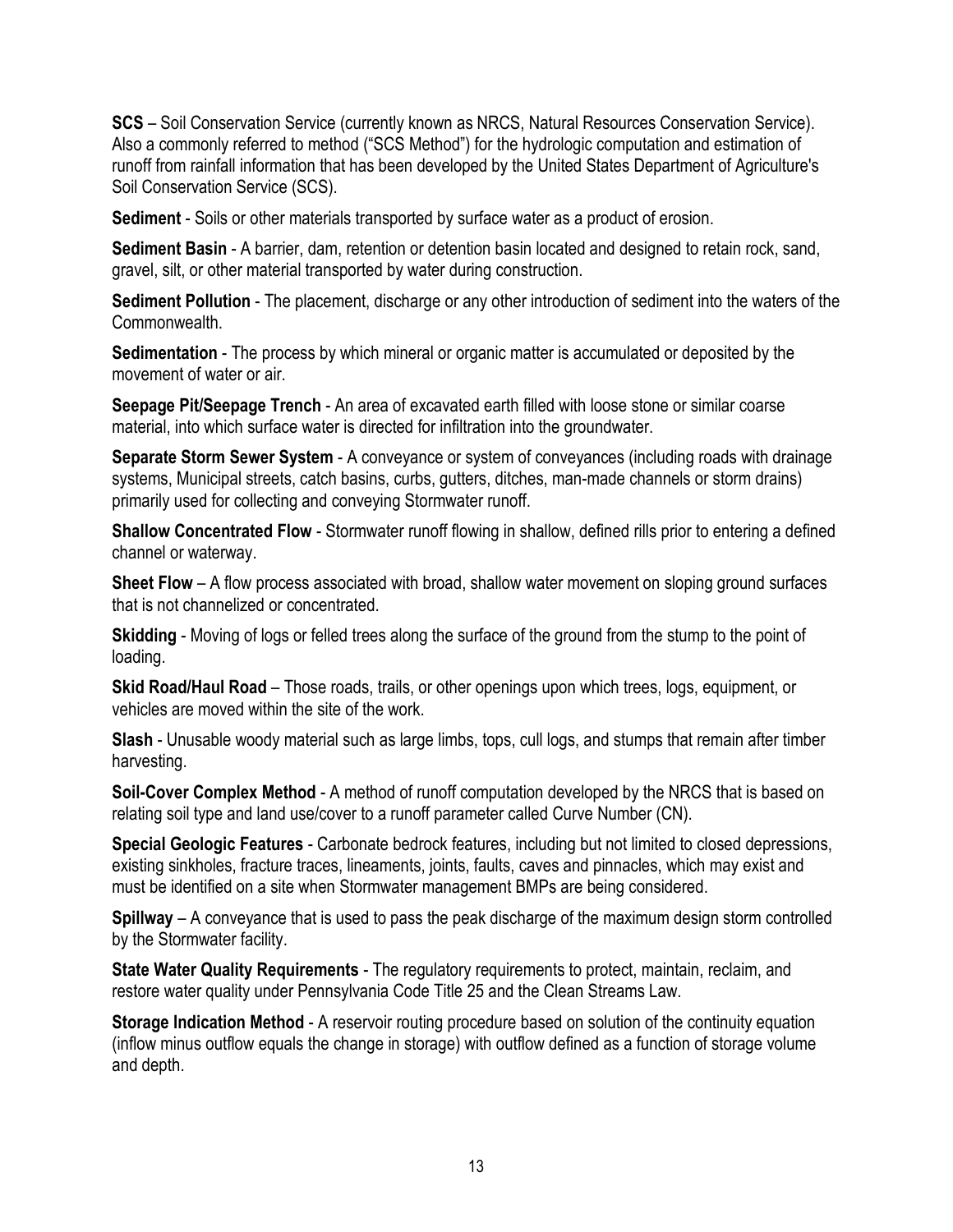**Storm Frequency** - The number of times that a given storm "event" occurs or is exceeded on the average in a stated period of years. See "Return Period".

**Storm Sewer** - A system of pipes and/or open channels that convey intercepted runoff and Stormwater from other sources, but exclude domestic sewage and industrial wastes.

**Stormwater** - Drainage runoff from the surface of the land resulting from precipitation or snow or ice melt.

**Stormwater Management Facility** - Any structure, natural or man-made, that, due to its condition, design, or construction, conveys, stores, or otherwise affects Stormwater runoff. Typical Stormwater management facilities include, but are not limited to, detention and retention basins, open channels, storm sewers, pipes, and infiltration structures.

**Stormwater Management Plan** - The plan for managing Stormwater runoff adopted by the County of Lawrence as required by the Act of October 4, 1978, P.L. 864, (Act 167), as amended, and known as the "Stormwater Management Act".

**Stormwater Management BMPs** - Is abbreviated as **SWM BMPs** throughout this Ordinance.

**Stormwater Management Site Plan** - The plan prepared by the Applicant or his representative indicating how Stormwater runoff will be managed at the project site in accordance with this Ordinance. Stormwater Management Site Pla**n** will be designated as **SWM Site Plan** throughout this Ordinance.

**Stream** – A natural watercourse.

**Stream Enclosure** - A bridge, culvert or other structure in excess of 100 feet in length upstream to downstream that encloses a regulated water of this Commonwealth.

**Subarea (Sub-watershed)** - The smallest drainage unit of a watershed for which Stormwater management criteria have been established in the Stormwater Management Plan.

**Subdivision** - The division or re-division of a lot, tract or parcel of land by any means into two or more lots, tracts, parcels or other divisions of land including changes in existing lot lines for the purpose, whether immediate or future, of lease, partition by the court for distribution to heirs or devisees, transfer of ownership or building or lot development (Refer to the PA Municipalities Planning Code, current version.)

**Surface Waters of the/this Commonwealth** - Any and all rivers, streams, creeks, rivulets, ditches, watercourses, storm sewers, lakes, dammed water, wetlands, ponds, springs, and all other bodies or channels of conveyance of surface, or parts thereof, whether natural or artificial, within or on the boundaries of this Commonwealth.

**Swale** - A low-lying stretch of land that gathers or carries surface water runoff.

**Timber Operations** - See Forest Management.

**Time-of-Concentration (T<sub>c</sub>)** - The time for surface runoff to travel from the hydraulically most distant point of the watershed to a point of interest within the watershed. This time is the combined total of overland flow time and flow time in pipes or channels, if any.

**Top-of-Bank** – Highest point of elevation in a stream channel cross section at which a rising water level just begins to flow out of the channel and over the floodplain.

**USACE** - United States Army Corp of Engineers

**Vernal Pond** – Seasonal dep1ressional wetlands that are covered by shallow water for variable periods from winter to spring, but may be completely dry for most of the summer and fall.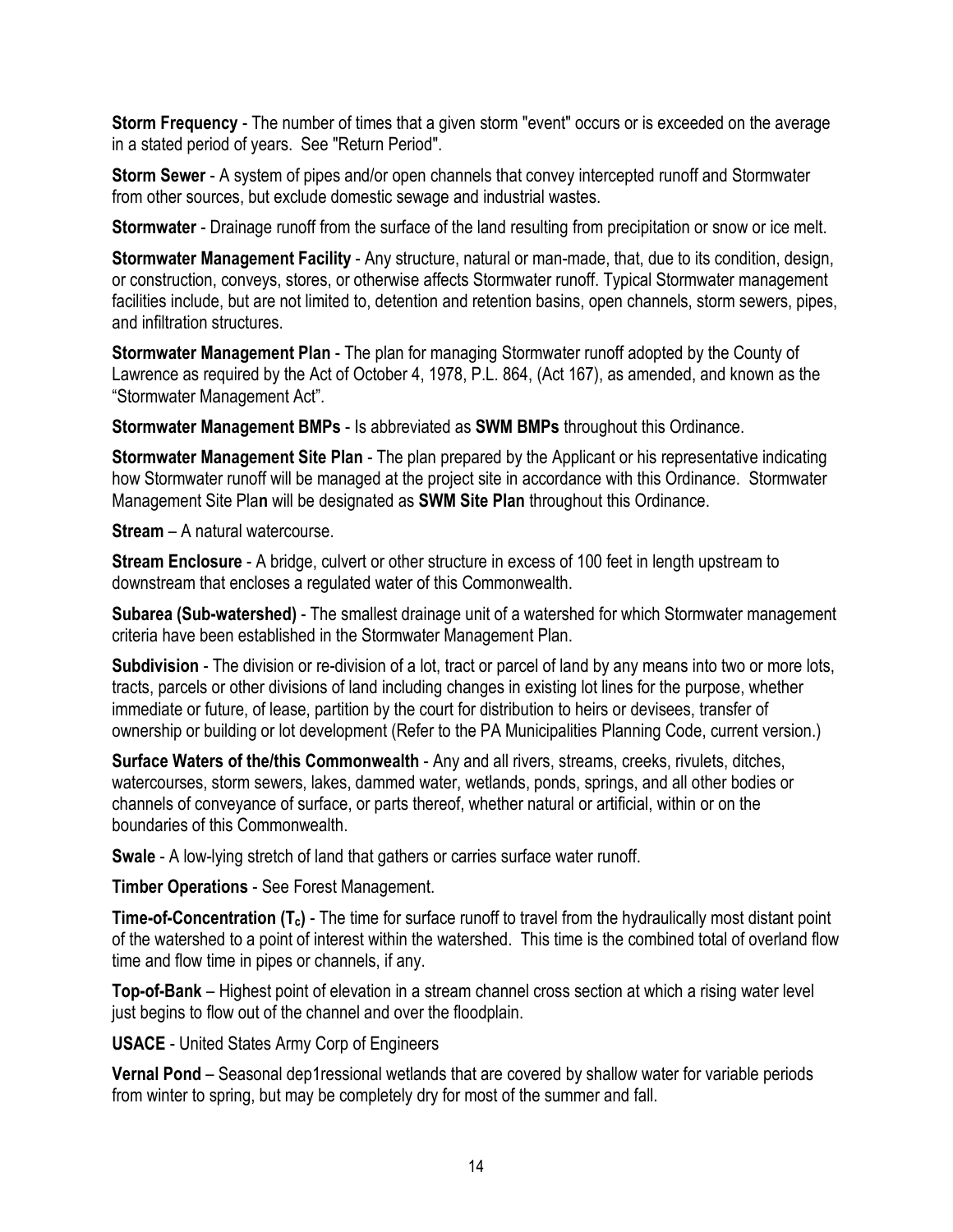**Watercourse** - A channel or conveyance of surface water having defined bed and banks, whether natural or artificial, with perennial or intermittent flow.

**Waters of the/this Commonwealth** - Rivers, streams, creeks, rivulets, impoundments, ditches, watercourses, storm sewers, lakes, dammed water, wetlands, ponds, springs and other bodies or channels of conveyance of surface and underground water, or parts thereof, whether natural or artificial, within or on the boundaries of this Commonwealth.

**Watershed** - Region or area drained by a river, watercourse or other body of water, whether natural or artificial.

**Wet Basin** – A detention basin that is designed to detain Stormwater and which always contains water.

**Wetland** - Those areas that are inundated or saturated by surface or ground water at a frequency and duration sufficient to support, and that under normal circumstances do support, a prevalence of vegetation typically adapted for life in saturated soil conditions, including swamps, marshes, bogs, fens, and similar areas.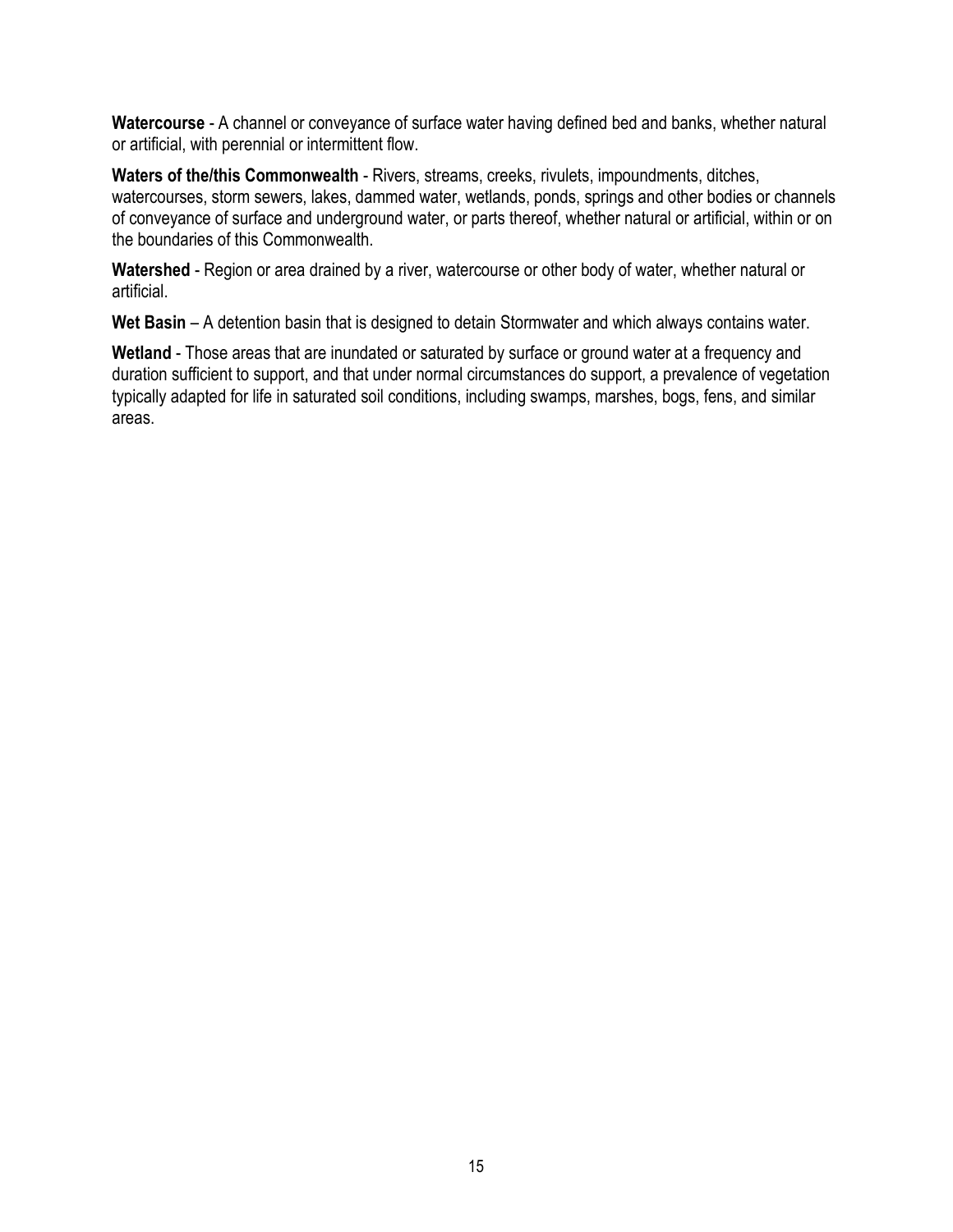# <span id="page-17-0"></span>*ARTICLE III – STORM WATER MANAGEMENT STANDARDS*

<span id="page-17-1"></span>**Section 301. General Requirements** Written approval of a SWM Site Plan must be issued by the New Beaver Borough prior to commencement of Regulated Activities unless exempt from this requirement under Section 302.

- A. SWM Site Plans approved by the New Beaver Borough shall be on site throughout the duration of the Regulated Activity.
- B. New Beaver Borough may, after consultation with the PA DEP, approve measures for meeting the State Water Quality Requirements other than those in this Ordinance, provided they meet the minimum requirements of, and do not conflict with, State law including but not limited to the Clean Streams Law.
- C. For all Regulated Activities, implementation of peak rate controls and preparation of a SWM Site Plan are required, unless exempted by Section 302 of this Ordinance
- D. Impervious Areas:
	- 1. The measurement of impervious areas shall include all of the impervious areas in the total proposed development even if development is to take place in stages.
	- 2. For development taking place in stages, the entire development plan must be used in determining conformance with this Ordinance.
	- 3. For projects that add impervious area to a parcel, the total impervious area on the parcel is subject to the requirements of this ordinance, **unless**, the project is otherwise deemed exempt from stormwater management provisions per the criteria set forth in Section 302 of this plan.
	- 4. Existing gravel parking areas, driveways, and roads shall not be considered impervious. These areas shall be treated as semi-pervious and shall be analyzed using the appropriate Soil Conservation Service (SCS) curve number based on the appropriate Hydrolic Soil Group (HSG) underlying the gravel areas, which is defined as:
		- a. HSG **A** Gravel Area Curve Number shall be **76**
		- b. HSG **B** Gravel Area Curve Number shall be **85**
		- c. HSG **C** Gravel Area Curve Number shall be **89**
		- d. HSG **D** Gravel Area Curve Number shall be **91**
	- 5. Proposed gravel parking areas, driveways, and roads shall be considered impervious.
- E. Stormwater discharges onto adjacent property shall not be created, increased, decreased, or relocated, or otherwise altered without permission or written notification of adjacent property owner(s). Such discharges shall be subject to the requirements of this Ordinance.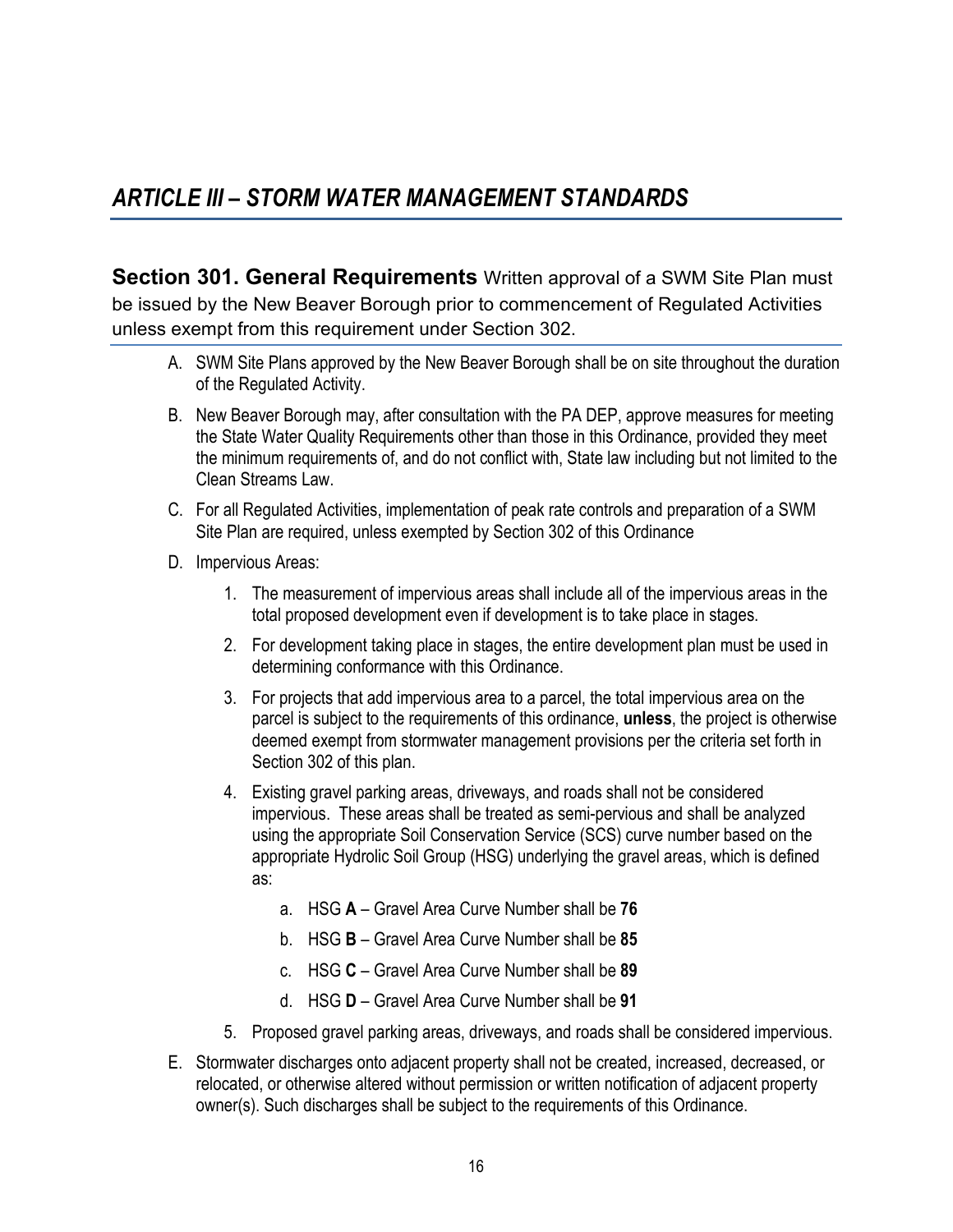- F. All regulated activities shall include such measures as necessary to:
	- 1. Protect health, safety, and property;
	- 2. Meet the water quality goals of this ordinance by implementing measures to:
		- a. Minimize disturbance to floodplains, wetlands, natural slopes over 15%, and existing native vegetation.
		- b. Minimize thermal impacts to Waters of the Commonwealth.
		- c. Preserve and maintain trees and woodlands. Maintain or extend riparian buffers and protect existing forested buffer. Provide trees and woodlands adjacent to impervious areas.
		- d. Establish and maintain non-erosive flow conditions in natural flow pathways.
		- e. Minimize soil disturbance and soil compaction. Cover disturbed areas with topsoil having a minimum depth of 4 inches. Use tracked equipment for grading.
		- f. Disconnect impervious surfaces by directing runoff to pervious areas.
	- 3. Incorporate the techniques described in Appendix A of this Ordinance (Low Impact Development Practices) whenever practical.
- G. The design of all facilities over Karst shall include an evaluation of measures to minimize adverse effects.
- H. Infiltration BMPs shall be spread out, made as shallow as practicable, and located to maximize use of natural on-site infiltration features while still meeting the other requirements of this Ordinance.
- I. Storage facilities shall completely drain both the volume control and rate control capacities over a period of time not less than 24 and not more than 72 hours from the end of the design storm.
- J. The design storm volumes to be used in the analysis of peak discharge rates shall be obtained from the Precipitation-Frequency Atlas of the United States, Atlas 14, Volume 2, US Department of Commerce, National Oceanic and Atmospheric Administration, National Weather Service, Hydrometeorological Design Studies Center, Silver Spring, Maryland, 20910. NOAA's Atlas 14 can be accessed at Internet address:

[http://hdsc.nws.noaa.gov/hdsc/pfds/.](http://hdsc.nws.noaa.gov/hdsc/pfds/)

- K. The New Beaver Borough and its Engineer may require that regulated activities maintain a minimum distance between proposed impervious areas/stormwater management facility outlets and down slope property line(s).
- L. SWM BMPs for all Regulated Activities shall be designed, implemented, operated, and maintained to meet the purposes and requirements of this Ordinance and to meet all requirements under Title 25 of the Pennsylvania Code, the Clean Streams Law, and the Stormwater Management Act.
- M. For all regulated earth disturbance activities, erosion and sediment control BMPs shall be designed, implemented, operated, and maintained during the regulated earth disturbance activities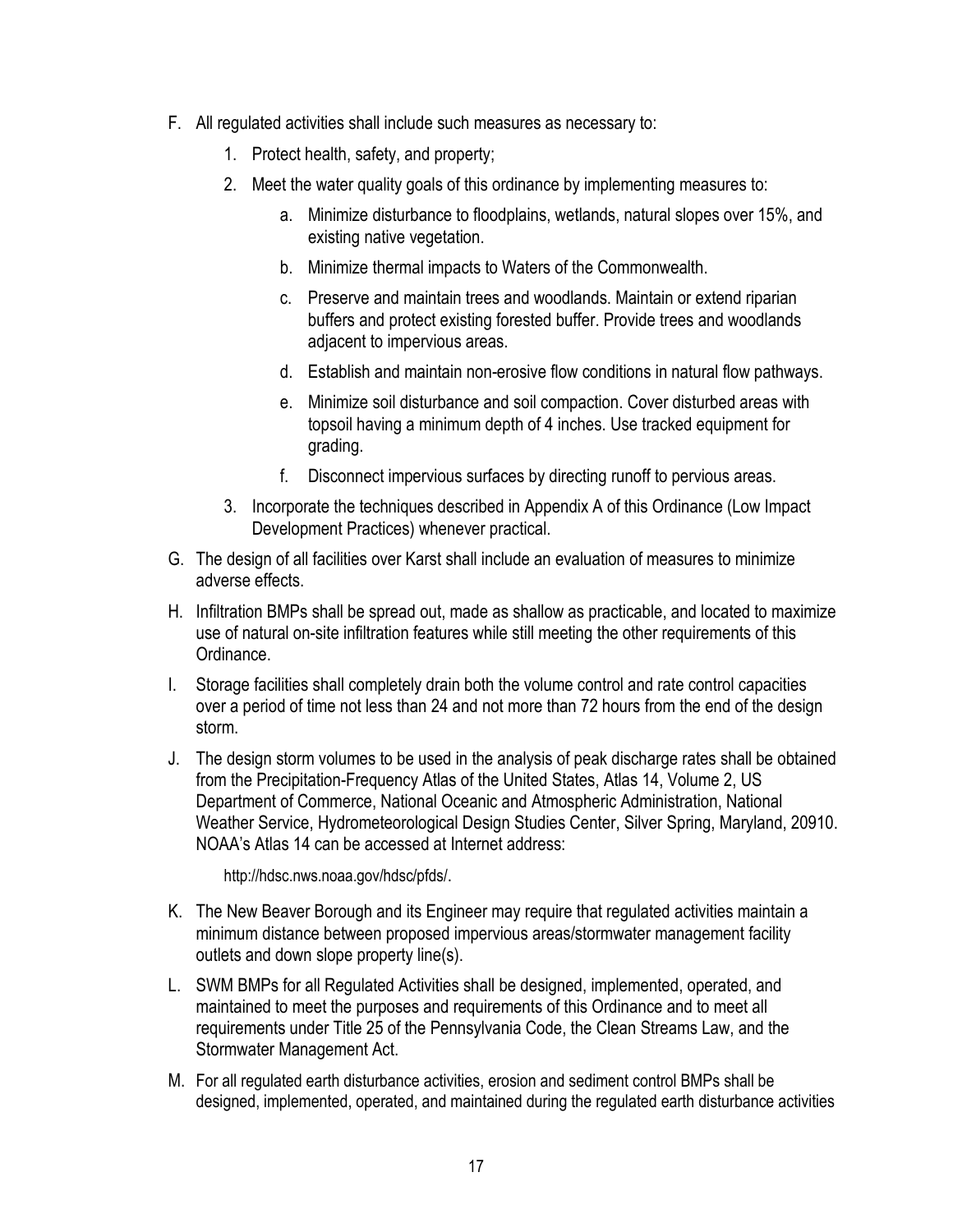(e.g., during construction) to meet the purposes and requirements of this Ordinance and to meet all requirements under Title 25 of the Pennsylvania Code and the Clean Streams Law. Various BMPs and their design standards are listed in the *Erosion and Sediment Pollution Control Program Manual* (E&S Manual), No. 363-2134-008 (April 15, 2000), as amended and updated.

#### <span id="page-19-0"></span>**Section 302. Exemptions**

- A. Under no circumstance shall the Applicant be exempt from implementing such measures as necessary to:
	- 1. Meet special requirements for projects within High Quality (HQ) and Exceptional Value (EV) watersheds (Section 307.G).
- B. The Applicant must demonstrate that the following BMPs are being used to the maximum extent practicable to receive consideration for the exemptions:
	- 1. Design around and limit disturbance of Floodplains, Wetlands, Natural Slopes over 15%, existing native vegetation, and other sensitive and special value features.
	- 2. Maintain riparian and forested buffers.
	- 3. Limit grading and maintain non-erosive flow conditions in natural flow paths.
	- 4. Maintain existing tree canopies near impervious areas.
	- 5. Minimize soil disturbance and reclaim disturbed areas with topsoil and vegetation.
	- 6. Direct runoff to pervious areas.
- C. The Applicant must demonstrate that the proposed development/additional impervious area will not adversely impact the following:
	- 1. Capacities of existing drainage ways and storm sewer systems.
	- 2. Velocities and erosion.
	- 3. Quality of runoff if direct discharge is proposed.
	- 4. Existing known problem areas.
	- 5. Safe conveyance of the additional runoff.
	- 6. Downstream property owners.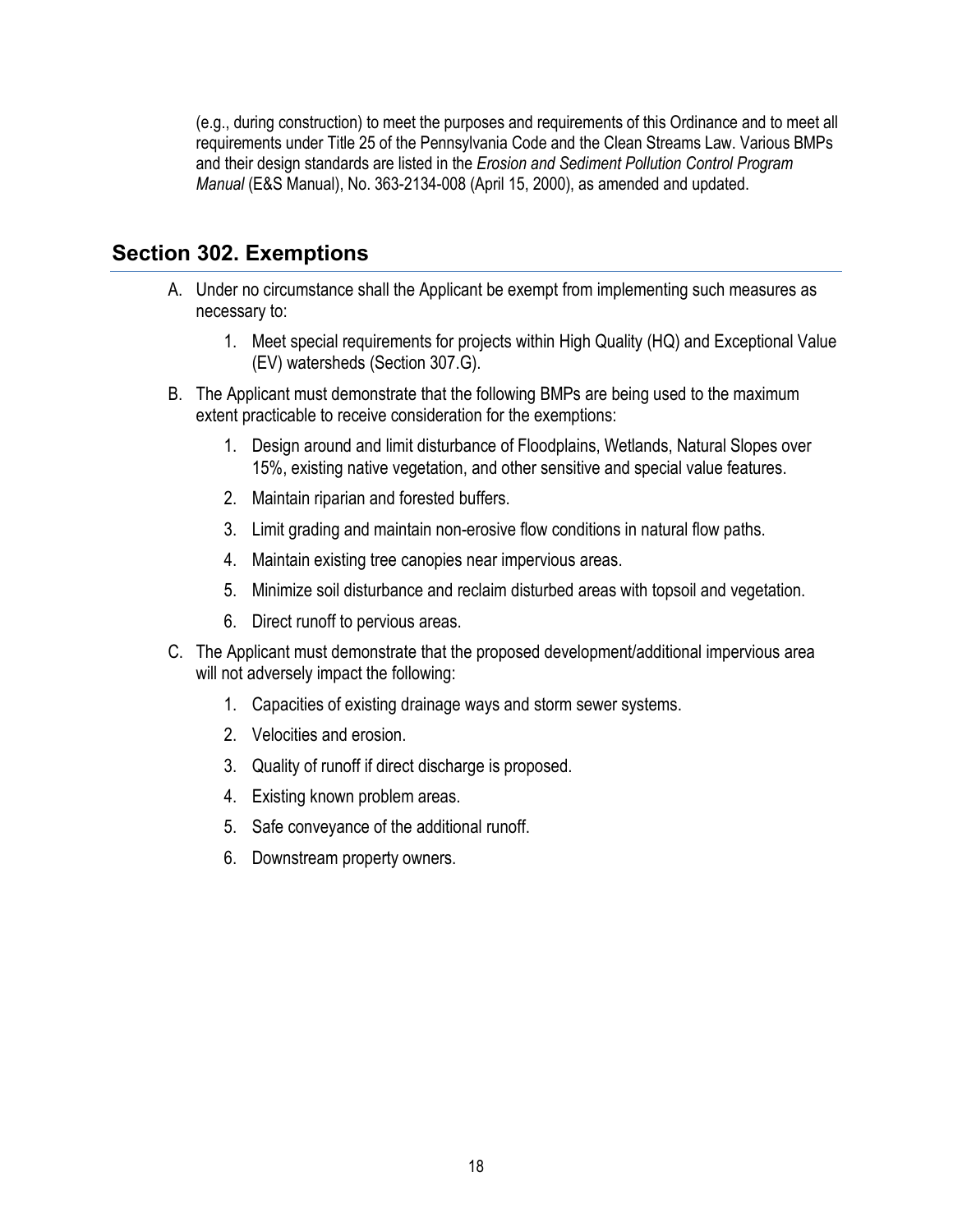D. An Applicant proposing Regulated Activities, after demonstrating compliance with Sections 302.A, 302.B, and 302.C, may be exempted from various requirements of this Ordinance according to the following table:

#### **Table 302-1**

#### **Any new impervious area**

| <1000 SF                | <b>Required:</b> Exempt from additional<br>requirements                                                                   |
|-------------------------|---------------------------------------------------------------------------------------------------------------------------|
| ≥1000 SF but < 2500 SF  | <b>Required: Small Project SWM</b><br>Application <sup>1</sup> (See Appendix F)                                           |
| ≥ 2500 SF but < 5000 SF | <b>Required:</b> Volume Control (Section 304)<br>and Small Project SWM Application (See<br>Appendix F)                    |
| $\geq 5000$ SF          | <b>Required: Peak Rate Control (Section</b><br>305), Volume Control (Section 304), and<br>Stormwater Management Site Plan |

All Regulated Activities must comply with the State Water Quality Requirements.

- E. New Single Family Residential activities on a single lot are exempt from the requirements of Section 304 - Volume Control, Section 305 - Peak Rate Control, and from the submission of a Small Project SWM Application provided the construction:
	- 1. Complies with Sections 302.A, 302.B, 302.C, and
	- 2. Has building setbacks of at least 75 feet from down slope property lines, and
	- 3. Driveways:
		- a. Runoff must discharge onto pervious surface with a gravel strip or other spreading device.
		- b. No more than 1,000 square feet of paved surface may discharge to any one point.
		- c. For each discharge point, the flow length on the pervious surface must exceed the flow length on the paved surface flow."
- F. The New Beaver Borough may accept alternative stormwater management controls under this section provided that:

<span id="page-20-0"></span><sup>&</sup>lt;sup>1</sup> The municipality can require the applicant to provide supplemental and additional information beyond the Small Project SWM Application if there is a threat to property, health or safety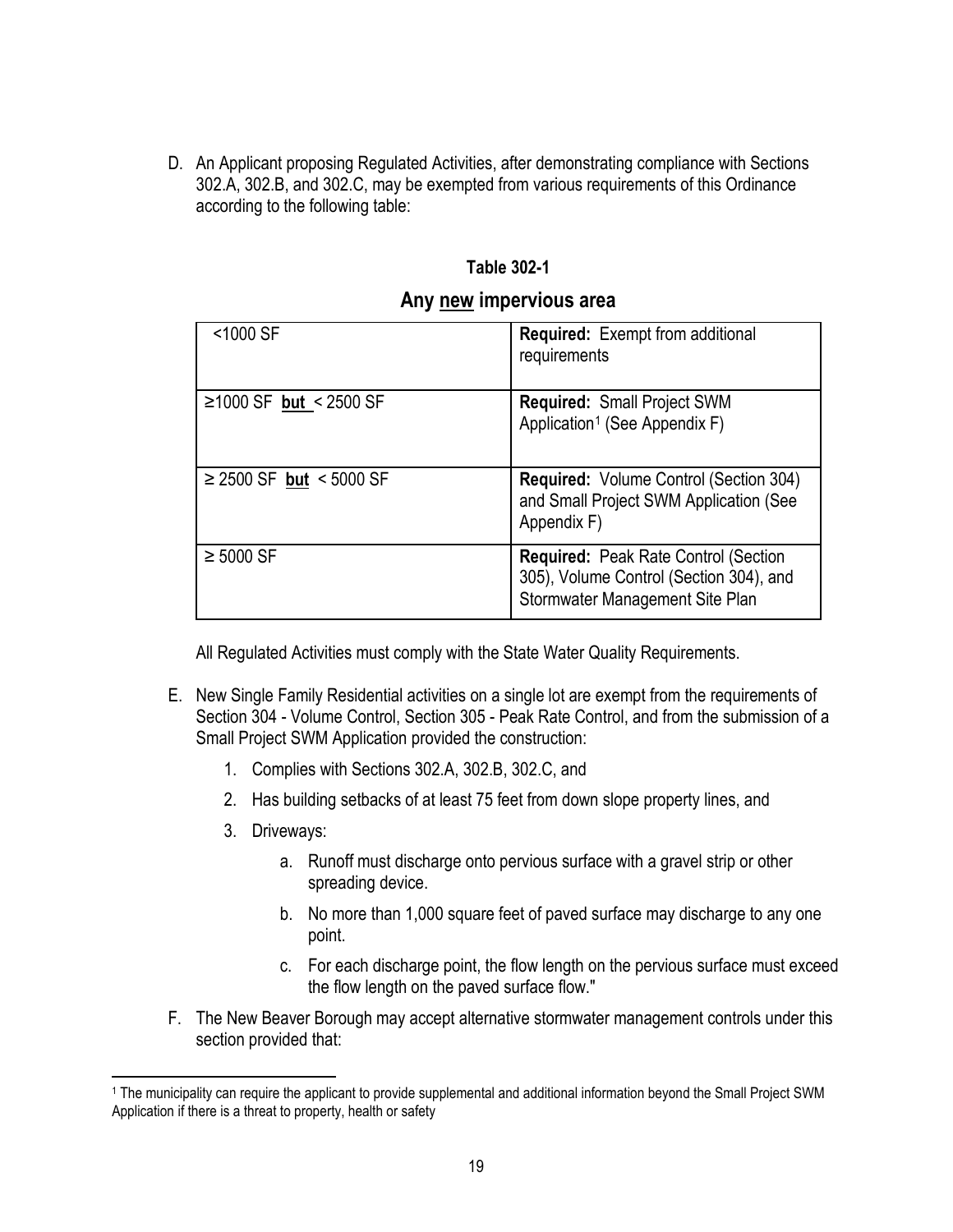- 1. The alternative controls are documented to be acceptable to PADEP (or Delegated Authority), for NPDES requirements pertaining to post construction stormwater management requirements.
- 2. The alternative controls comply with all other sections of this ordinance, including but not limited to Sections 301.C and 302.A-C.
- G. Agricultural activities are exempt from the rate and SWM Site Plan preparation requirements of this ordinance provided the activities are performed according to the requirements of 25 Pa.Code Chapter 102.
- H. Forest management and timber operations are exempt from the rate and volume control and SWM Site Plan preparation requirements of this ordinance provided the activities are performed according to the requirements of 25 Pa.Code Chapter 102. Refer to Section 308 for additional information and guidance concerning timber operations.
- I. Exemptions from any provisions of this Ordinance shall not relieve the Applicant from the requirements in Sections 301. F, G, H, I, J and K.
- J. Proposed Municipal projects are bound to the following requirements and criteria:

| <b>Type of Project</b> |                  | <b>Description:</b>                                                                                                                   | <b>Requirements:</b>                                                                                  |
|------------------------|------------------|---------------------------------------------------------------------------------------------------------------------------------------|-------------------------------------------------------------------------------------------------------|
|                        | Alignments*      | Change the roadway by either reducing or eliminating<br>horizontal and vertical curves, or changing the roadway's<br>super elevation. | <b>Required: BMP implementation</b><br>that uses non-structural and<br>restoration practices such as: |
|                        |                  |                                                                                                                                       | • Street sweeping                                                                                     |
|                        |                  |                                                                                                                                       | • Impervious disconnection                                                                            |
|                        | Pull-Offs*       | New, as part of a larger project or by itself.                                                                                        | • Slope roughening                                                                                    |
|                        |                  | Increase the width of the existing travel lanes (no new                                                                               | • Pavement width reduction                                                                            |
| Widening*              |                  | lanes added) and shoulders, or extension of<br>acceleration/deceleration ramps in existing shoulder                                   | • Riparian buffers                                                                                    |
| Roadway Restoration    |                  | areas.                                                                                                                                | • Vegetative Restoration<br>(including road-side swales)                                              |
|                        | Intersection*    | Nominal channelization of intersections and addition of<br>turning lanes.                                                             | <b>Required:</b> Minor practices and<br>BMP implementation that uses<br>low-impact practices such as: |
|                        | Pavement         | Replace portions, overlay, or mill and resurface the<br>roadway's surface.                                                            | • Preservation of existing<br>vegetation                                                              |
|                        |                  | Resurface, stabilize, upgrade (dirt or gravel to paved), or                                                                           | • Minimization of soil compaction                                                                     |
|                        | <b>Shoulders</b> | widen the existing shoulders within the existing footprint.                                                                           | • Maintenance of Erosion                                                                              |
|                        |                  |                                                                                                                                       |                                                                                                       |

#### **Table 302-2**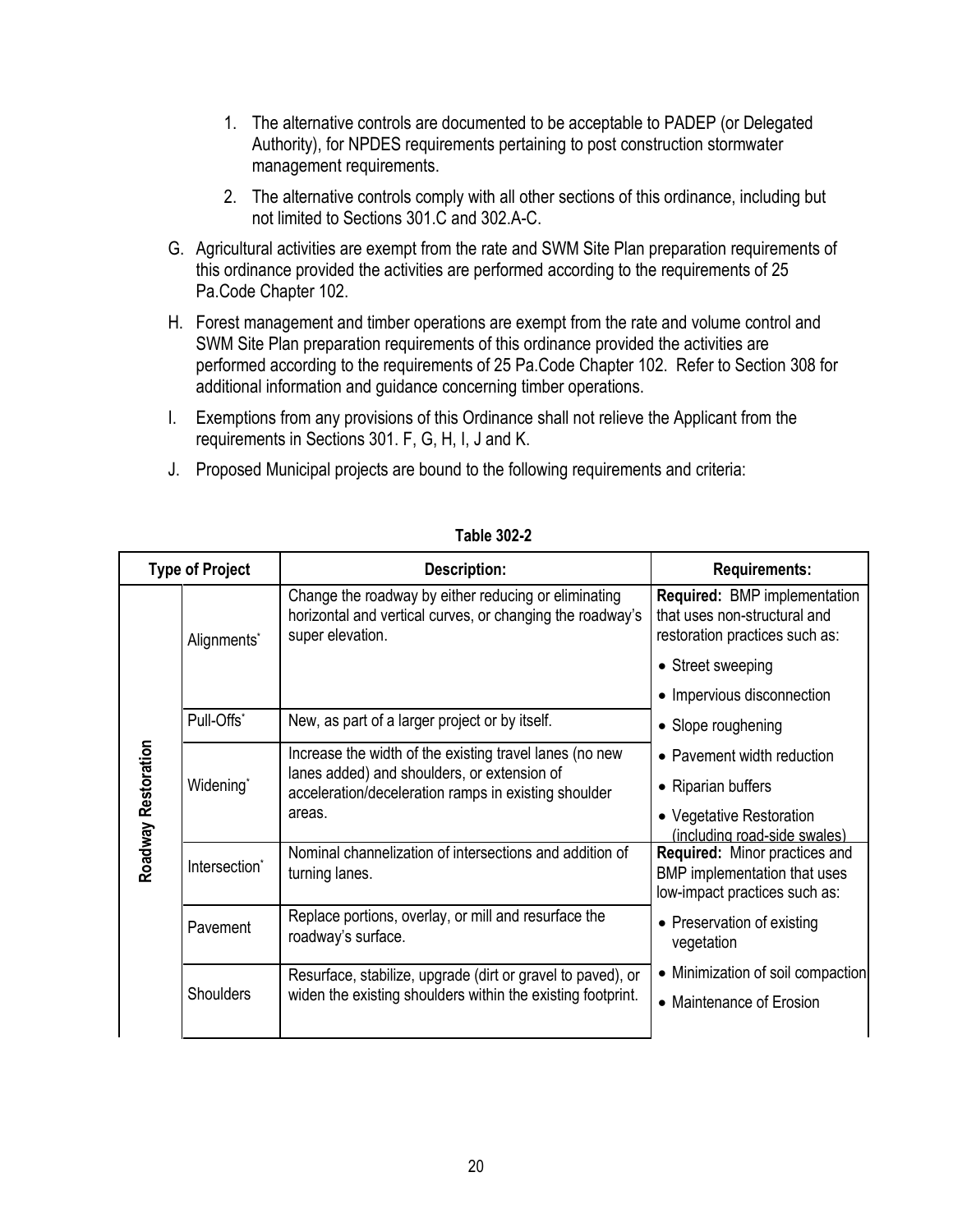**Table 302-2**

|                  | <b>Type of Project</b>               | <b>Description:</b>                                                                                                                                       | <b>Requirements:</b>                                                                                                         |
|------------------|--------------------------------------|-----------------------------------------------------------------------------------------------------------------------------------------------------------|------------------------------------------------------------------------------------------------------------------------------|
|                  | Other                                | Replace and/or repair guide rail, signs, traffic signals,<br>and drainage systems to their original specifications;<br>various minor safety improvements. | Control and any PCSM BMPs<br>• Restoration and stabilization of<br>staging areas                                             |
|                  | Major<br>Widening*                   | Addition of one or more travel lanes, including<br>acceleration and deceleration lanes, to an existing road.                                              | <b>Required: Peak Rate Control</b><br>(Section 305), Volume Control<br>(Section 304), and Stormwater<br>Management Site Plan |
|                  | <b>New</b><br>Alignment <sup>*</sup> | New roadway corridor.                                                                                                                                     |                                                                                                                              |
| New Construction | Interchange <sup>*</sup>             | Reconfiguration of ramps, lane modification within<br>interchange area, etc.                                                                              |                                                                                                                              |
|                  | Municipal<br><b>Facilities</b>       | New stockpile sites, buildings, or other structures or<br>facilities not otherwise addressed by the requirements of<br>this section                       |                                                                                                                              |

\* - Projects falling into the noted categories and that have the potential to discharge into surface waters that have existing or designated HQ or EV uses (including EV wetlands), have impairments due to stormwater, are connected to combined sewer systems, or have the potential to have an adverse effect on threatened or endangered species, or critical habitat for such species, are subject to additional stormwater management requirements, beyond the requirements listed in the table. The additional BMP measures that must be considered and implemented for projects occurring in these areas are as follows:

#### **Table 302-3**

| Constructed wetlands / Wet ponds                                         | Significant detention of peak flow rates is needed<br>and the contributing drainage area is large; retrofit<br>existing detention basins are feasible.                                                                                                                                                                                |
|--------------------------------------------------------------------------|---------------------------------------------------------------------------------------------------------------------------------------------------------------------------------------------------------------------------------------------------------------------------------------------------------------------------------------|
| Permeable pavement                                                       | Parking lots only.                                                                                                                                                                                                                                                                                                                    |
| Manufactured products: Subsurface<br>storage, water quality inlets, etc. | Subsurface storage products are designed to<br>attenuate peak runoff events through infiltration<br>and/or discharge rate reduction. Storm sewer inlet<br>structures or inserts are designed to minimize the<br>discharge of solids, floatables, and oil/grease<br>pollutants. Regular maintenance of these products<br>is necessary. |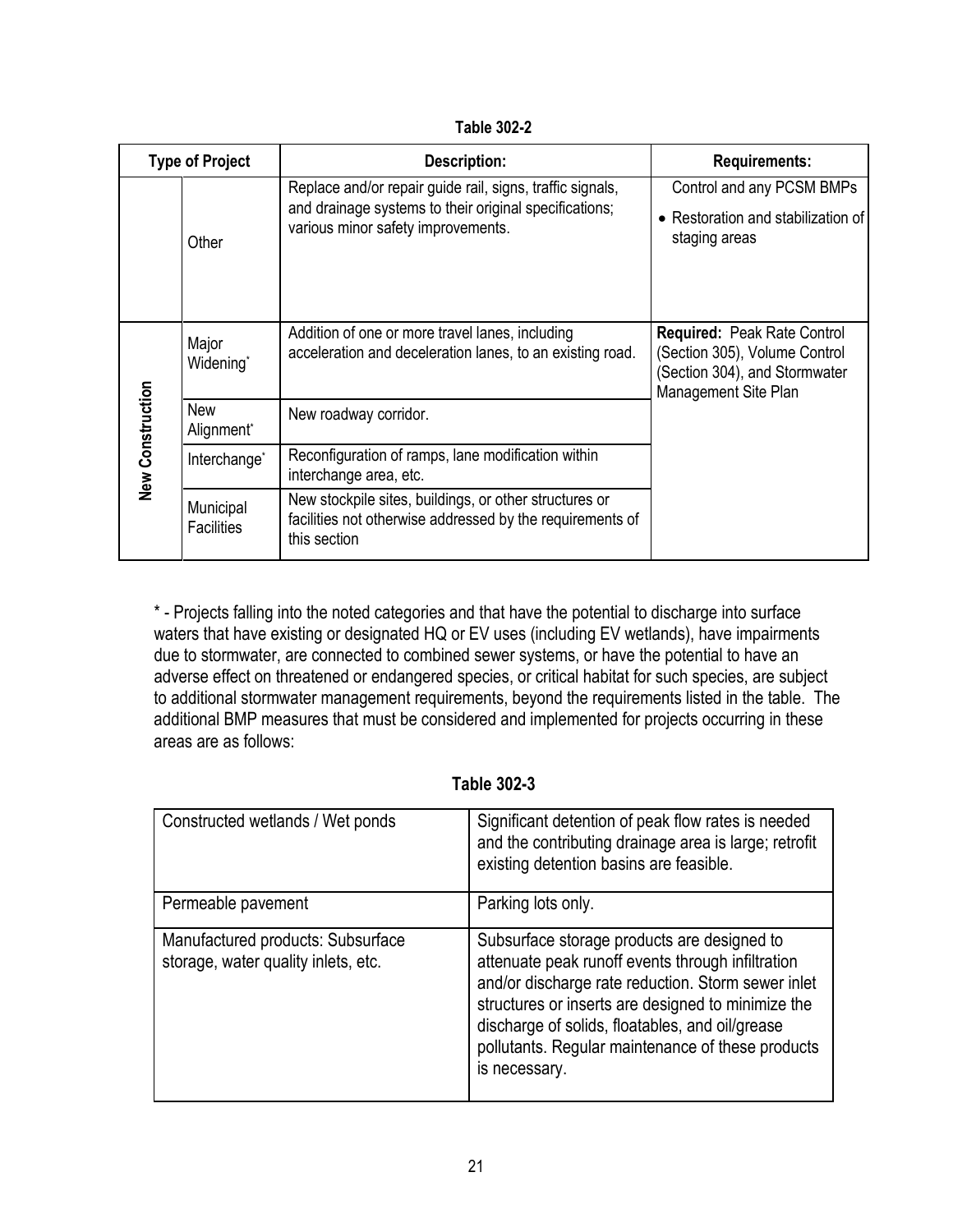Projects occurring in the areas listed above and not previously bound to such requirements (roadway restoration projects), are also required to achieve the following targeted outcomes:

- 1. For project areas within a release rate district, reduce the post-construction runoff peak rate as required by the release rate district in this Ordinance. For project areas not within a release rate district, reduce the post-construction runoff peak rate to the preconstruction peak rate for the 1-year through 100-year storm events.
- 2. Reduce the post-construction runoff volume to the pre-construction runoff volume for the 2-year 24-hour storm event and smaller.

#### <span id="page-23-0"></span>**Section 303. Waivers**

- A. The provisions of this Ordinance are the minimum standards for the protection of the public
- B. Waivers shall not be issued from implementing such measures as necessary to:
	- 1. Meet State Water Quality Standards and Requirements.
	- 2. Protect health, safety, and property.
	- 3. Meet special requirements for High Quality (HQ) and Exceptional Value (EV) watersheds.
- C. New Beaver Borough will consider waiver requests in accordance with Section 301.C. If an Applicant demonstrates to the satisfaction of the governing body of New Beaver Borough that any mandatory provision of this Ordinance is unreasonable or causes unique or undue unreasonableness or hardship as it applies to the proposed Project, or that an alternate design may result in a superior result within the context of Section 102 and 103 of this Ordinance, the governing body of New Beaver Borough upon obtaining the comments and recommendations of the Municipal Engineer and Conservation District may grant a waiver or relief so that substantial justice may be done and the public interest is secured; provided that such waiver will not have the effect of nullifying the intent and purpose of this Ordinance.
- D. The Applicant shall submit all requests for waivers in writing and shall include such requests as a part of the plan review and approval process. The Applicant shall state in full the facts of unreasonableness or hardship on which the request is based, the provision or provisions of the Ordinance that are involved, and the minimum waiver or relief that is necessary. The Applicant shall state how the requested waiver and how the Applicant's proposal shall result in an equal or better means of complying with the requirements of this Ordinance including but not limited to Section 301, General Requirements.
- E. New Beaver Borough shall keep a written record of all actions on waiver requests. New Beaver Borough may charge a fee for each waiver request, which shall be used to offset the administrative costs of reviewing the waiver request. The Applicant shall also agree to reimburse New Beaver Borough for reasonable and necessary fees that may be incurred by the Municipal Engineer in any review of a waiver request.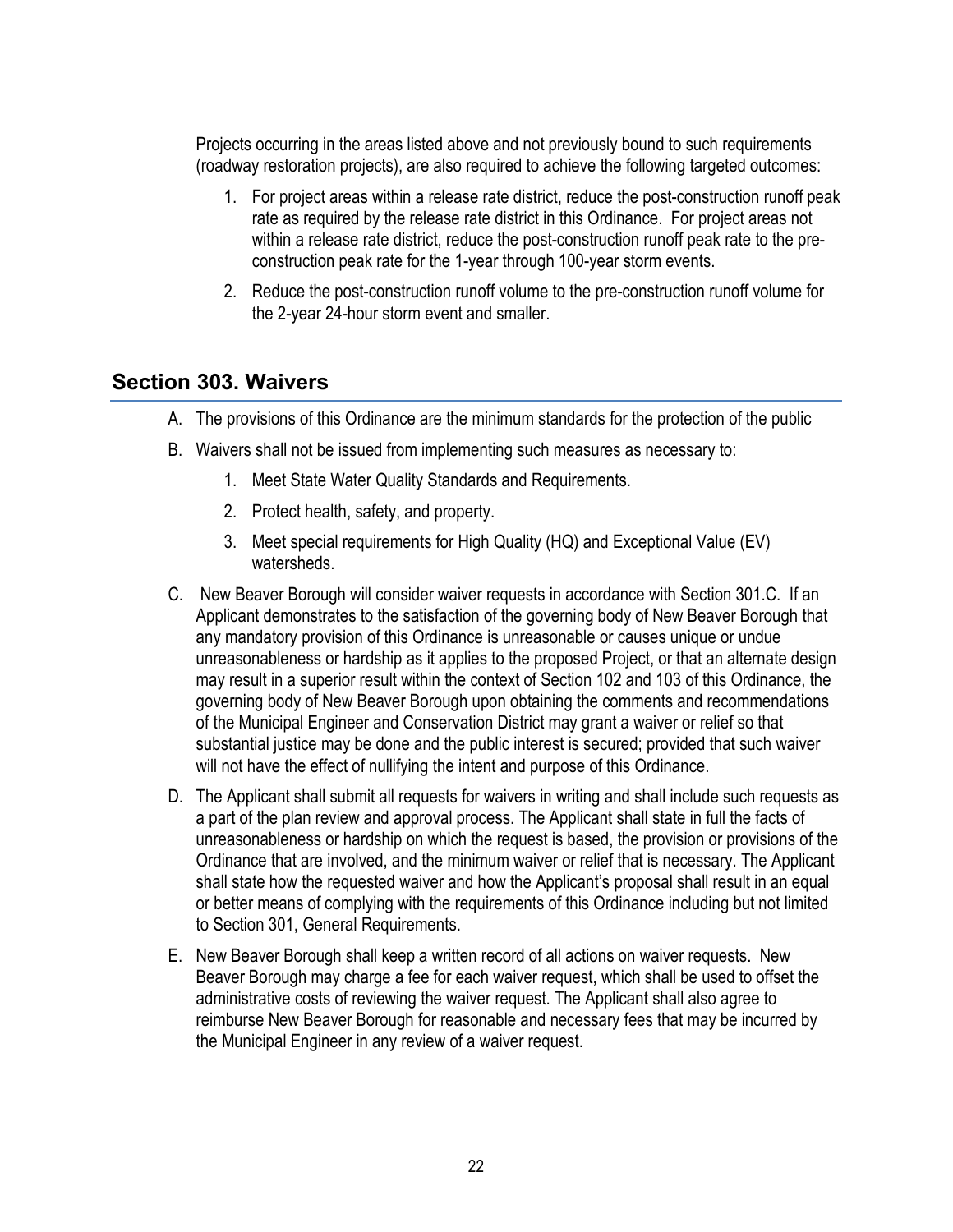- F. In granting waivers, New Beaver Borough may impose reasonable conditions that will, in its judgment, secure substantially the objectives of the standards or requirements that are to be modified.
- G. New Beaver Borough may grant applications for waivers when the following findings are made, as relevant:
	- 1. That the waiver shall result in an equal or better means of complying with the intent of this Ordinance.
	- 2. That the waiver is the minimum necessary to provide relief.
	- 3. That the applicant is not requesting a waiver based on cost considerations.
	- 4. That existing down gradient stormwater problems will not be exacerbated.
	- 5. That runoff is not being diverted to a different drainage area.
	- 6. That increased flooding or ponding on off-site properties or roadways will not occur.
	- 7. That potential icing conditions will not occur.
	- 8. That increases in peak flow or volume from the site will not occur.
	- 9. That erosive conditions, due to increased peak flows or volume, will not occur.
	- 10. That adverse impact to water quality will not result.
	- 11. That increased 100-Year Floodplain levels will not result.
	- 12. That increased or unusual municipal maintenance expenses will not result from the waiver.
	- 13. That the amount of stormwater runoff generated has been minimized.
	- 14. That infiltration of runoff throughout the proposed site has been provided where practicable and pre-development ground water recharge protected.
	- 15. That peak flow attenuation of runoff has been provided.
	- 16. That long-term operation and maintenance activities are established.
	- 17. That the receiving streams and/or water bodies will not be adversely impacted in flood carrying capacity, aquatic habitat, channel stability and erosion and sedimentation.

### <span id="page-24-0"></span>**Section 304. Volume Controls**

The low impact development practices provided in the PA BMP Manual shall be used for all regulated activities to the maximum extent practicable. Water volume controls shall be implemented using the Design Storm Method in Subsection A or the Simplified Method in Subsection B below. For regulated activity areas equal or less than 1 acre that do not require hydrologic routing to design the stormwater facilities, this Ordinance establishes no preference for either methodology; therefore, the applicant may select either methodology on the basis of economic considerations, the intrinsic limitations on applicability of the analytical procedures associated with each methodology, and other factors.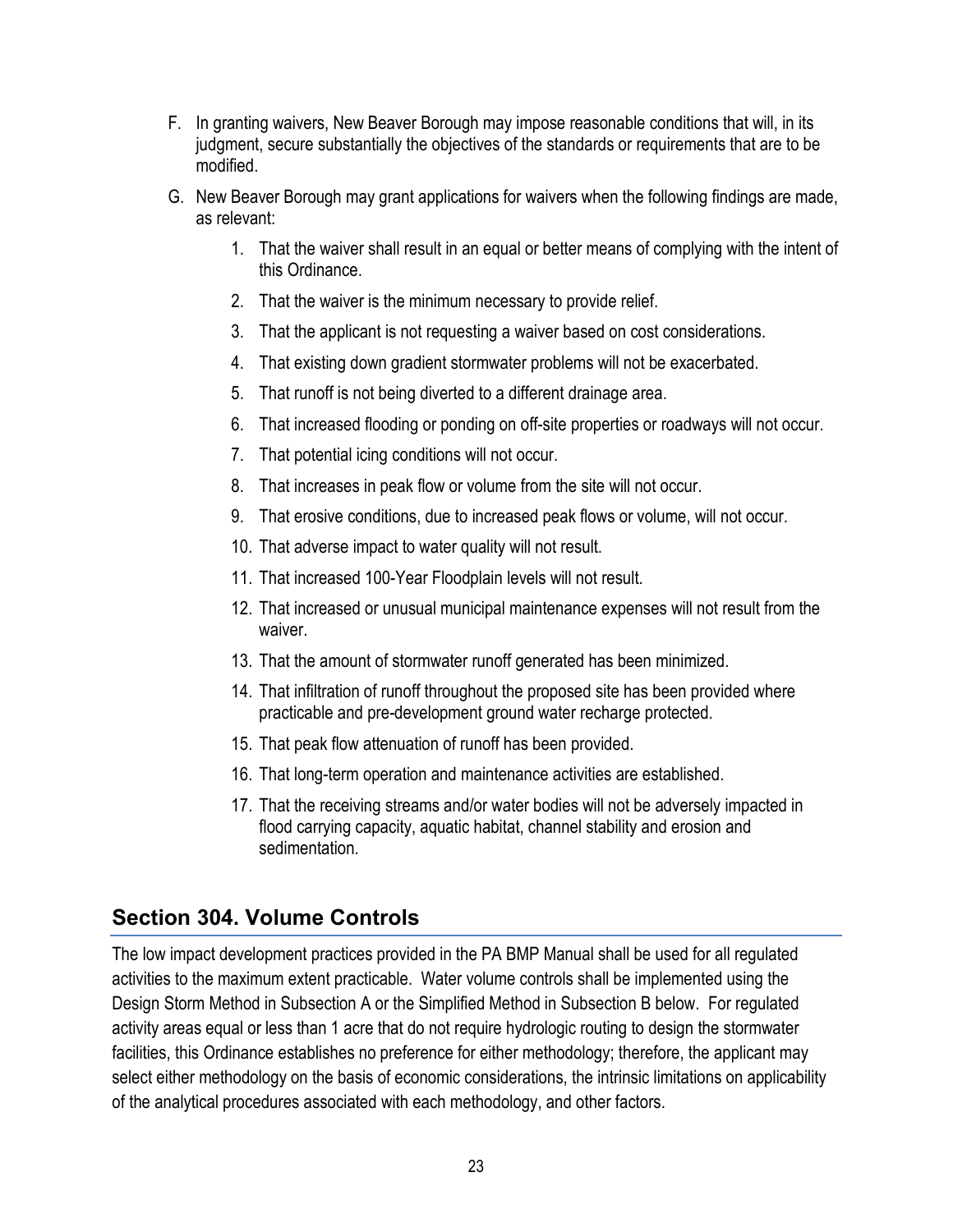- A. The Design Storm Method (CG-1 in the PA BMP Manual (current version)) is applicable to any size of Regulated Activity. This method requires detailed modeling based on site conditions.
	- 1. Do not increase the post development total runoff volume for all storms equal to or less than the 2-year 24-hour duration precipitation.
	- 2. For modeling purposes:
		- a. Existing (pre-development) non-forested pervious areas must be considered meadow or its equivalent.
		- b. Twenty (20) percent of existing impervious area, when present, shall be considered meadow in the model for existing conditions.
- B. The Simplified Method (CG-2 in the PA BMP Manual (current version)) provided below is independent of site conditions and shall be used if the Design Storm Method is not followed. This method is not applicable to Regulated Activities that disturb greater than one (1) acre, or for projects that require design of stormwater storage facilities. For new impervious surfaces:
	- 1. Stormwater facilities shall be sized to capture at least the first two inches (2") of runoff from all new impervious surfaces.
	- 2. At least the first one inch (1.0") of runoff from new impervious surfaces shall be permanently removed from the runoff flow - i.e. it shall not be released into the surface Waters of this Commonwealth. Removal options include reuse, evaporation, transpiration, and infiltration.
	- 3. Wherever possible, infiltration facilities shall be designed to accommodate infiltration of the entire permanently removed runoff; however, in all cases at least the first one-half inch (0.5") of the permanently removed runoff shall be infiltrated.
	- 4. This method is exempt from the requirements of Section 305, Rate Controls.

#### <span id="page-25-0"></span>**Section 305. Rate Controls**

A. Areas not covered by a Release Rate Map from an approved Act 167 Stormwater Management Plan:

Post-development discharge rates shall not exceed the Pre-Development discharge rates for the 1-, 2-, 10-, 25-, 50-, and 100-year storms. If it is shown, that the peak rates of discharge indicated by the post-development analysis are less than or equal to the peak rates of discharge indicated by the pre-development analysis for 1-, 2-, 10-, 25-, 50-, and 100-year, 24 hour storms, then the requirements of this section have been met. Otherwise, the applicant shall provide additional controls as necessary to satisfy the peak rate of discharge requirement.

B. Areas covered by a Release Rate Map from an approved Act 167 Stormwater Management Plan: (Map will be released in future Plan updates)

For the 1-, 2-, 10-, 25-, 50-, and 100-year storms, the post-development discharge rates will follow the release rate maps in this Ordinance. For any areas not shown on the release rate maps, the post-development discharge rates shall not exceed the Pre-Development discharge rates.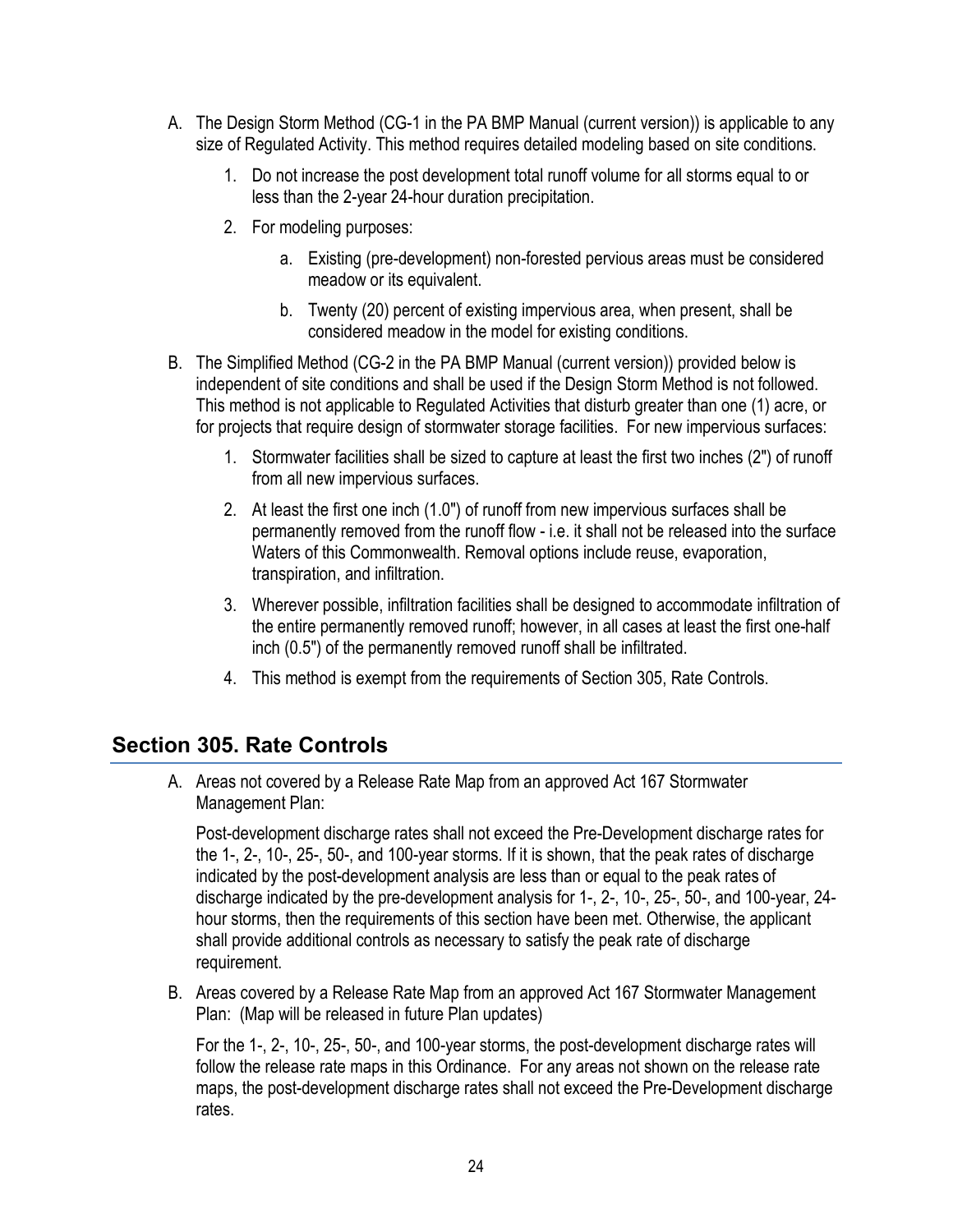C. BMPs for Rate Controls:

A list of BMPs for peak rate controls is provided in Appendix B, Item C.

#### <span id="page-26-0"></span>**Section 306. Calculation Methods**

A. Stormwater runoff from all project sites shall be calculated using a generally accepted calculation technique that is based on the NRCS soil cover complex method. Table 306-1 summarizes acceptable computation methods and the method selected by the Qualified Professional shall be based on the individual limitations and suitability of each method for a particular site.

#### **TABLE 306-1**

#### **ACCEPTABLE COMPUTATION METHODOLOGIES FOR STORMWATER MANAGEMENT PLANS**

| <b>Method</b>                                                                               | <b>Method Developed By</b>    | <b>Applicability</b>                                                                                                                                        |
|---------------------------------------------------------------------------------------------|-------------------------------|-------------------------------------------------------------------------------------------------------------------------------------------------------------|
| TR-20/WINTR20<br>(or commercial computer<br>package based on TR-20)                         | <b>USDA NRCS</b>              | Applicable where use of full<br>hydrology computer model is<br>desirable or necessary.                                                                      |
| TR-55/WINTR55<br>(or commercial computer<br>package based on TR-55)                         | <b>USDA NRCS</b>              | Applicable for land development<br>plans within limitations described in<br>TR-55.                                                                          |
| <b>HEC-HMS</b>                                                                              | US Army Corps of<br>Engineers | Applicable where use of full<br>hydrologic computer model is<br>desirable or necessary.                                                                     |
| <b>Rational Formula</b><br>(or commercial computer<br>package based on Rational<br>Formula) | Emil Kuichling (1889)         | For sites less than fifty acres and<br>with time of concentration less than<br>60 minutes ( $T_c$ < 60 min), or as<br>approved by the New Beaver<br>Borough |
| Other Methods such as<br>SWMM, WMS, etc.                                                    | Varies                        | Other computation methodologies<br>approved by the New Beaver<br>Borough                                                                                    |

#### **Note: Successors to the above methods are also acceptable.**

B. All calculations consistent with this Ordinance using the soil cover complex method shall use the appropriate design rainfall depths and intensities for the various return period storms according to the approximate center of the proposed development site, in accordance with the values obtained from the National Oceanic and Atmospheric Administration's (NOAA)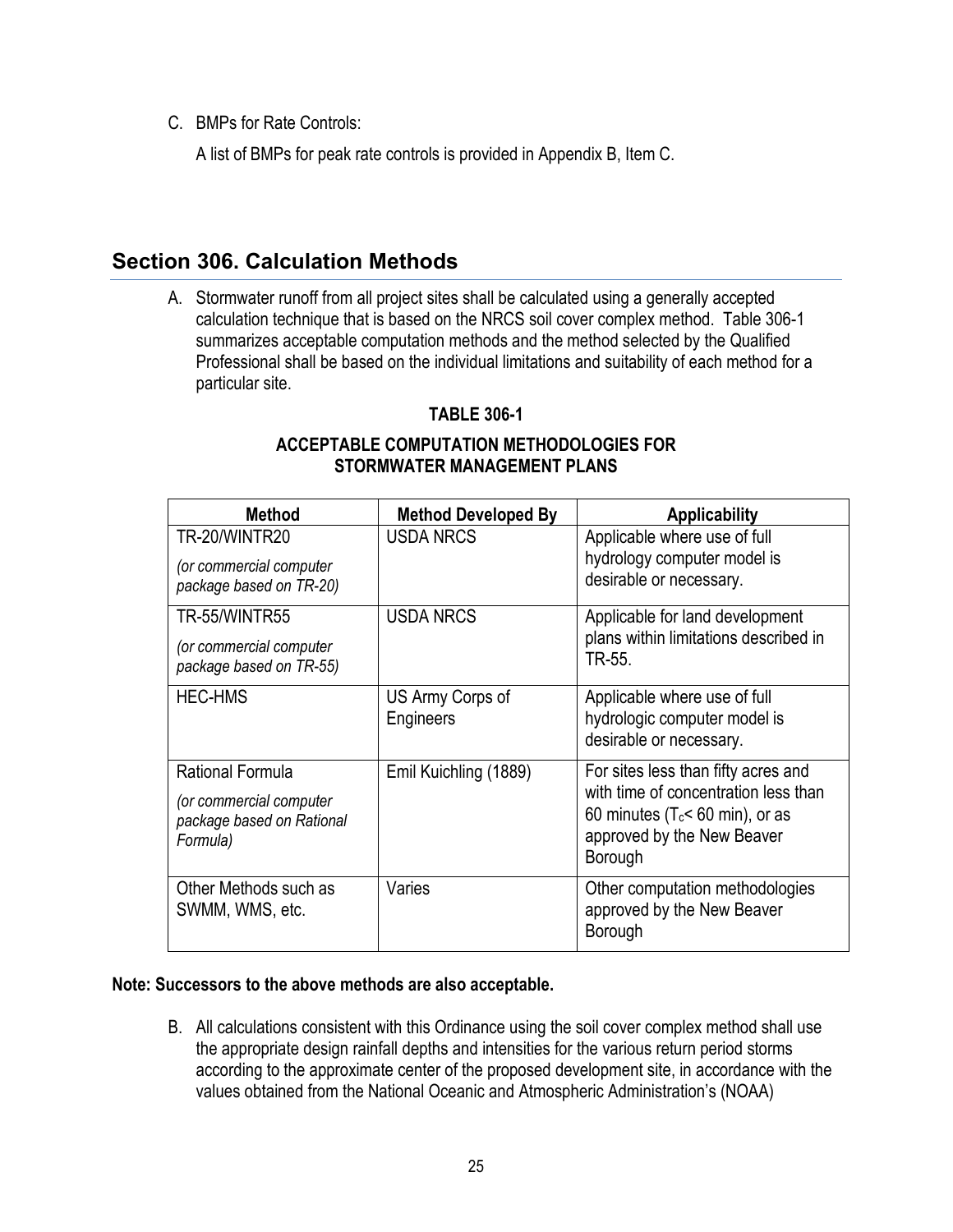Hydrometeorological Design Studies Center Precipitation Frequency Data Server (PFDS) at the following location for the Commonwealth of Pennsylvania:

<http://hdsc.nws.noaa.gov/hdsc/pfds/index.html>

Applicant shall provide documentation of PFDS data location (latitude and longitude in degrees/minutes/seconds).

- C. All calculations using the Rational Formula shall use rainfall intensities consistent with appropriate times-of-concentration for overland flow and return periods from the NOAA, PFDS website, the Design Storm Curves from Penn DOT Publication 13M, Design Manual Part 2, Chapter 10, and NOAA Atlas 14.
- D. Times-of-concentration for overland flow shall be calculated using the methodology presented in Chapter 3 of Urban Hydrology for Small Watersheds, NRCS, TR-55 (as amended or replaced from time to time by NRCS). Times-of-concentration for channel and pipe flow shall be computed using Manning's equation. NRCS lag equation divided by 0.6 as acceptable method for  $T_c$  in undeveloped areas.
- E. In order to reduce stormwater runoff volumes from developed areas and encourage groundwater recharge, underground basin drains, infiltration trenches, dry wells, and cisterns are permitted to which roof leaders may be connected. These drains consist of stone-filled basins that temporarily store and release water below ground surface. Plans for such facilities shall be submitted to New Beaver Borough for approval, and the basins shall be used only in those areas where soils, geologic, and water table conditions permit.
- F. Runoff Curve Numbers (CN) for both existing and proposed conditions to be used in the soil cover complex method shall be obtained from Table 2-2 of the TR-55 manual.
- G. Runoff coefficients (C) for both existing and proposed conditions for use in the Rational Formula are provided in Appendix D.
- H. All flow assumptions and source of supporting data shall be provided as part of the overall plan. New Beaver Borough reserves the right to reject any submitted values, despite the source, and to provide a substitute source for use by the applicant.
- I. Where uniform flow is anticipated, the Manning equation shall be used for hydraulic computations, and to determine the capacity of open channels, pipes, and storm sewers. Values for Manning's roughness coefficient (n) shall be consistent with generally accepted values from a legitimate and verifiable source. All flow assumptions and source of supporting data shall be provided as part of the overall plan. New Beaver Borough reserves the right to reject any submitted values, despite the source, and to provide a substitute source for use by the applicant. Full flow capacity shall be assumed for closed conduits. Storm sewer systems consisting of more than three pipe junctions shall be designed using hydraulic grade line computations.
- J. Outlet structures for Stormwater management facilities shall be designed to meet the performance standards of this Ordinance using any generally accepted hydraulic analysis technique or method.

The design of any Stormwater detention facilities intended to meet the performance standards of this Ordinance shall be verified by routing the design storm hydrograph through these facilities using the Storage-Indication Method. For drainage areas greater than 200 acres in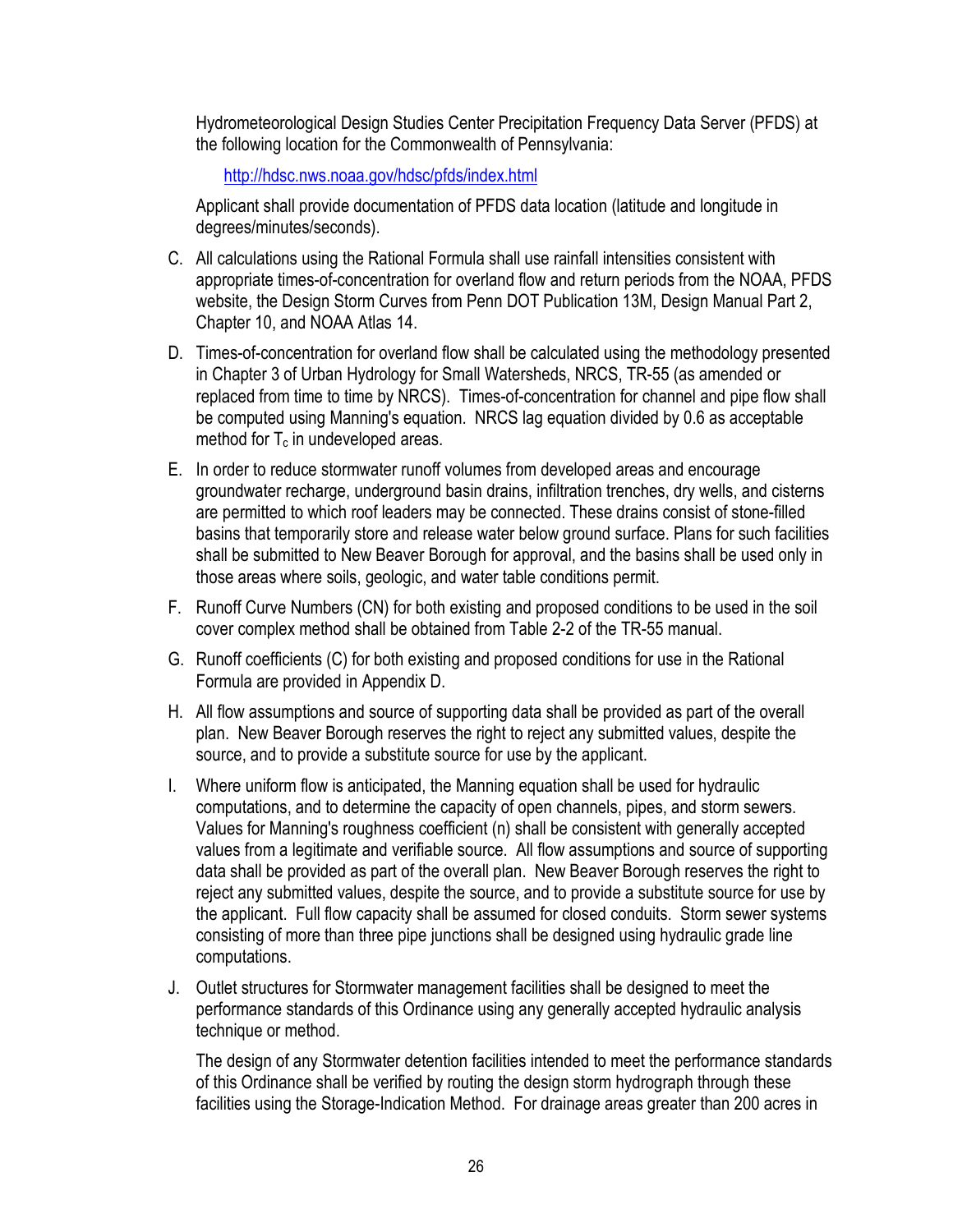size, the design storm hydrograph shall be computed using a calculation method that produces a full hydrograph (i.e. TR-20, TR-55, and HEC-HMS).

- K. Stormwater management and related facilities shall be provided:
	- 1. To permit unimpeded flow of natural watercourses. Such flow may be redirected as required, subject to the approval of the Pennsylvania Department of Environmental Protection and the New Beaver Borough.
	- 2. To ensure adequate drainage of all street low points.
- L. Storm sewers and related installations:
	- 1. When located in undedicated land, they shall be placed within a drainage easement not less than twenty (20) feet wide as approved by the New Beaver Borough.
	- 2. The use of properly designed, graded, and vegetated drainage channels is encouraged in lieu of storm sewers in commercial and industrial areas and, where approved by New Beaver Borough, in residential areas. Such swales shall be designed to not only carry the required discharge without excessive erosion, but also to increase the time of concentration, reduce the peak discharge and velocity, and permit the water to percolate into the soil, where appropriate. Criteria related to· the use and design of drainage swales are as follows:
		- a. The maximum encroachment of water on the roadway pavement along roadside swales in cut areas shall not exceed half of a through traffic lane during a 10-year frequency storm of five (5) minute duration. Frequent and/or sustained flooding of the sub-base shall be avoided.
		- b. The design of all vegetated channels shall, as a minimum, conform to the design procedures outlined in the Erosion and Sediment Pollution Control Program Manual (PA DEP). Inlets shall be provided to limit road shoulder encroachment and water velocity.
		- c. The side slope for any vegetated drainage channel requiring mowing of the vegetation shall have a maximum grade of three (3) horizontal to one (1) vertical on those areas to be mowed. Maximum side slopes for any vegetated drainage channel shall be two (2) horizontal to one (1) vertical.
		- d. Erosion Prevention: All drainage swales shall be designed to prevent the erosion of the bed and bank areas. Suitable temporary and/or permanent stabilization during vegetative cover establishment shall be provided to prevent erosion.
		- e. Storm sewers or drainage swales shall discharge to a detention or retention basin to attenuate the peak rate and volume, respectively of stormwater runoff, except as provided in the plan.
	- 3. Storm inlet types and inlet assemblies shall conform to the Pennsylvania Department of Transportation Standards for Roadway Construction as approved by the New Beaver Borough.
	- 4. When evidence available to New Beaver Borough indicates that existing storm sewers have sufficient capacity as determined by hydrograph summation and are accessible,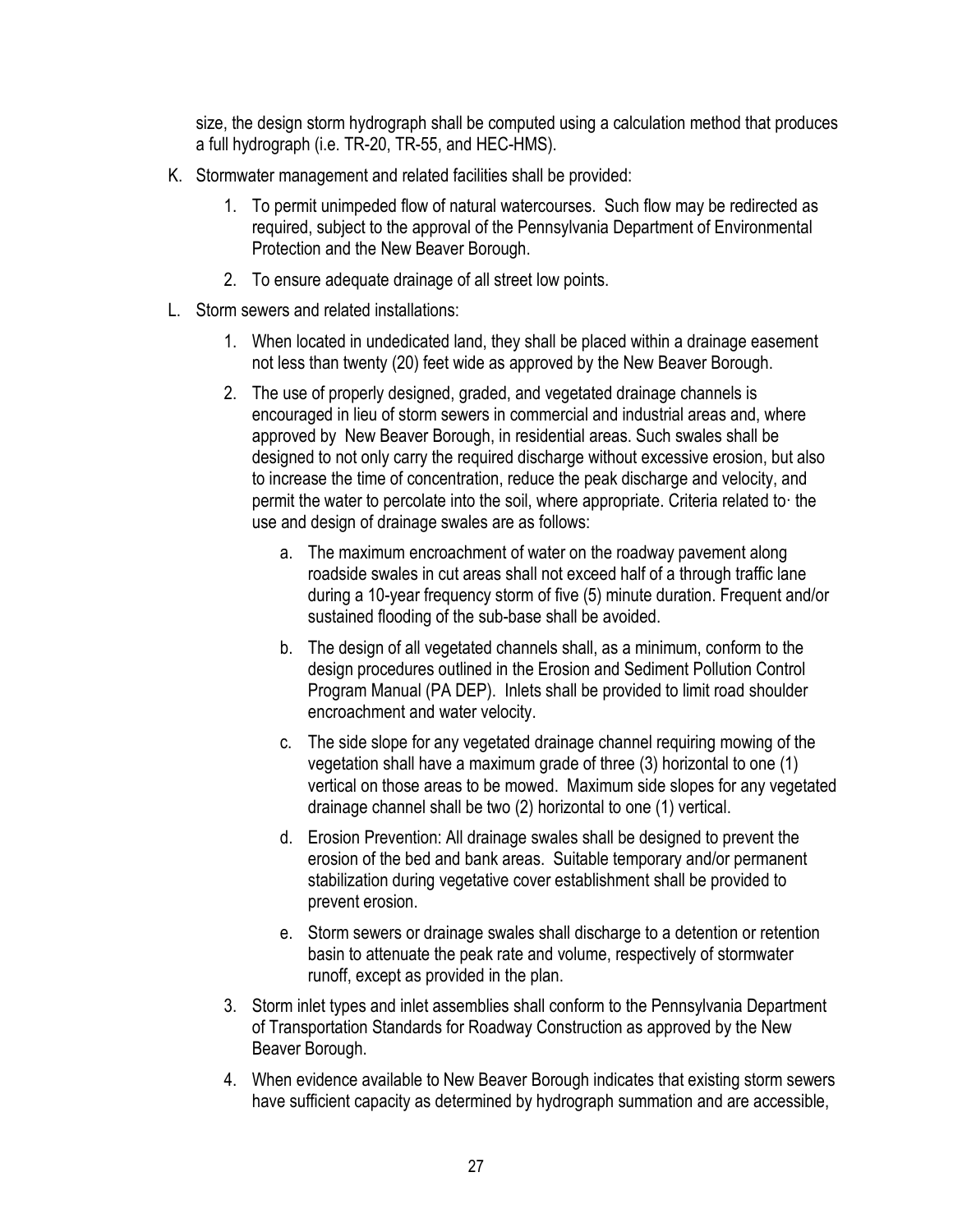proposed stormwater facilities may connect to the existing storm sewers so long as the peak rate of discharge does not exceed the amount permitted by this Article.

- M. Downstream Analysis
	- 1. Where deemed necessary by the Municipal Engineer, the applicant shall submit an analysis of the impacts of detained stormwater flows on downstream areas within the watershed, established with the concurrence of the Municipal Engineer. The analysis shall include hydrologic and hydraulic calculations necessary to determine the impact of peak discharge modifications of the proposed development on critical locations such as dams, tributaries, existing developments, undersized culverts, and flood prone areas. Review and comment of the analysis by the Engineer of a downstream New Beaver Borough shall be obtained as deemed necessary.
- N. Multiple Use Basins: The design and construction of multiple use stormwater detention facilities are strongly encouraged. In addition to stormwater management; where appropriate, facilities allow for recreational uses including: ball fields, play areas, picnic grounds, etc. Provision for parking facilities within basins and permanent wet ponds with stormwater management capabilities may also be appropriate. Prior approval and consultation with New Beaver Borough are required before design. Multiple use basins shall be constructed so that potentially dangerous conditions are not created.
- O. Alternative Detention Facilities: Alternative stormwater detention facilities including roof top, subsurface basins or tanks and in-pipe detention storage, or other approved alternative designs are permitted as determined by the New Beaver Borough.
- P. Landscaping of Stormwater management facilities: Facilities constructed with berms or earthen embankments shall not be landscaped along the top of the impoundment berm, embankment, nor shall other facility areas constructed from compacted fill materials be landscaped. Heavy vegetative cover root penetration can cause soil weakening and damage to facility piping.

#### <span id="page-29-0"></span>**Section 307. Other Requirements**

- A. All wet basins shall be designed in a manner that seeks to mitigate the proliferation of mosquito breeding habitats and the potential spread of the West Nile Virus. This can be accomplished through the following means:
	- 1. The design of a Stormwater wetland/wet basin must include the selection of hydrophytic plant species for their pollutant uptake capabilities and for not contributing to the potential for vector mosquito breeding. The establishment of hydrophytic vegetation will promote the population of the wetland/ wet basin by amphibians and other mosquito predators. In natural wetlands, predatory insects and amphibians are effective at keeping mosquito populations in check during the larval stage of development while birds and bats prey on adult mosquitoes. Refer to Appendix B of the PA SWM BMP Manual (current version) for hydrophytic native plant species lists.
	- 2. Aeration fountains and stocked fish can be added to keep larval mosquito populations in check.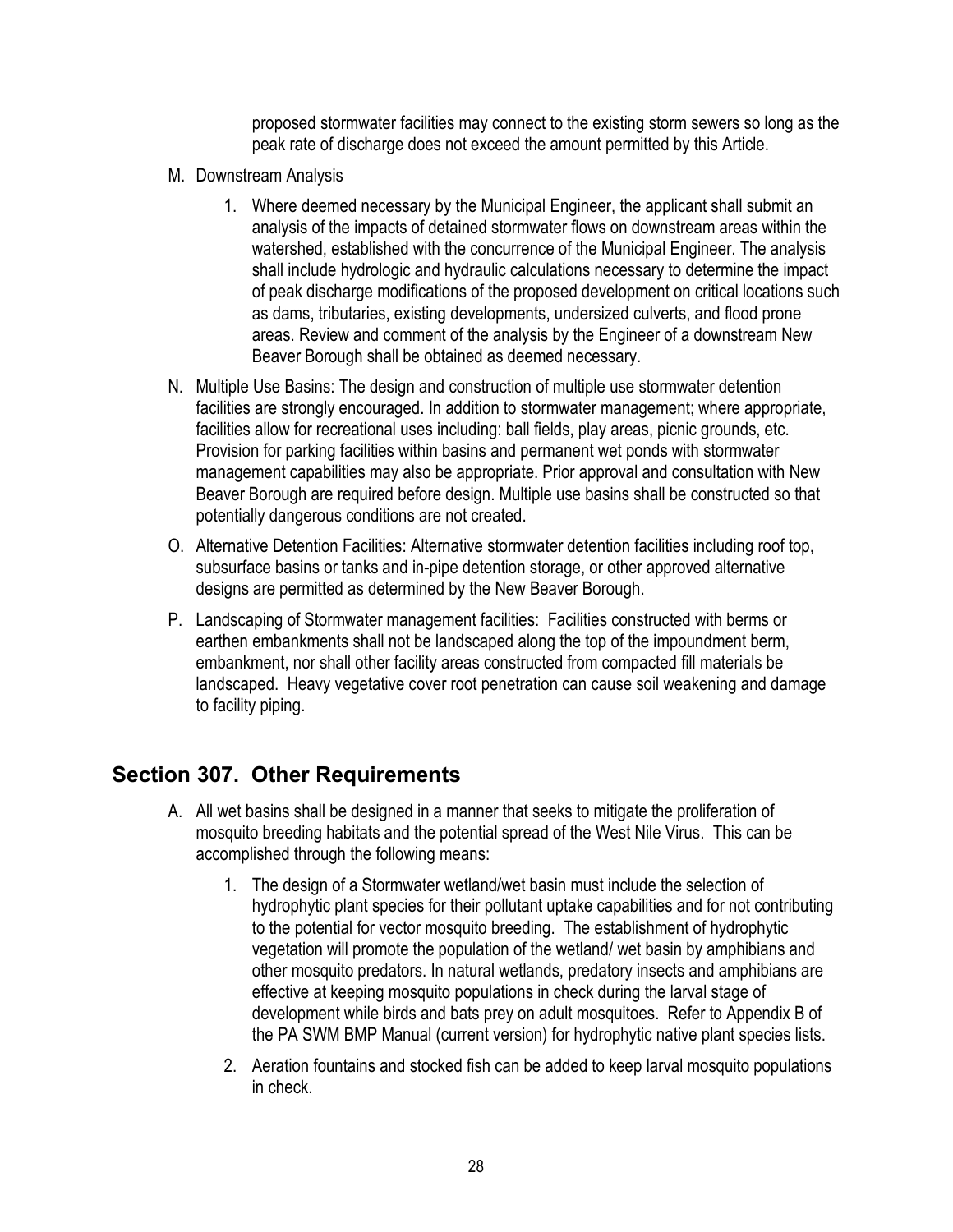- B. New Beaver Borough reserves the right to disapprove any design that would result in the construction or continuation of a Stormwater problem area.
- C. When the elevation of any existing or proposed entrance to a structure, including windows, is lower than the elevation of the public cartway serving that site, a grading plan shall be submitted, reviewed and approved as part of the SWM approval process for the proposed structure.
- D. No Stormwater detention facility shall be placed within fifty (50) feet of a special geologic feature. No subsurface Stormwater conveyance facility shall be constructed within fifty (50) feet of a special geologic feature, without written permission of the New Beaver Borough.
- E. Stormwater management facilities located outside of existing or proposed public rights-of-way shall be located within and accessible by easements granted to the New Beaver Borough as follows:
	- 1. Access Easements: Where proposed stormwater management facilities are not adjacent to proposed or existing public right-of-ways or are not accessible due to physical constraints, as determined by New Beaver Borough, a twenty (20) feet wide access easement specifying rights of entry shall be provided commensurate to need. Access easements shall provide for vehicle ingress and egress on grades of less than ten (10) percent for carrying out inspection or maintenance activities. A permanent fifteen-foot wide vehicular access road within the easement(s) shall be provided around all SWM BMPs, such as ponds and infiltration structures. The access roads shall connect to a public thoroughfare. The access road (when applicable) will also provide access at a slope no greater than 20% to the bottom of all ponds and associated outlet structures. The access road shall be constructed of either gravel or pavement and maintained per the maintenance agreement. The New Beaver Borough reserves the right to alter the design of the access to any SWM BMP.

Vehicle ingress and egress and access roads are not required for SWM BMPs serving one Single Family Residential lot and located on the same lot they serve.

2. Maintenance Easements: The maintenance easement must be located twenty (20) feet outside of the footprint for the stormwater facility and appurtenances.

Maintenance easements are not required for SWM BMPs serving one Single Family Residential lot and located on the same lot they serve.

- 3. Easements shall state that no trees, shrubs, structures, excavation, placement of fill, or re-grading are to be performed within the easement without written approval from New Beaver Borough upon review by the Municipal Engineer. Upon approval of New Beaver Borough, such landscaping may be placed in maintenance easements, provided it does not impede access.
- 4. Whenever practicable, easements shall be parallel to width and linked to property lines of the subdivision.
- 5. All easement agreements shall be recorded with a reference to the recorded easement indicated on the site plan. The format and content of the easement agreement shall be reviewed and approved by the New Beaver Borough and Solicitor.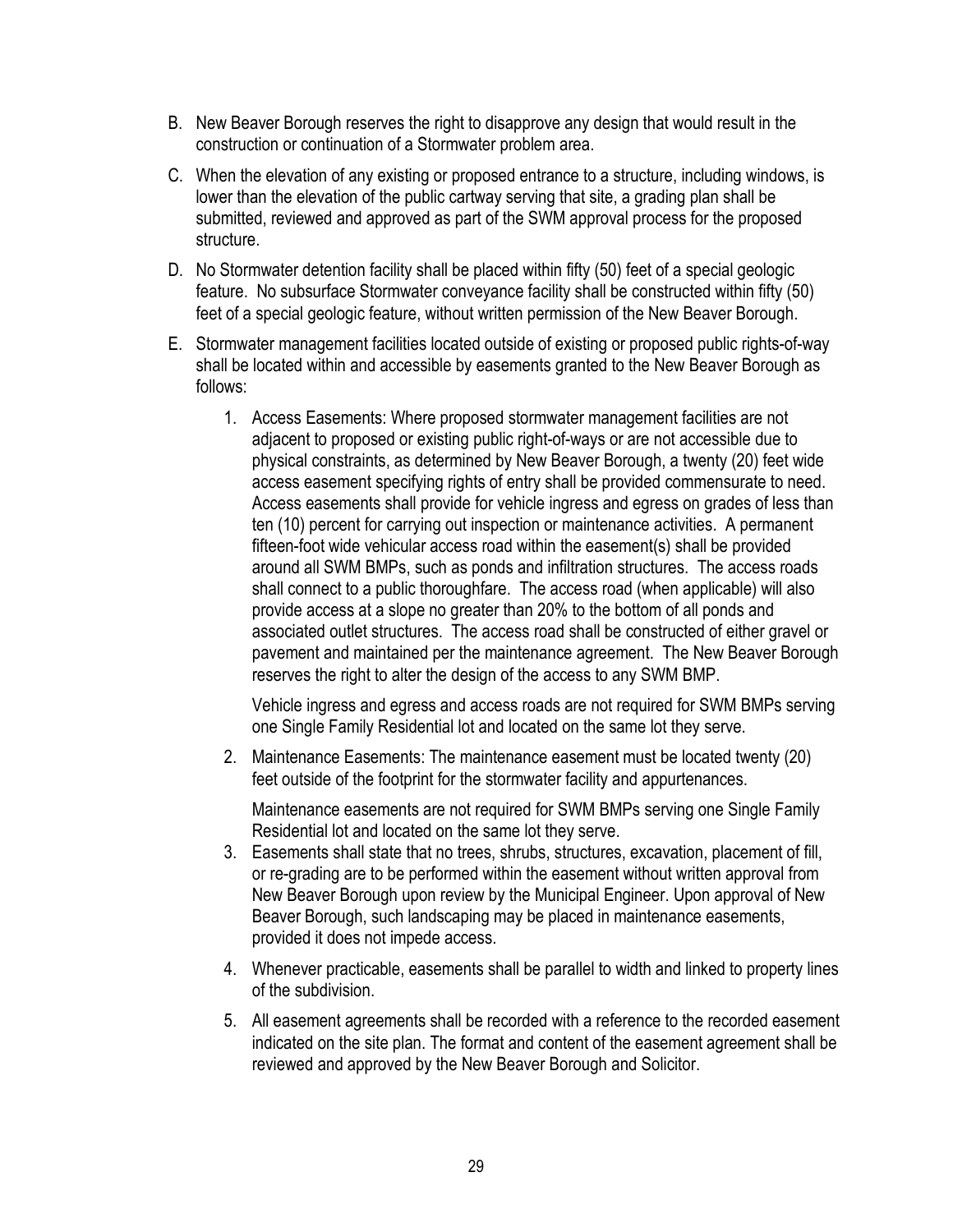F. In order to promote overland flow and infiltration, roof drains shall not discharge directly to streets or storm sewers. Roof drains may discharge directly to streets or storm sewers when deemed necessary by New Beaver Borough. Under no circumstances shall roof drains discharge directly to sanitary sewer systems.

Projects that have the potential to discharge into surface waters that have existing or designated HQ or EV uses (including EV wetlands), have impairments due to stormwater, are connected to combined sewer systems, or have the potential to have an adverse effect on threatened or endangered species, or critical habitat for such species, are subject to additional BMP measures that must be considered and implemented for projects occurring in these more environmentally-sensitive areas:

| Constructed wetlands / Wet ponds                                         | Significant detention of peak flow rates is needed<br>and the contributing drainage area is large; retrofit<br>existing detention basins or construct new in open<br>median or interchange areas                                                                                                                                                                                                                                |
|--------------------------------------------------------------------------|---------------------------------------------------------------------------------------------------------------------------------------------------------------------------------------------------------------------------------------------------------------------------------------------------------------------------------------------------------------------------------------------------------------------------------|
| Permeable pavement                                                       | Limited to park-and-ride sites and parking lots                                                                                                                                                                                                                                                                                                                                                                                 |
| Manufactured products: Subsurface<br>storage, water quality inlets, etc. | Subsurface storage products are designed to<br>temper peak runoff events through infiltration<br>and/or discharge rate reduction. Storm sewer inlet<br>structures or inserts are designed to minimize the<br>discharge of solids, floatables, and oil/grease<br>pollutants. Regular maintenance of these products<br>is necessary and is an important factor in<br>assessing the feasibility of using one of these<br>products. |

Proposed infiltration BMPs within two miles on either side of surface water supply areas or surface waters that have existing or designated HQ or EV uses (including EV wetlands) must be designed and constructed to provide maximum pollutant removal prior to the runoff being infiltrated or discharged to the receiving stream. PADEP defines the following zones around such waters:

- 1. Zone A Represents a 1/4 mile buffer on either side of the river or stream extending from the area 1/4 mile downstream of the intake upstream to the five hour time-of-travel (TOT) (Pennsylvania Department of Environmental Protection, 2006).
- 2. Zone B Represents a two-mile buffer on either side of the water body extending from the area 1/4 mile downstream of the intake upstream to the 25 hour TOT. (Pennsylvania Department of Environmental Protection, 2006).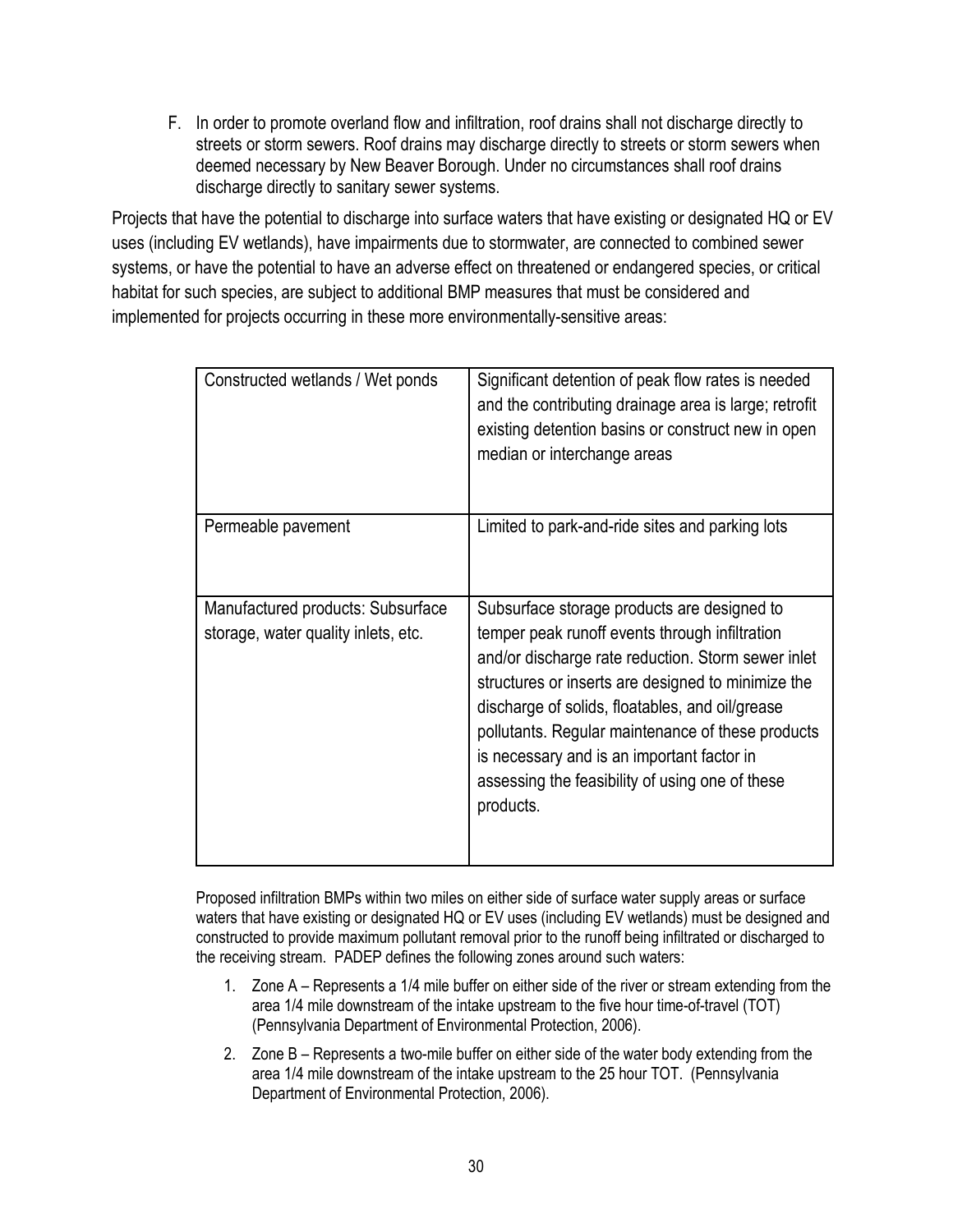- 3. Zone C The remainder of the watershed area (Pennsylvania Department of Environmental Protection, 2006).
- G. Groundwater Supply Protection
	- 1. Zone 1 The innermost protective zone surrounding a well, spring, or existing infiltrative gallery. Zone 1 is the area within a radius of 400 feet around a community or public water supply source unless information is presented supporting a reduction of this requirement. Proposed infiltration BMPs are not permitted within Zone 1 protection areas (Pennsylvania Department of Environmental Protection, 2006).
	- 2. Zone 2 The capture zone that encompasses the area of the aquifer through which it supplies water to a well, spring, or existing infiltration gallery. Zone 2 is one-half mile radius around a community or public water supply source unless more extensive hydrogeological testing is done. Extreme care should be used when implementing infiltration BMPs in Zone 2 areas. Pretreatment measures must be used to filter and diminish pollutants (Pennsylvania Department of Environmental Protection, 2006).
	- 3. Zone 3 The area outside Zone 2 that contributes significant recharge to the capture zone aquifer in Zone 2 (Pennsylvania Department of Environmental Protection, 2006). Use of infiltration BMPs is not restricted.
	- 4. Infiltration BMPs are not permitted within a radius of 50 feet from a privately owned wells and water sources serving non-community supply systems (Pennsylvania Department of Environmental Protection, 2006)

### <span id="page-32-0"></span>**Section 308. Timber Harvesting/Silviculture**

It is not the intention for this section to serve as an ordinance or regulatory document governing the practice of timber harvesting/silviculture activities. However, the intent of this section and the included guidelines is to address specific stormwater management issues related to or caused by such timber harvesting activities. These regulations shall not be considered a timber-harvesting ordinance, nor do they relieve the applicant from meeting any additional timber harvesting regulations already in place. New Beaver Borough, at its own discretion, may choose to enact any new or enforce any existing ordinance directly related to timber harvesting.

- A. Logging operators shall address and comply with all applicable standards for erosion and sedimentation control and stream crossing regulations under 25 Pennsylvania Code, Chapter 102, Erosion Control Rules and Regulations, issued pursuant to the Clean Stream Law, and 25 Pennsylvania Code, Chapter 105, Dam and Waterway Management Rules and Regulations, issued pursuant to the Dam Safety and Encroachments Act. Any additional governing or amended regulations shall hereby govern all logging plans, including those mentioned by the regulatory authorities listed or by any other entity garnishing such authoritative and administrative powers.
- B. Logging operators shall address and comply with all applicable standards for stormwater management as set forth in the Stormwater Management Plan of Lawrence County, and any regulations, stormwater management plans and ordinances issued or enacted pursuant thereto.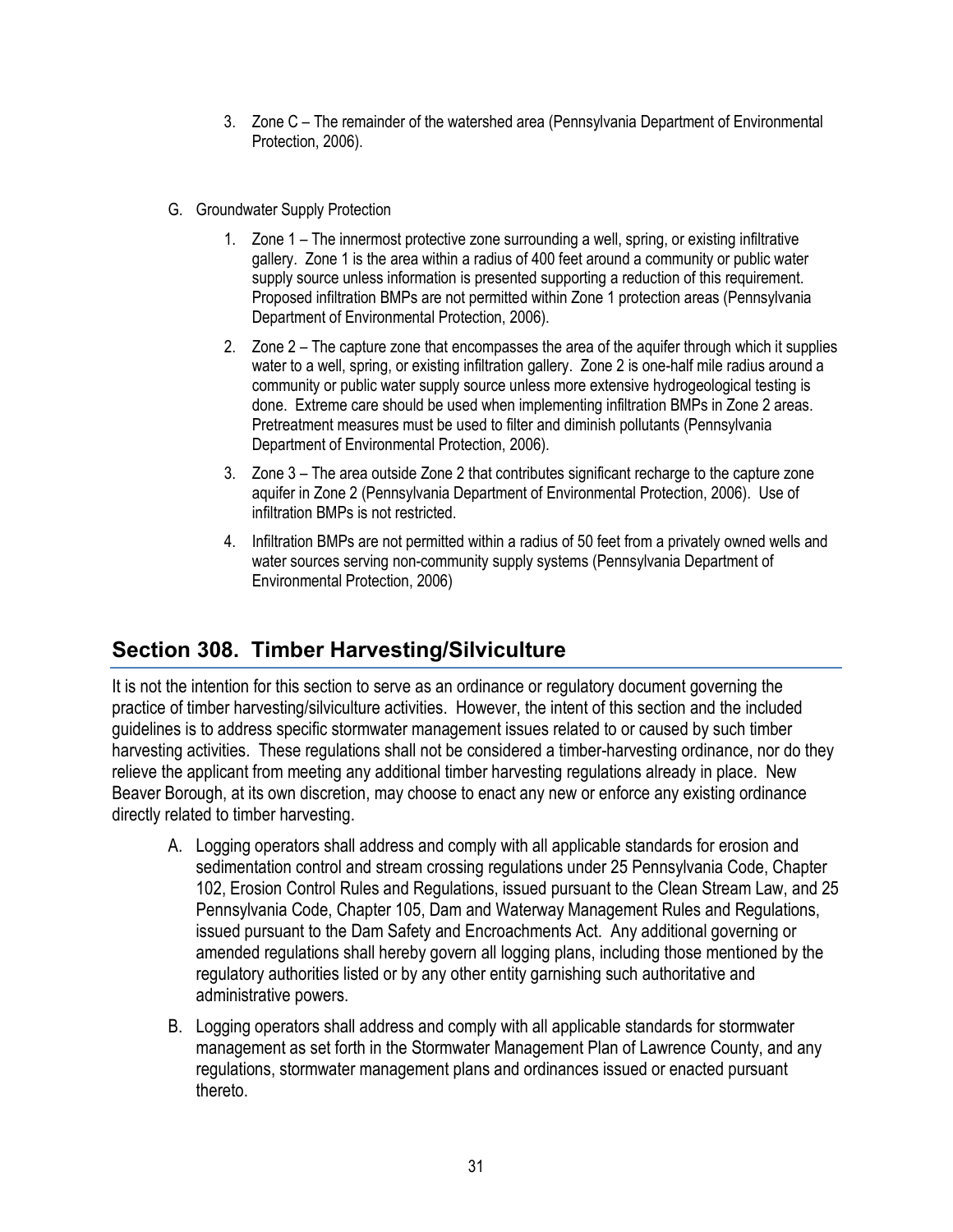- C. All logging operations shall be conducted in strict adherence with PA DEP Document 3930-BK-DEP4016 (Revised 06/2007) or the most recent, amended version.
- D. At a minimum, logging operators shall address each of the following:
	- 1. Design of the logging road system, taking into account its influence on surface runoff, this includes haul roads, skid roads, and skid trails
	- 2. Water control structures
	- 3. Stream crossings and potential wetland impacts
	- 4. Log landings
	- 5. Maintenance
	- 6. Public road use
	- 7. Retirement of logging roads, log landings, stream crossings, structures, etc. and restoration of the same
- E. Controlling erosion on logging road systems is required.
	- 1. A functional drainage system of culverts, dips, bridges, turnouts, and out-sloping or insloping roads to handle stormwater runoff.
	- 2. Keep road reasonably free of ruts, curbs and logging debris that may prevent water from moving freely into drainage structures.
	- 3. Reduce or eliminate traffic on haul roads, skid trails and landings during wet weather and during periods when frozen roads are thawing.
	- 4. The erosion and sediment pollution control plan must show how haul roads, skid roads, and landings are proposed to be retired.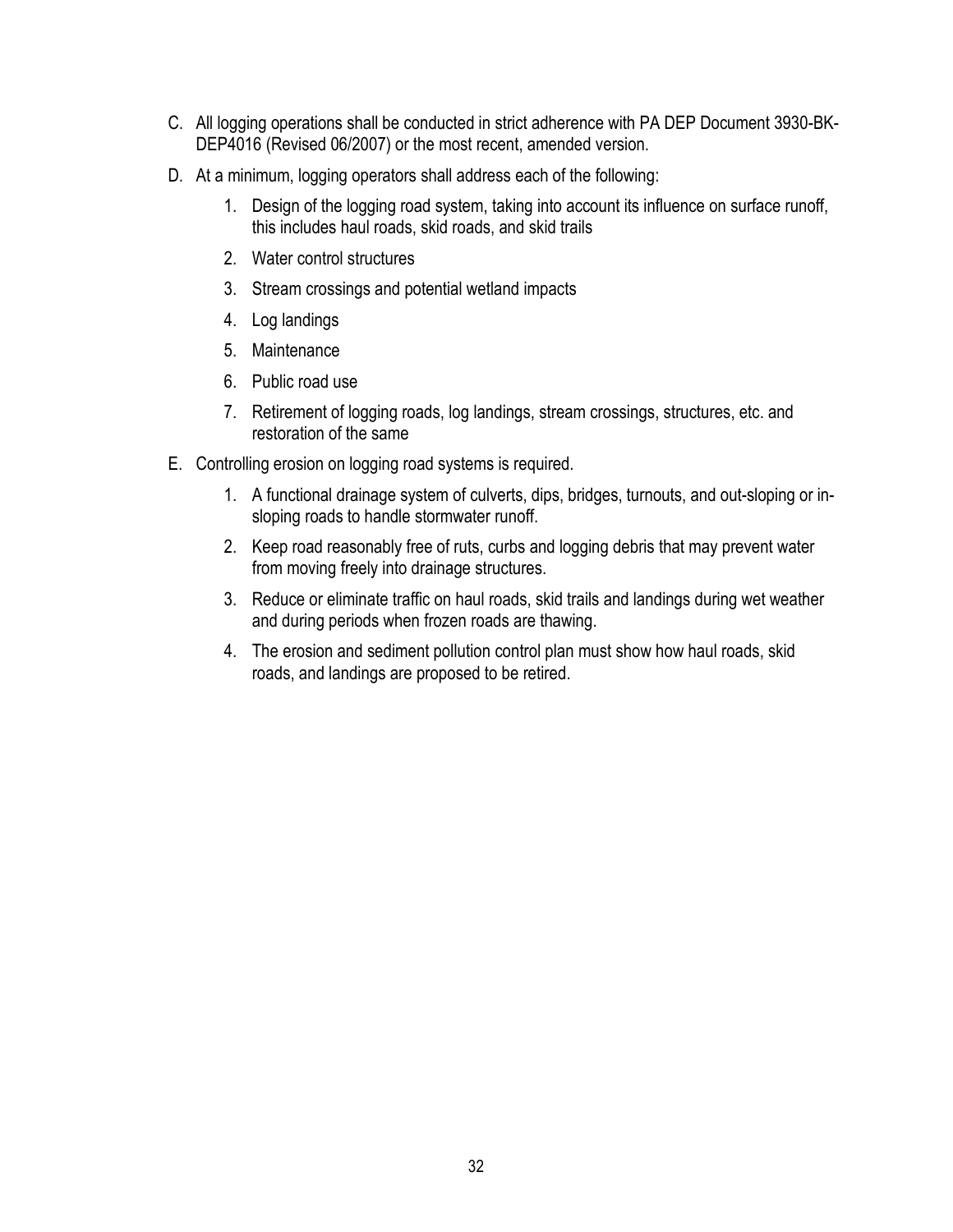# <span id="page-34-0"></span>*ARTICLE IV - SWM SITE PLAN AND REPORT REQUIREMENTS*

<span id="page-34-1"></span>All regulated activities that do not fall under the exemption criteria referenced herein shall submit a SWM Site Plan and Report to New Beaver Borough for review. These criteria shall apply to the total proposed development even if development is to take place in stages.

- A. The following items shall be included in the SWM Site Plan:
	- 1. Appropriate sections from the Municipal SALDO and other applicable ordinances shall be followed in preparing the SWM Site Plans. In instances where New Beaver Borough lacks Subdivision and Land Development regulations, the County SALDO shall be followed.
	- 2. The SWM Site Plan shall provide the following information:
		- a. Unless specifically given written permission by the New Beaver Borough, the following must be shown on the SWM Site Plan, prepared in a form which meets the requirements for recording in the County Office of the Recorder of Deeds:
			- i. Annotated maps, drawings, engineering plans, and construction details. Said plan shall be prepared by a Qualified Professional, with said preparer's seal and registration number affixed to the plan. Plans for tracts of less than twenty (20) acres shall be drawn at a scale of one inch equals no more than fifty (50) feet; for tracts of twenty (20) acres or more, plans shall be drawn at a scale of one inch equals no more than one hundred (100) feet. Plans shall be submitted on the following sheet sizes:  $18" \times 24"$ ,  $24" \times 36"$ , or  $36" \times 42"$ . All lettering shall be drawn to a size to be legible if the plans are reduced to half size. All sheets comprising a submission shall be on one size.
			- ii. The name of the proposed development and the name and address of the owner of the property and the individual or firm preparing the plan.
			- iii. Date of submission and revision, graphic scale, and North arrow.
			- iv. Total tract boundary with distances marked to the nearest foot and bearings to the nearest degree and the total acreage of the tract.
			- v. Key map (drawn to scale) showing all existing natural and man-made features beyond the property boundary affected by the project and the extent of the watershed or sub-basin which drains through the project site.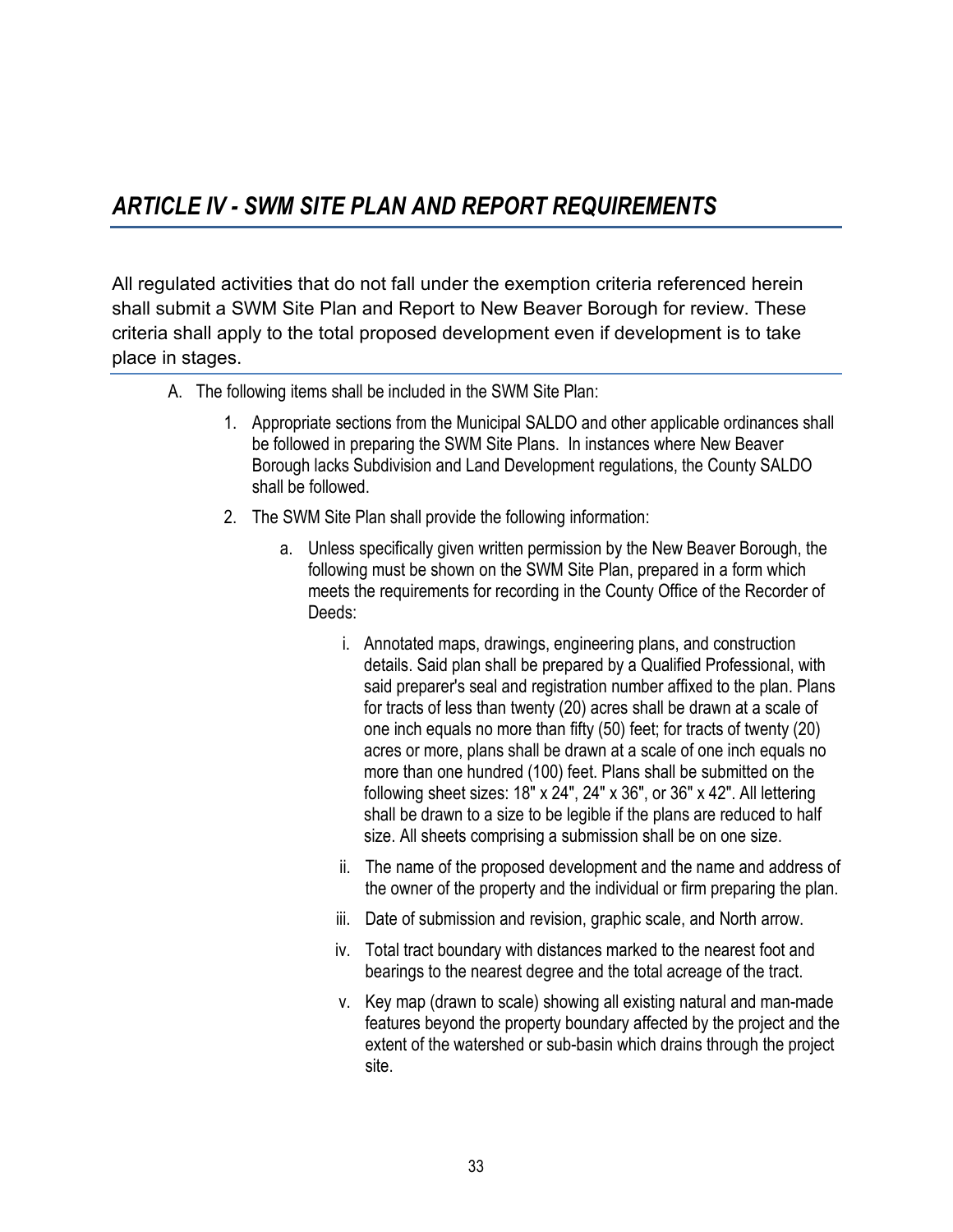- vi. Existing and proposed topographic contours shall be provided at intervals not greater than five (5) feet for existing and proposed conditions.
- vii. Topographic contours at intervals less than five (5) feet may be required for flat sites, and to depict certain existing and future stormwater management features. The reference datum used to develop topographic contours shall be stated on the plans.
- viii. Existing and proposed use, including the total area of impervious surfaces after construction.
- ix. Location and selected plant material used for vegetative filter paths to sinkholes, stream buffers, buffer yards, wetlands, streams, and other waters of the Commonwealth, and the location of all notices to be posted, as specified in this Ordinance. If stormwater management facilities are off-site, a note on the plan referring to location and agreements indicating responsibility for conveyance to and maintenance of the facilities; all such off-site facilities shall meet the design standards and criteria specified in this Ordinance, and details of the facilities shall be included with the plan.
- b. An erosion and sediment pollution control plan, as prepared for and submitted to the County Conservation District.
- c. Plan and profile, and construction detail drawings of all SWM BMPs including open channels and swales.
- d. Locations of existing watercourses (including stream name per PA DEP Chapter 93 designation, or otherwise noted as "unnamed tributary" with Chapter 93 numeric designation) and existing and proposed on-lot wastewater facilities, water supply wells, and infiltration areas.
- e. Locations of all access and maintenance easements, suitable for Recording.
- f. Signature blocks:

The following signature block for New Beaver Borough:

" \_\_\_\_\_\_\_\_\_\_\_\_\_\_\_\_\_\_\_\_\_\_\_\_\_\_\_\_\_, on this date (date of signature), has reviewed this SWM Site Plan in accordance with the design standards and criteria of the applicable Municipal Ordinances."

The following signature block for the Qualified Professional:

"\_\_\_\_\_\_\_\_\_\_\_\_\_\_\_\_\_\_\_\_\_\_\_\_\_\_\_\_, on this date (date of signature), hereby certify that this SWM Site Plan was prepared in strict accordance with all of the design standards and criteria of all applicable New Beaver Borough Ordinances."

The following signature block for the Applicant/Owner: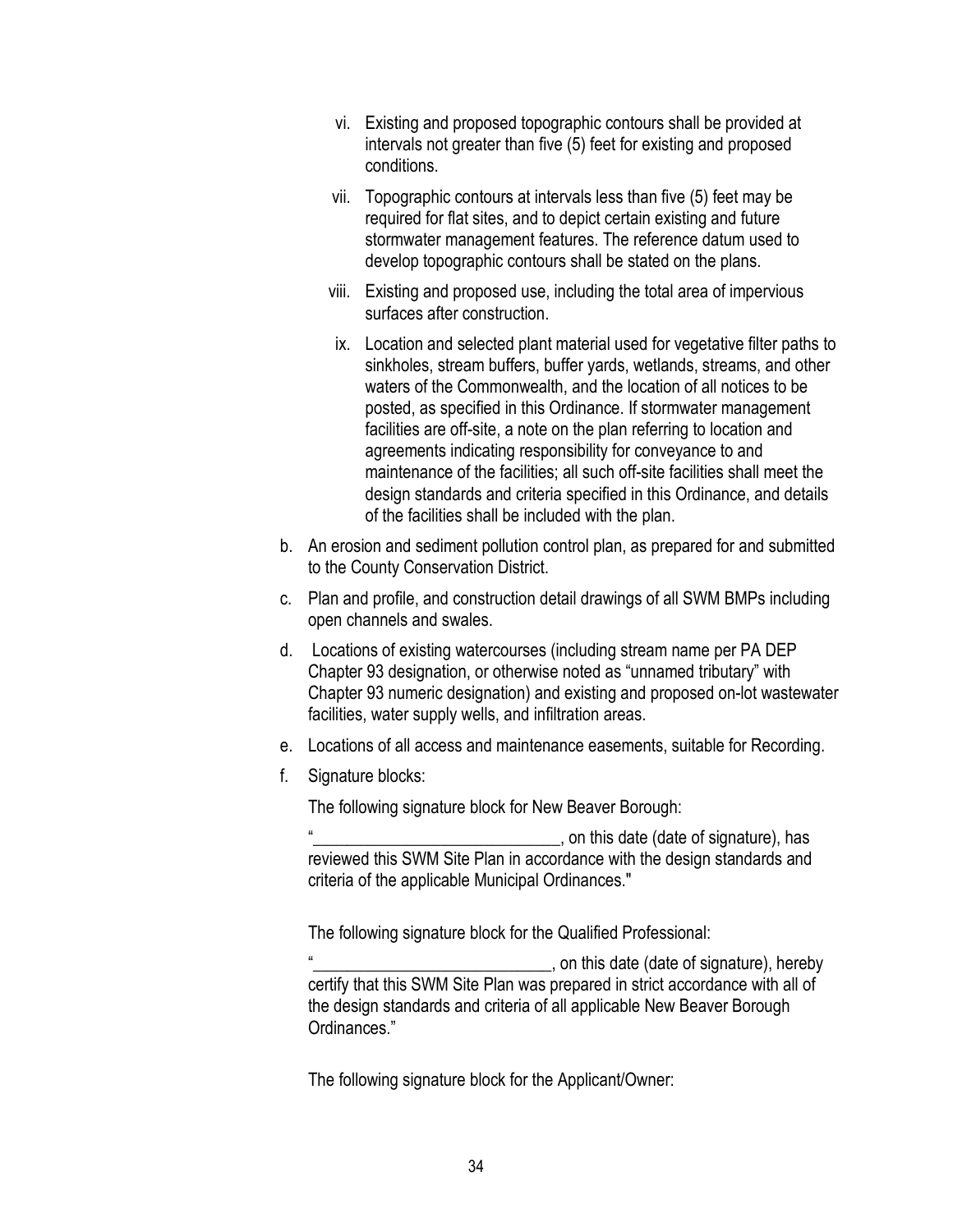"\_\_\_\_\_\_\_\_\_\_\_\_\_\_\_\_\_\_\_\_\_\_\_\_\_\_\_\_\_, on this date (date of signature), has acknowledged that I/we and/or my/our assignees/grantees shall be responsible for maintenance of the stormwater management system shown hereon, in accordance with approved stormwater management ownership and maintenance plan for this project, and that such stormwater system shall remain as a permanent fixture that cannot be altered, replaced, or removed without prior written approval from the New Beaver Borough."

- g. A note indicating that a copy of the Recorded Record drawings will be submitted to New Beaver Borough by the Applicant's Registered Engineer or Surveyor for all stormwater facilities prior to occupancy, or the release of the surety bond. New Beaver Borough reserves the right to authorize the Municipal Engineer to review said Record Drawings.
- B. The following items shall be included in the SWM Report
	- 1. The overall Stormwater management concept for the project.
	- 2. A determination of Site Conditions in accordance with Appendix B. A detailed site evaluation shall be completed for projects proposed in areas of carbonate geology or karst topography, and other environmentally sensitive areas such as brownfields.
	- 3. Stormwater runoff design computations and documentation as specified in this Ordinance, or otherwise necessary to demonstrate that the maximum practicable measures have been taken to meet the requirements of this Ordinance, including the recommendations and general requirements in Section 301. All calculations shall be submitted to New Beaver Borough on computation sheets for approval. If New Beaver Borough determines through review and independent computation that the size(s) of stormwater management facilities is insufficient, New Beaver Borough may require the applicant to increase the size(s) of said stormwater management facilities. If the storm drainage system design is completed on a computer installation, sufficient supporting data shall be provided to allow comprehensive review by Municipal officials.
	- 4. Expected project construction schedule.
	- 5. The effect of the project (in terms of runoff volumes and peak flows) on adjacent properties and on any existing Municipal Stormwater collection system that may receive runoff from the project site.
	- 6. Copies of all permits and applications (where required) by the Pennsylvania Department of Environmental Protection, Pennsylvania Department of Transportation (PA DOT), and U.S. Army Corps of Engineers (USACOE) and other regulatory agencies.
	- 7. The SWM Site Plan shall include an operation and maintenance (O&M) plan for all existing and proposed physical stormwater management facilities. This plan shall address long-term ownership and responsibilities for operation and maintenance as well as schedules and costs for O&M activities.
	- 8. Hydrologic and hydraulic computations for all existing and proposed stormwater management facilities and measures.
	- 9. Construction specifications for SWM BMPs and storm drainage systems.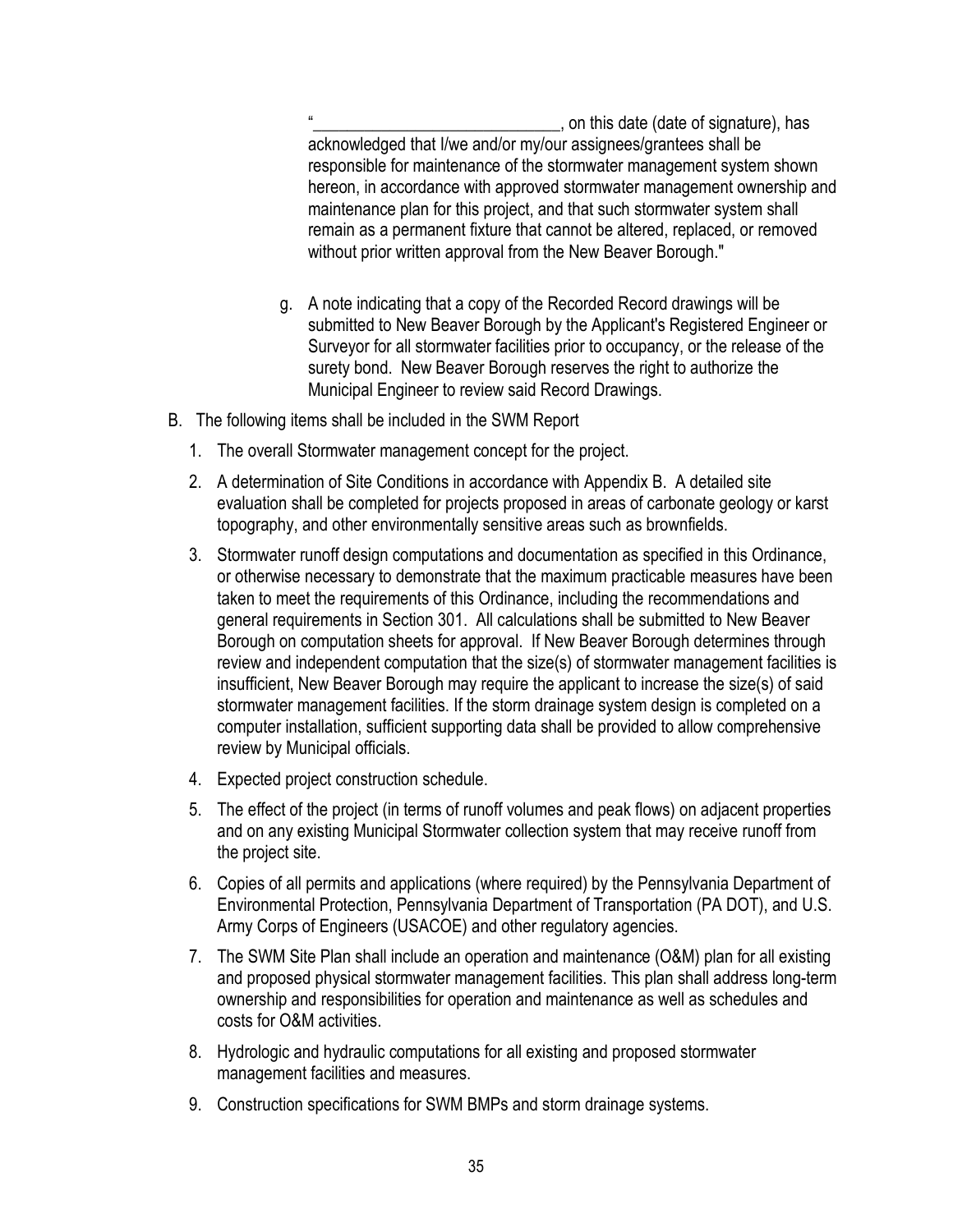- 10. Each stormwater management report shall contain provisions that clearly set forth the ownership and maintenance responsibility of all permanent stormwater management, and erosion and sediment control facilities. Including:
	- a. Description of Maintenance Requirements.
	- b. Establishment of suitable easements for access to all facilities by Public Officials, in accordance with this Article.
	- c. Identification of the responsible party or entity for ownership and maintenance of both temporary and permanent stormwater management facilities. In meeting this requirement, the following options are hereby provided for upon approval by New Beaver Borough.

Facilities may be incorporated within individual lots so that the respective lot owners will own and be responsible for maintenance in accordance with recorded deed restriction. A description of the facility or system and the terms of the required maintenance shall be incorporated as part of the deed to the property.

Ownership and maintenance may be the responsibility of a Property Owners Association. The stated responsibilities of the Property Owners Association in terms of owning and maintaining the stormwater management facilities shall be submitted with final plans for determination of their adequacy, and upon their approval shall be recorded with the approved subdivision plan among the County deed records. In addition, the approved subdivision plan and any deed written from said plan for a lot or lots shown herein shall contain a condition that it shall be mandatory for the owner or owners of said lot to be members of said Property Owners Association.

- d. For stormwater management facilities that are proposed as part of the site development plan, the applicant will be required to execute a developer agreement and a maintenance agreement with New Beaver Borough for the construction and continued maintenance of the facilities prior to the signature approval on the final plan. Access for inspection by the New Beaver Borough of all such facilities deemed critical to the public welfare at any reasonable time shall be provided.
- e. In the event the above priorities cannot be achieved, or where it is required, the facilities may be dedicated to New Beaver Borough in accordance with this Ordinance. As a condition of New Beaver Borough's acceptance of said facilities, the applicant shall provide thirty (30) percent of the cost of improvements, in the form of a maintenance bond, as estimated by the applicant's Qualified Professional, and approved by New Beaver Borough, to cover contingency maintenance costs for eighteen (18) months from the date of stormwater management facilities acceptance of dedication. The thirty (30) percent bond shall be based on the construction costs of the detention basin and outlet structure within the area dedicated to New Beaver Borough.
- 11. Example Report Sections:

Introduction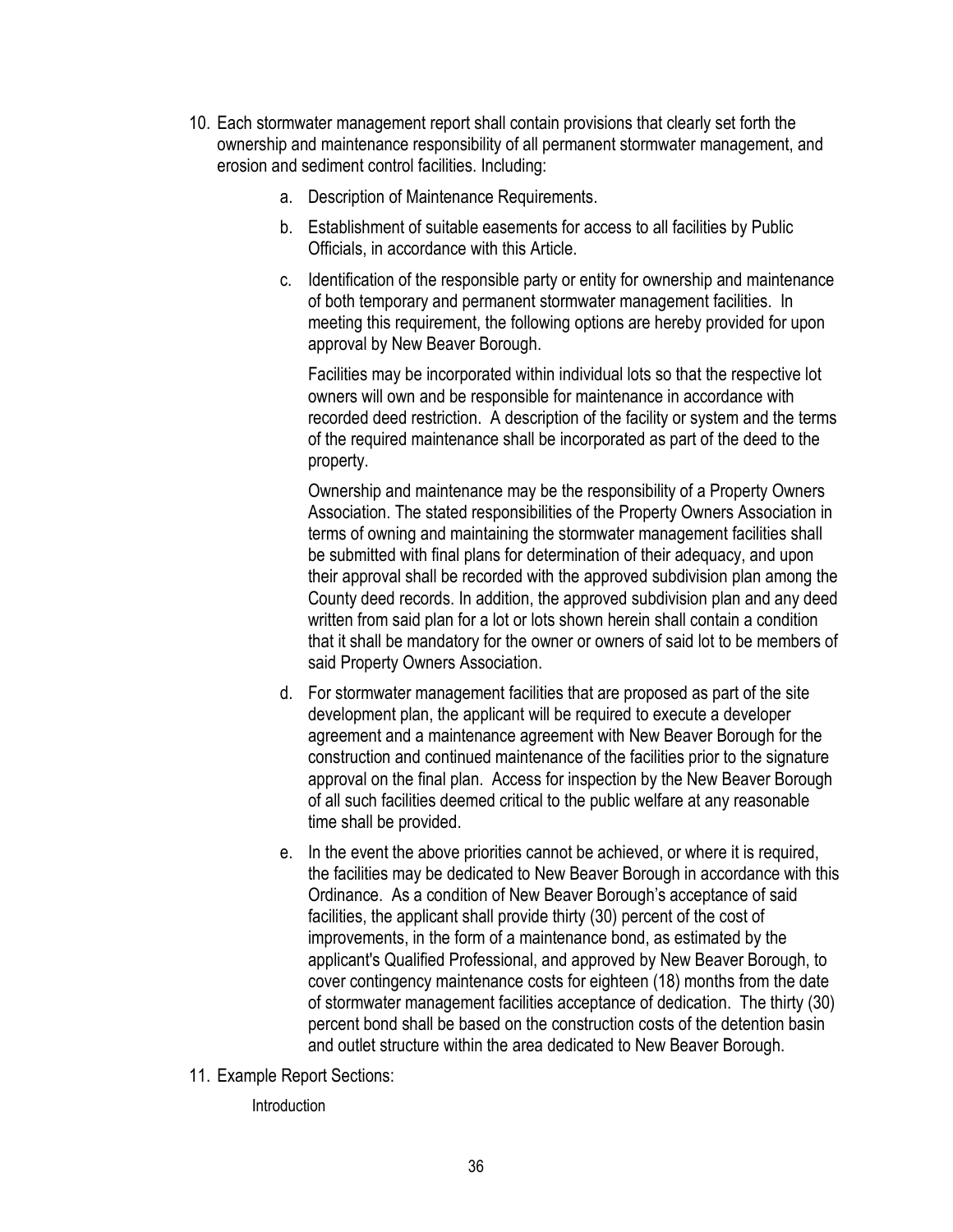Existing Site Conditions Models Existing Soils Information Volume Mitigation Description And Background Information Peak Rate Mitigation Description And Background Information Pre-Development Conditions Post-Development Conditions Stormwater/Detention Basin Hydraulics Storm Drain Design Peak-Rate Mitigation Results Effect of Project on Adjacent Properties Expected Project Construction Schedule Ownership and Maintenance Appendices Volume Mitigation Calculations, Worksheets And Information Peak Rate Mitigation Calculations And Information Water Quality Worksheets And Information Precipitation Source Data SCS Runoff Curve Numbers, Rational Runoff Coefficients, Manning's coefficients Miscellaneous Computations Infiltration Rate Test Data General References Construction Specifications for SWM BMPs

- C. Small Project SWM Application
	- 1. Refer to Appendix E

#### <span id="page-38-0"></span>**Section 402. Plan Submission**

- A. Four (4) copies of the SWM Site Plan shall be submitted as follows:
	- 1. One (1) copy to New Beaver Borough.
	- 2. One (1) copy to the Municipal Engineer (when applicable)
	- 3. One (1) copy to the County Planning Commission/Office
	- 4. One (1) copy to Conservation Department
- B. Additional copies shall be submitted as requested by New Beaver Borough.

#### <span id="page-38-1"></span>**Section 403. Plan Review**

A. The SWM Site Plan shall be reviewed by a Qualified Professional for New Beaver Borough for consistency with the provisions of this ordinance. After review, the Qualified Professional shall provide a written recommendation for New Beaver Borough to approve or disapprove the SWM Site Plan. If it is recommended to disapprove the SWM Site Plan, the Qualified Professional shall state the reasons for the disapproval in writing. The Qualified Professional also may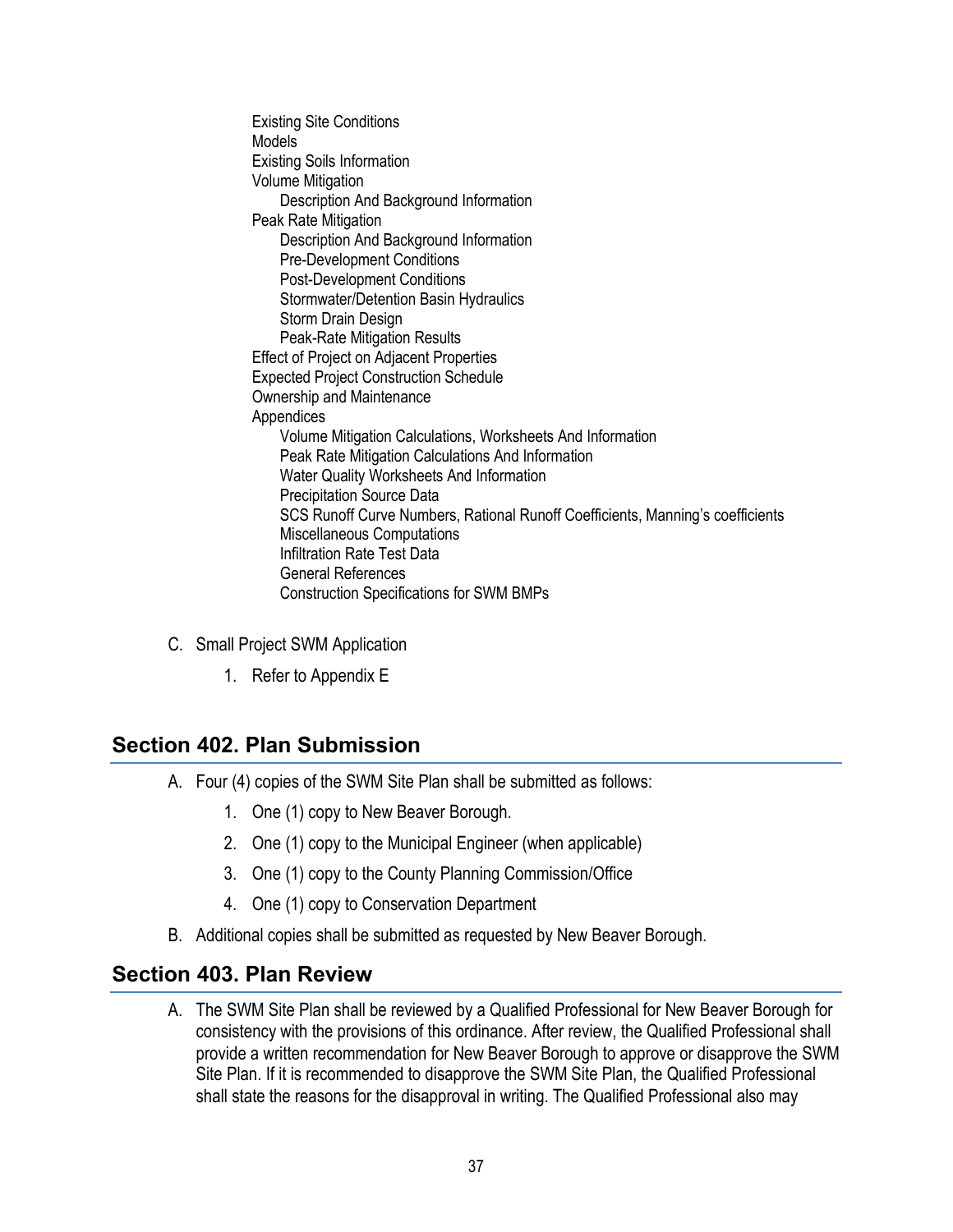recommend approval of the SWM Site Plan with conditions and, if so, shall provide the acceptable conditions for approval in writing. The SWM Site Plan review and recommendations shall be completed within the time allowed by the Municipalities Planning Code for reviewing subdivision and land development plans.

- B. New Beaver Borough shall notify the applicant in writing within 45 calendar days whether the SWM Site Plan is approved or disapproved. If the SWM Plan involves a Subdivision or Land Development Plan, the notification period is 90 days. If a longer notification period is provided by other statute, regulation, or ordinance, the applicant will be so notified by New Beaver Borough. If New Beaver Borough disapproves the SWM Plan, New Beaver Borough shall cite the reasons for disapproval in writing.
- C. New Beaver Borough's approval of a SWM Site Plan shall be valid for a period not to exceed five (5) years. This five-year period shall commence on the date that New Beaver Borough signs the approved SWM Site Plan. If Stormwater management facilities included in the approved SWM Site Plan have not been constructed, or if a Record Drawing of these facilities has not been approved within this five-year time period, then New Beaver Borough may consider the SWM Site Plan disapproved and may revoke any and all permits. SWM Site Plans that are considered disapproved by New Beaver Borough shall be resubmitted in accordance with this Ordinance.

### <span id="page-39-0"></span>**Section 404. Modification of Plans**

A modification to a submitted SWM Site Plan that involves a change in SWM BMPs or techniques, or that involves the relocation or re-design of SWM BMPs, or that is necessary because soil or other conditions are not as stated on the SWM Site Plan as determined by New Beaver Borough, shall require a resubmission of the modified SWM Site Plan in accordance with this Article. The SWM Plan review process shall start over as stated under Section 403.

### <span id="page-39-1"></span>**Section 405. Resubmission of Disapproved SWM Site Plans**

A disapproved SWM Site Plan may be resubmitted, with the revisions addressing concerns, to New Beaver Borough in accordance with this Article. The applicable Review Fee must accompany a resubmission of a disapproved SWM Site Plan.

### <span id="page-39-2"></span>**Section 406. Record Drawings and Final Inspection**

- A. The Applicant/Developer shall be responsible for completing Record Drawings of all SWM BMPs included in the approved SWM Site Plan. The Record Drawings and an explanation of any discrepancies with the design plans shall be submitted to New Beaver Borough.
- B. The submission shall include a signed statement from a Qualified Professional verifying that all permanent SWM BMPs have been constructed according to the plans and specifications and approved revisions thereto.
- C. After receipt of the signed statement and the Record Drawings by New Beaver Borough, the New Beaver Borough may conduct a final inspection.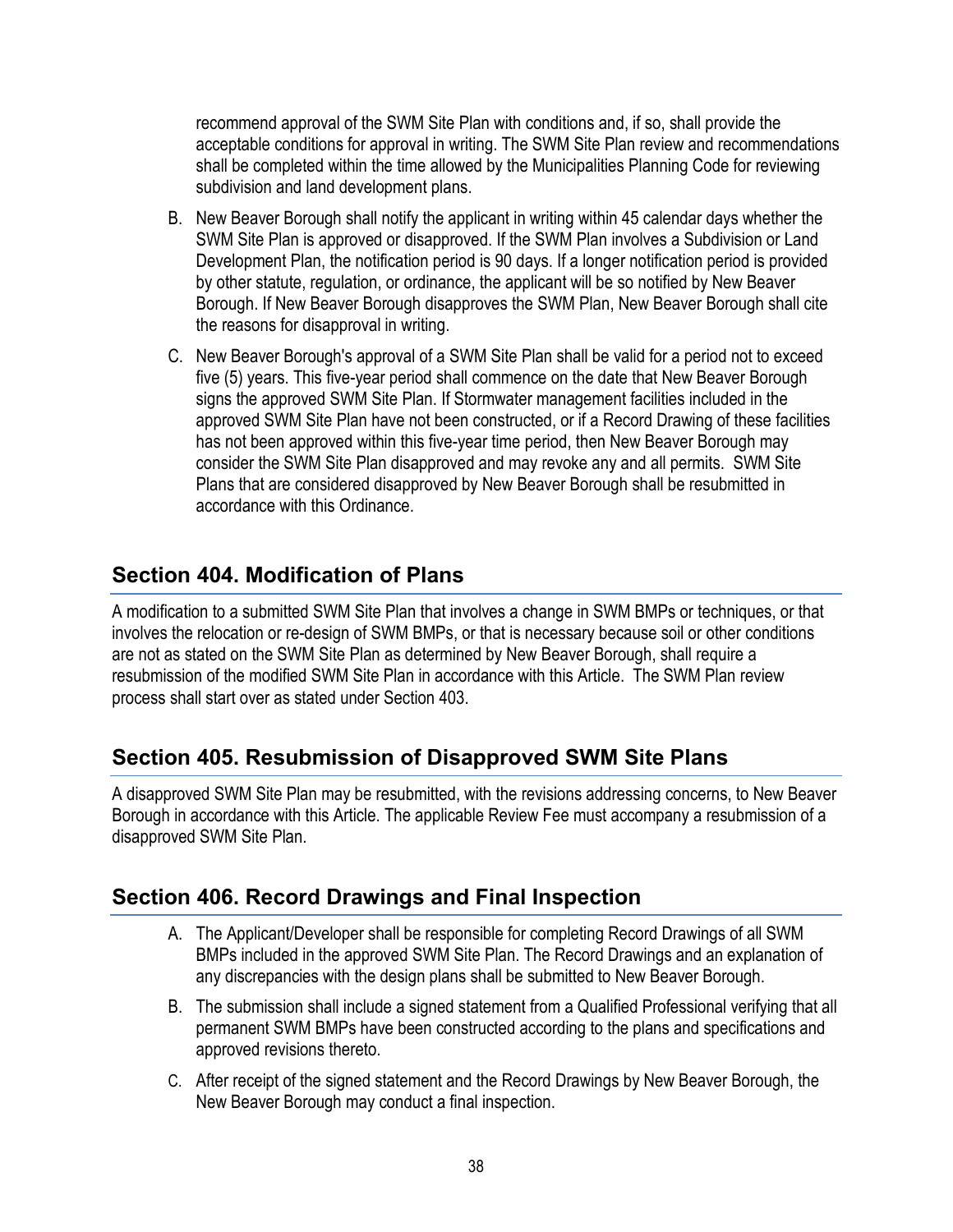#### <span id="page-40-1"></span><span id="page-40-0"></span>**Section 501. Responsibilities**

- A. New Beaver Borough shall make the final determination on the continuing maintenance responsibilities prior to final approval of the SWM Site Plan. New Beaver Borough may require a dedication of such facilities as part of the requirements for approval of the SWM Site Plan. Such a requirement is not an indication that New Beaver Borough will accept the facilities. New Beaver Borough reserves the right to accept the ownership and operating responsibility for any or the entire Stormwater management controls.
- B. All SWM BMPs shall be enumerated as permanent real estate appurtenances and recorded as deed restrictions.
- C. The Operation and Maintenance Plan shall be recorded as a restrictive deed covenant that runs with the land.
- D. New Beaver Borough shall take enforcement actions against an owner for any failure to satisfy the provisions of this Article.

### <span id="page-40-2"></span>**Section 502. Operation and Maintenance Agreements**

The owner is responsible for Operation and Maintenance of the SWM BMP's, and for preparing an Operation and Maintenance Agreement in accordance with Appendix C. If the owner fails to adhere to the Operation and Maintenance Agreement, New Beaver Borough may perform the services required and charge the owner appropriate fees. Non-payment of fees may result in a lien against the property.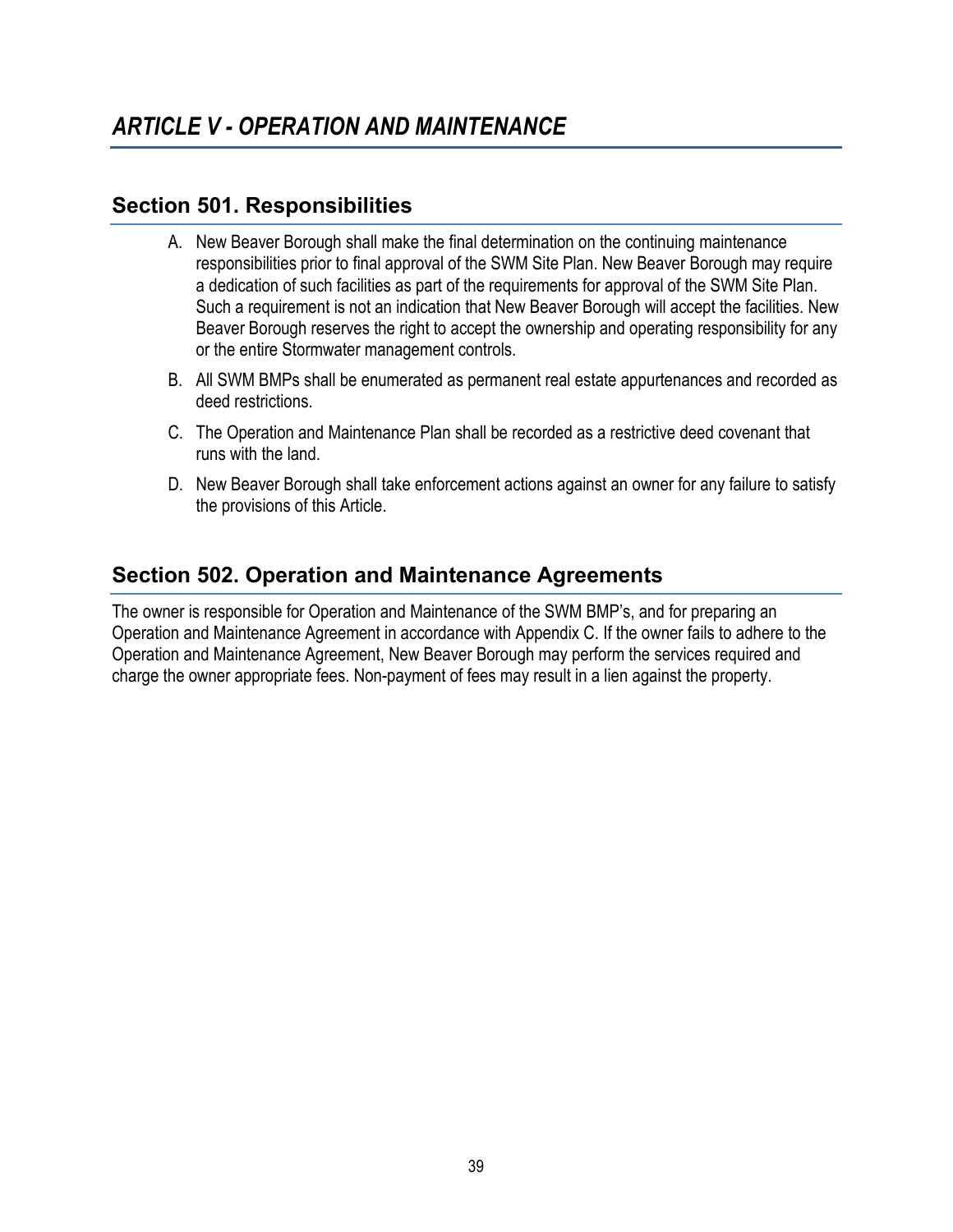# <span id="page-41-0"></span>*ARTICLE VI - FEES AND EXPENSES*

#### <span id="page-41-1"></span>**Section 601. General**

Storm water management Permit fees covering costs to the Borough for plan reviews, permit issuance and inspections shall be established by resolution of New Beaver Borough Council. No permit to begin work on the project shall be issued until the requisite fees have been paid. The Borough shall periodically update the review fees to ensure that review costs are adequately reimbursed. There is a \$100.00 fee when the Storm Water Management Application is submitted.

### <span id="page-41-2"></span>**Section 602 Modification of Plan Fees**

If it is determined that a modification to the existing Drainage Plan is required under Section 404 of this Ordinance, a new storm water management permit shall not be issued until the additional fees have been paid by the applicant.

### <span id="page-41-3"></span>**Section 603. Expenses Covered By Fees**

New Beaver Borough may include all costs incurred in the Review Fee charged to an Applicant. The Review Fee may include but not be limited to costs for the following:

- A. Administrative/clerical processing.
- B. Review of the Storm Water Management Site Plan.
- C. Site Inspections
- D. The inspection of required controls and improvements during construction.
- E. Qualified Professional Review, Meeting Costs and final inspection.
- F. Any additional work required for enforcing any permit provisions regulated by this Ordinance, to correct violations, and to assure proper completion of stipulated remedial actions.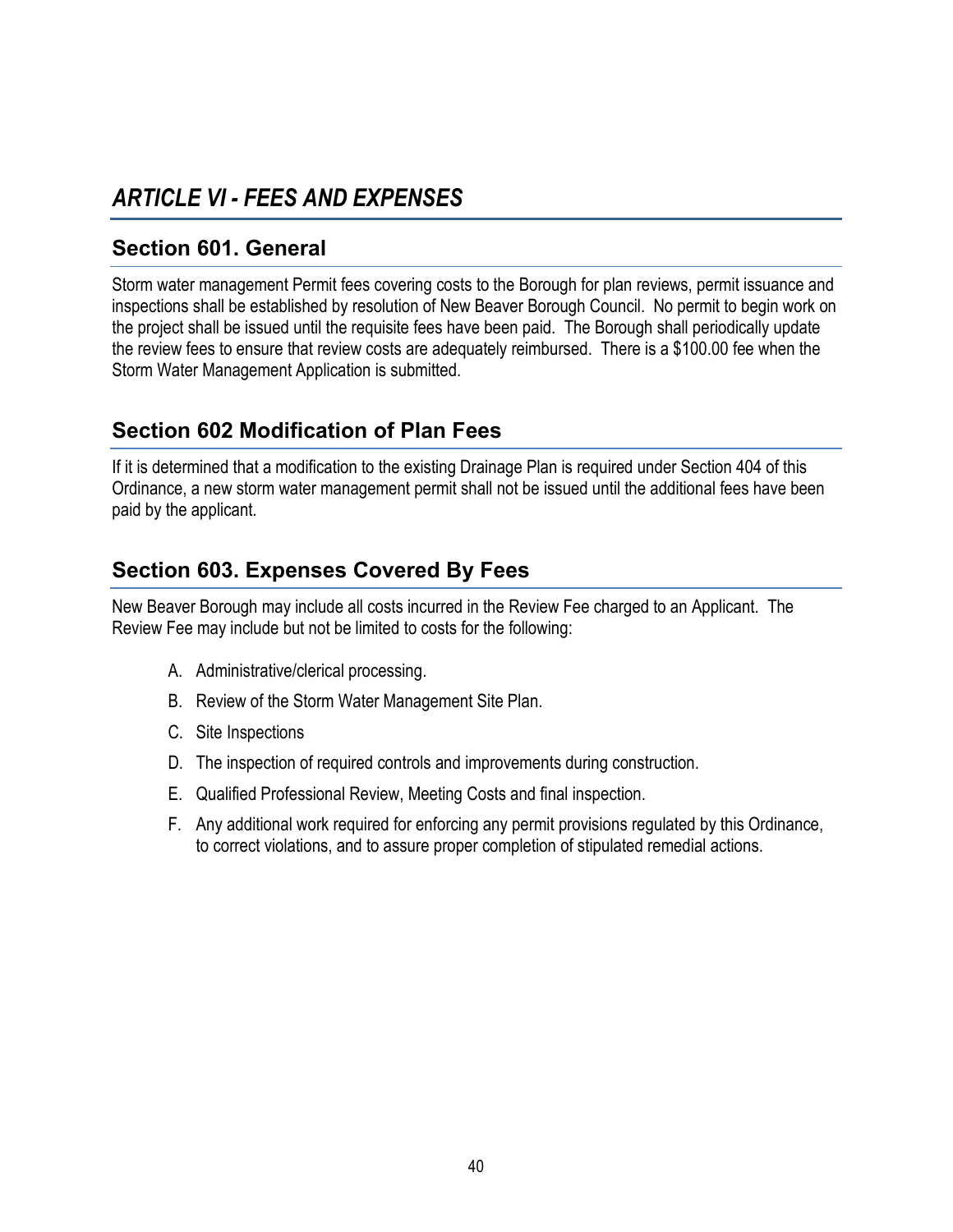#### <span id="page-42-1"></span><span id="page-42-0"></span>**Section 701. Prohibited Discharges and Connections**

- A. Any drain or conveyance, whether on the surface or subsurface, which allows any non-Stormwater discharge including sewage, process wastewater, and wash water to enter the Waters of this Commonwealth is prohibited.
- B. No person shall allow, or cause to allow, discharges into surface waters of this Commonwealth that are not composed entirely of stormwater, except (1) as provided in Subsection C below and (2) discharges allowed under a state or federal permit.
- C. The following discharges are authorized unless they are determined to be significant contributors to pollution of the Waters of this Commonwealth:

| Discharges from fire fighting activities                                                                                                                                             | Flows from riparian habitats and wetlands                                                 |
|--------------------------------------------------------------------------------------------------------------------------------------------------------------------------------------|-------------------------------------------------------------------------------------------|
| Potable water sources including water line and<br>fire hydrant flushing                                                                                                              | Uncontaminated water from foundations or from<br>footing drains                           |
| Irrigation drainage                                                                                                                                                                  | Lawn watering                                                                             |
| Air conditioning condensate                                                                                                                                                          | De-chlorinated swimming pool discharges                                                   |
| Springs                                                                                                                                                                              | Uncontaminated groundwater                                                                |
| Water from crawl space pumps                                                                                                                                                         | Water from individual residential car washing                                             |
| Pavement wash waters where spills or leaks of<br>toxic or hazardous materials have not occurred<br>(unless all spill material has been removed) and<br>where detergents are not used | Routine external building wash down (which<br>does not use detergents or other compounds) |

D. In the event that New Beaver Borough or PA DEP determines that any of the discharges identified in Section 701.C, significantly contribute to pollution of the Waters of this Commonwealth, New Beaver Borough or PA DEP will notify the responsible person(s) to cease the discharge.

#### <span id="page-42-2"></span>**Section 702. Roof Drains**

Roof drains and sump pumps shall discharge to infiltration or vegetative BMP's and to the maximum extent practicable to satisfy the criteria for Disconnected Impervious Areas (Appendix G).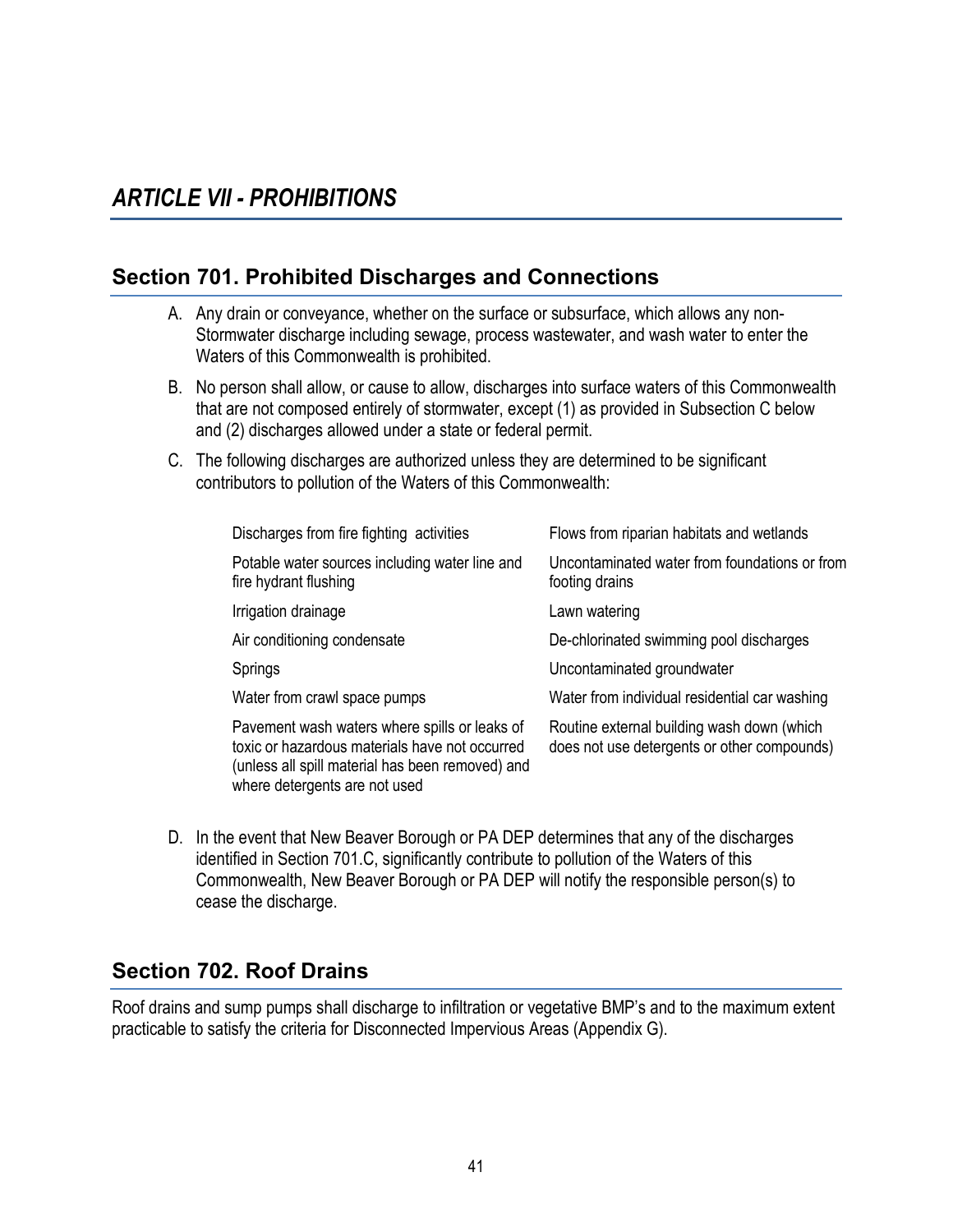## <span id="page-43-0"></span>**Section 703. Alteration of BMPs**

No person shall modify, remove, fill, landscape, or alter any Storm Water Management Plan's Best Management Plan's ( BMPs) without the prior written approval of New Beaver Borough.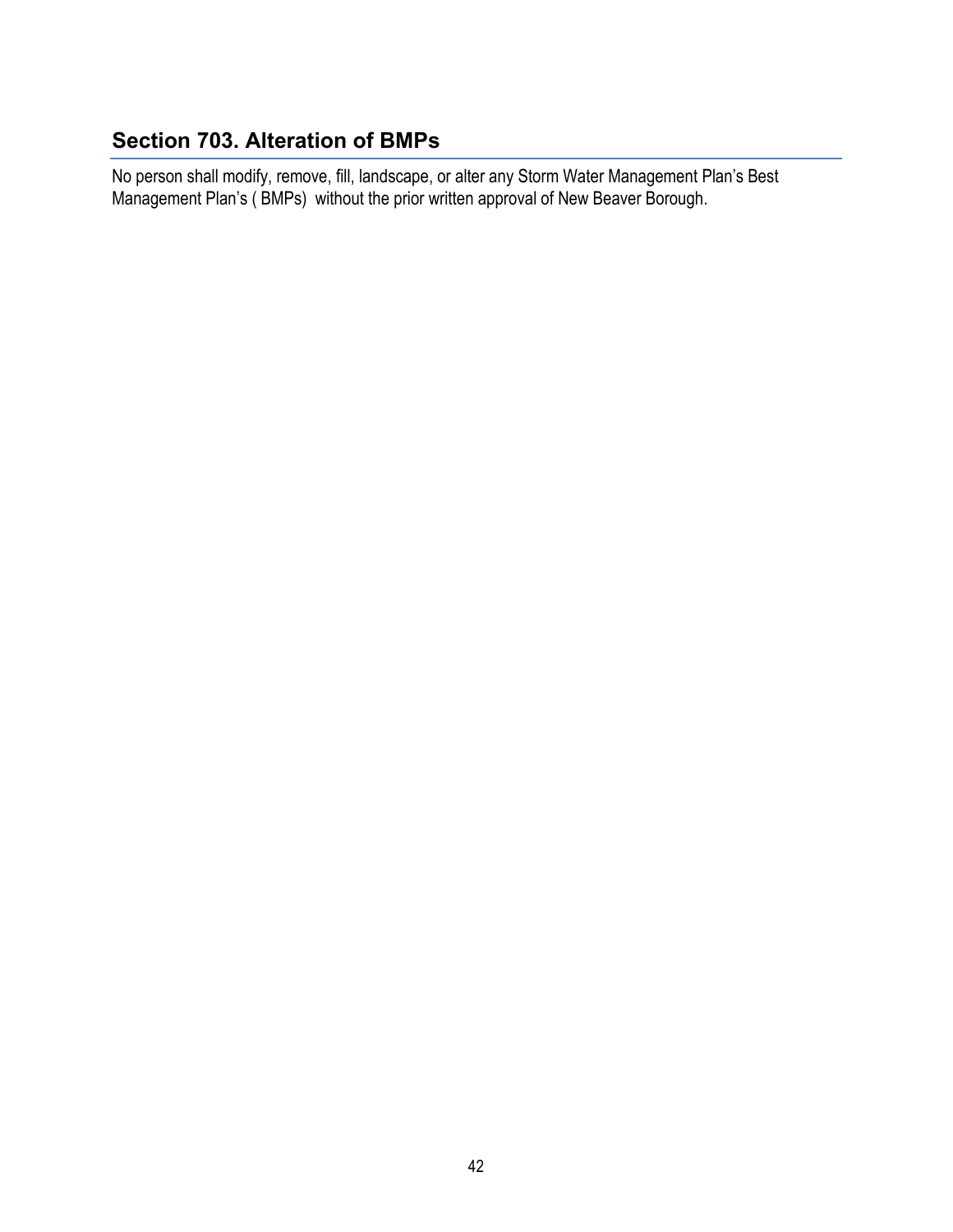### <span id="page-44-1"></span><span id="page-44-0"></span>**Section 801. Right-of-Entry**

As a condition of approval of an Applicant's Stormwater management site plan, and upon presentation of proper credentials, the Applicant agrees that New Beaver Borough, and/or their agents, may enter at reasonable times upon any property within New Beaver Borough to inspect the condition of the Stormwater structures and facilities concerning any aspect regulated by this Ordinance.

### <span id="page-44-2"></span>**Section 802. Inspection**

SWM BMPs shall be inspected by the land owner/developer (including New Beaver Borough for dedicated facilities) according to the following list of frequencies:

- A. Annually for the first 5 years.
- B. Once every 3 years thereafter,
- C. During or immediately after the cessation of a 10-year or greater storm.

#### <span id="page-44-3"></span>**Section 803. Enforcement**

- A. It shall be unlawful for a person to undertake any Regulated Activity except as provided in an approved SWM Site Plan unless specifically exempted in Section 302.
- B. It shall be unlawful to alter, remove, or fail to implement any control structure required by the SWM Site Plan.
- C. Compliance Inspections regarding implementation of the SWM Site Plan are a responsibility of New Beaver Borough.

#### <span id="page-44-4"></span>**804. Suspension and Revocation**

- A. Any approval for a Regulated Activity may be suspended or revoked by New Beaver Borough for:
	- 1. Non-compliance with, or failure to implement any provision of the approval, including Record Drawings and Operations and Maintenance Agreements.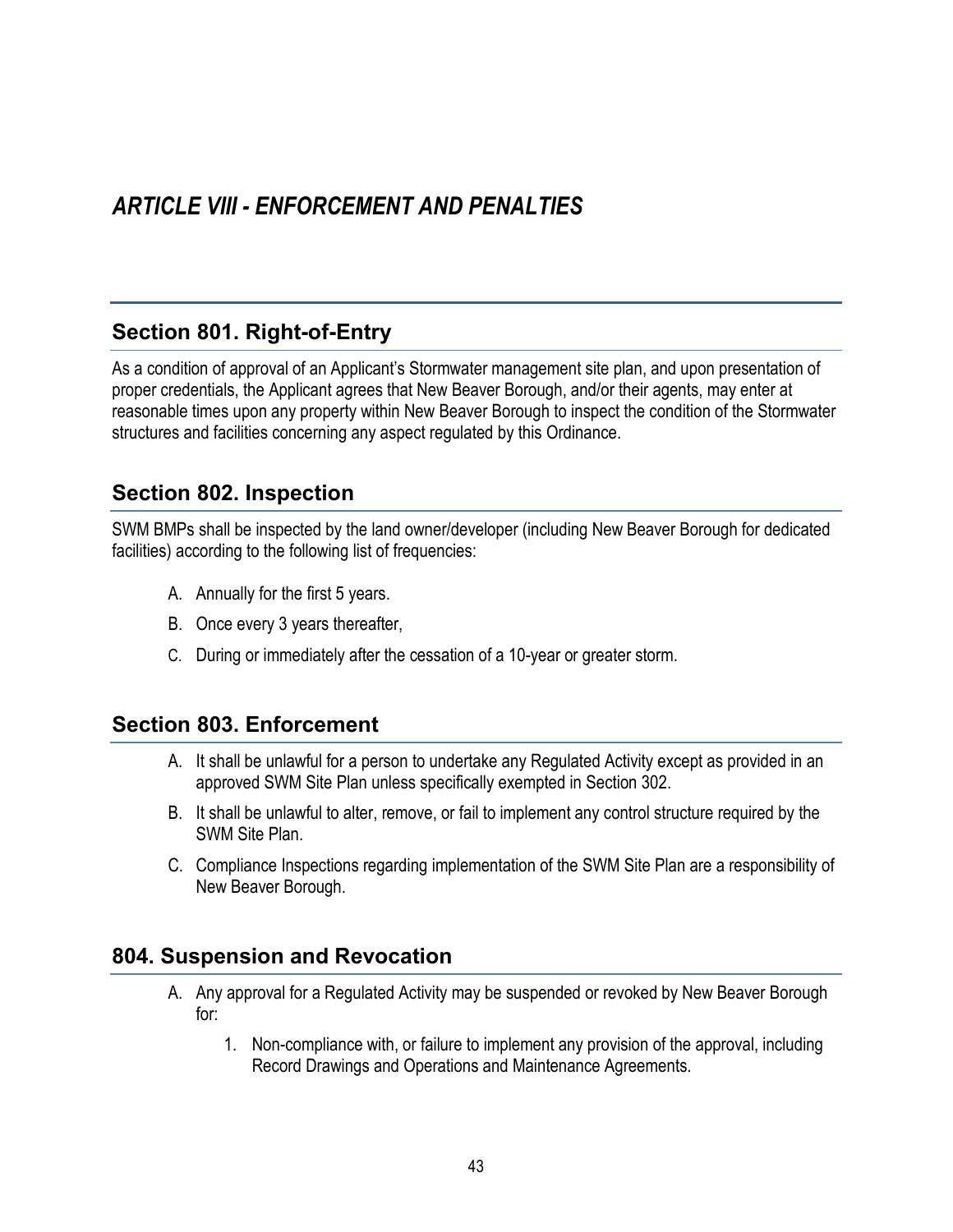- 2. A violation of any provision of this Ordinance or any other applicable law, Ordinance, rule or regulation relating to the Regulated Activity.
- 3. The creation of any condition or the commission of any act during the Regulated Activity which constitutes or creates a hazard or nuisance, pollution, or which endangers the life or property of others.
- B. A suspended approval may be reinstated by New Beaver Borough when:
	- 1. New Beaver Borough has inspected and approved the corrections to the violations that caused the suspension.
	- 2. New Beaver Borough is satisfied that the violation has been corrected.
- C. An approval that has been revoked by New Beaver Borough cannot be reinstated. The Applicant may apply for a new approval under the provisions of this Ordinance.
- D. If a violation causes no immediate danger to life, public health, or property, at its sole discretion, New Beaver Borough may provide a limited time for the owner to correct the violation. In these cases, New Beaver Borough will provide the owner, or the owner's designee, with a written notice of the violation and the time allowed the owner to correct the violation. If the owner does not correct the violation within the allowed time, New Beaver Borough may revoke or suspend any, or all, applicable approvals and permits pertaining to any provision of this Ordinance.

#### <span id="page-45-0"></span>**Section 805. Penalties**

- A. Any person violating the provisions of this Ordinance may be assessed a civil penalty of not more than \$100.00 by New Beaver Borough for each violation, recoverable with costs. Each day that the violation continues constitutes a separate violation, and penalties shall be cumulative.
- B. In addition, New Beaver Borough, may institute injunctive, mandamus or any other appropriate action or proceeding at law or in equity for the enforcement of this Ordinance. Any court of competent jurisdiction shall have the right to issue restraining orders, temporary or permanent injunctions, mandamus or other appropriate forms of remedy or relief.
- C. The cost of removal, fine, and penalties hereinabove mentioned may be entered by New Beaver Borough as a lien against such property, or properties of individual members of a Property Owners Association, in accordance with existing provisions of law.
- D. If New Beaver Borough determines at any time that any permanent stormwater management facility has been eliminated, altered, or improperly maintained, New Beaver Borough shall advise the responsible party of required corrective measures, and shall provide said responsible party with a specific period to implement the required corrective measures. If such action is not taken by the property owner, New Beaver Borough may cause the work to be done and back-charge all costs to the property owners in accordance with this Ordinance.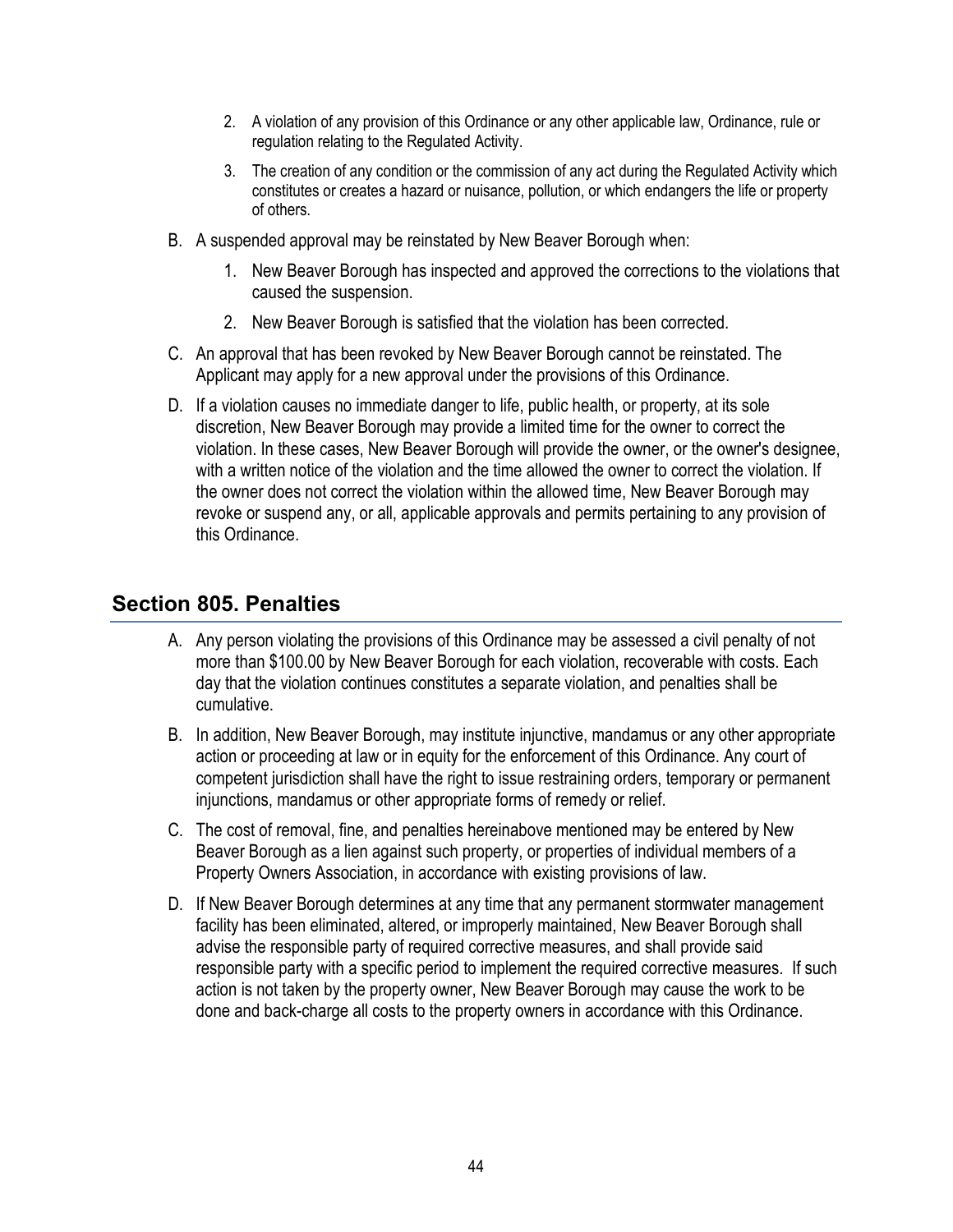#### <span id="page-46-0"></span>**Section 806. Appeals**

- A. Any person aggrieved by any action of New Beaver Borough or its designee, relevant to the provisions of this Ordinance, may appeal to New Beaver Borough within thirty (30) days of that action.
- B. Any person aggrieved by any decision of New Beaver Borough, relevant to the provisions of this Ordinance, may appeal to the County Court Of Common Pleas in the county where the activity has taken place within thirty (30) days of New Beaver Borough's decision.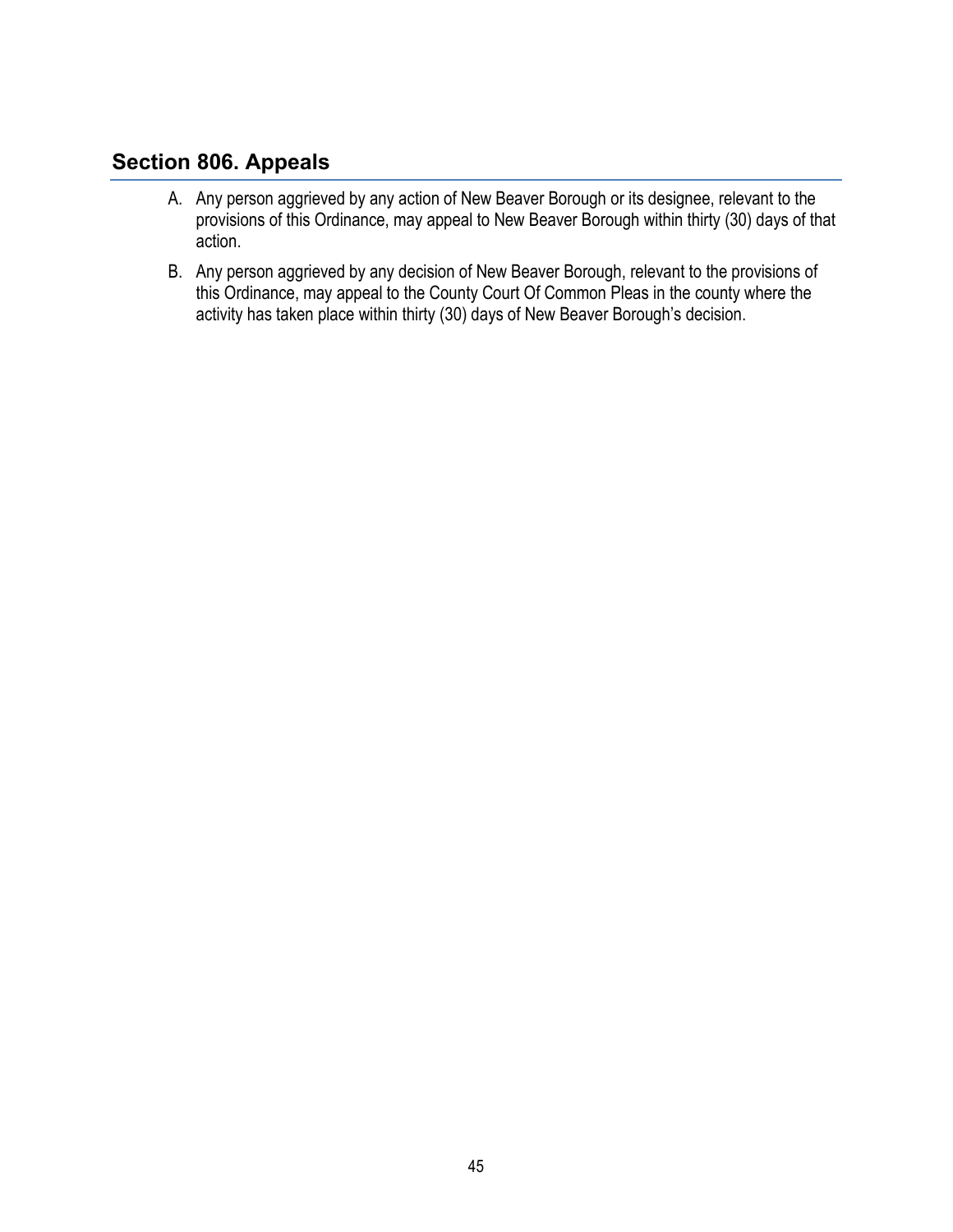# <span id="page-47-0"></span>*ARTICLE IX – REFERENCES*

- A. Pennsylvania Department of Environmental Protection. (DEP Doc. #363-0300-002 or current version). *Pennsylvania Stormwater Best Management Practices Manual*. Harrisburg, PA.
- B. Pennsylvania Department of Environmental Protection. 363-2134-008 (2000), as amended and updated. *Erosion and Sediment Pollution Control Program Manual*. Harrisburg, PA.
- C. United States Department of Agriculture (USDA), National Resources Conservation Service (NRCS). *National Engineering Handbook*. Part 630: Hydrology, 1969-2001. Originally published as the *National Engineering Handbook, Section 4: Hydrology*. Available online at:

<http://www.wcc.nrcs.usda.gov/hydro/hydro-techref-neh-630.html>

- D. United States Department of Agriculture (USDA), Natural Resources Conservation Service (NRCS). 1986. *Technical Release 55: Urban Hydrology for Small Watersheds*, 2nd Edition. Washington, D.C.
- E. US Department of Commerce (USDC), National Oceanic and Atmospheric Administration (NOAA), National Weather Service (NWS), Hydrometeorological Design Studies Center. 2004- 2006. Precipitation*-Frequency Atlas of the United States*. Atlas 14, Volume 2, Silver Spring, Maryland, 20910. Internet address:

<http://hdsc.nws.noaa.gov/hdsc/pfds/>

- F. United States Department of Department of Transportation (US DOT), Federal Highway Administration (FHA). 2001. Hydraulic Engineering Circular Number 22 (HEC-22), *Urban Drainage Design Manual.*
- G. *PennDOT Drainage Manual,* Publication Number 584, as amended
- H. Philadelphia Water Department. 2006. *Stormwater Management Guidance Manual*. Section 4.2.2: Integrated Site Design. Philadelphia, PA.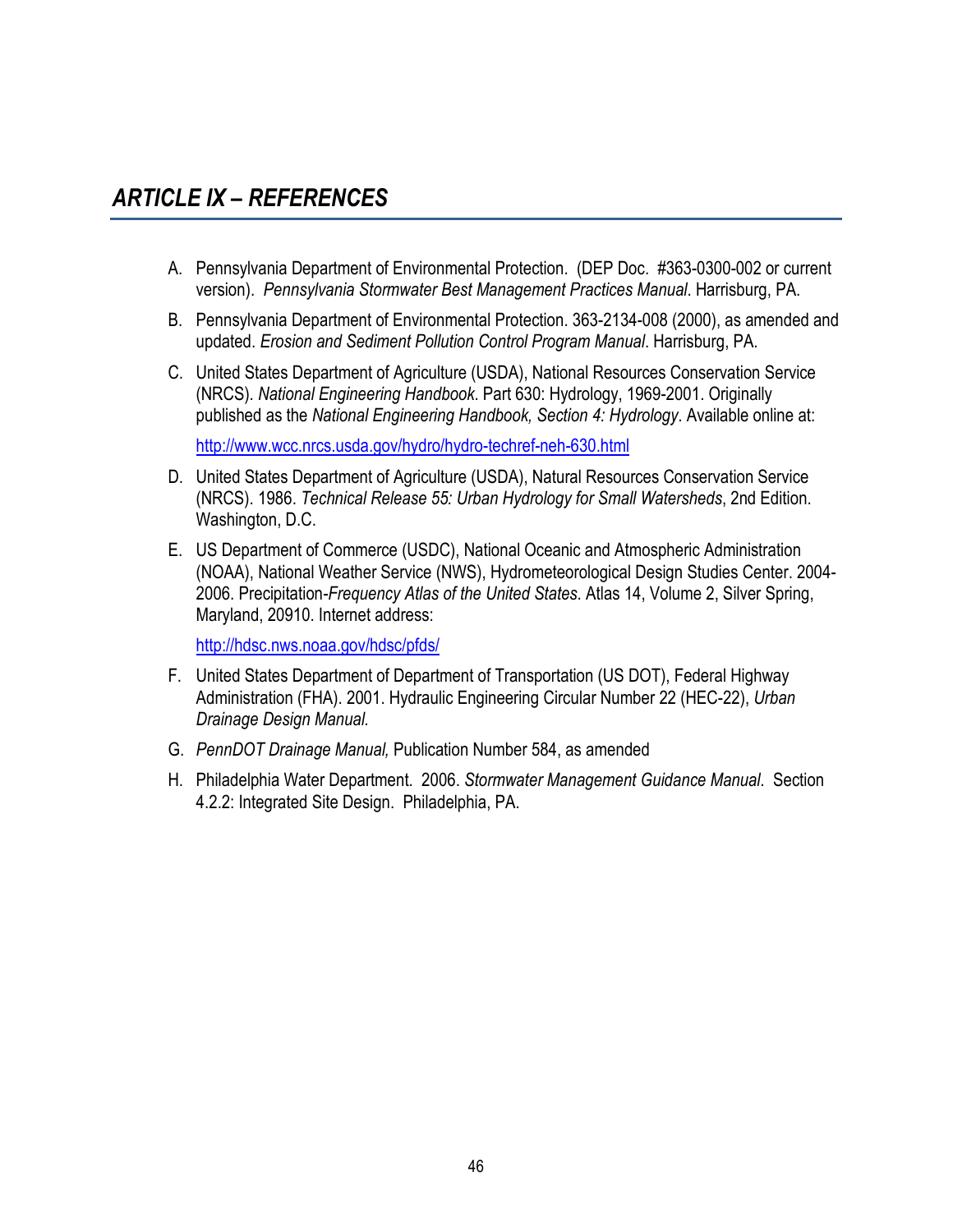#### **ORDINANCE NO. 1 OF 2011**

#### **STORMWATER MANANGEMENT ORDINANCE**

**NOW,** this \_\_\_\_\_\_ day of \_\_\_\_\_\_\_\_\_\_\_\_\_, 2011, Council of New Beaver Borough hereby adopts Ordinance No. 1 of 2011 – Stormwater Management Ordinance, replacing Ordinance No. 1 of 2001 of New Beaver Borough and accepts with all rights and duties thereto.

\_\_\_\_\_\_\_\_\_\_\_\_\_\_\_\_\_\_\_\_ \_\_\_\_\_\_\_\_\_\_\_\_\_\_\_\_\_\_\_\_\_\_\_\_\_\_\_\_\_\_\_\_\_

 $\overline{\phantom{a}}$  , which is a set of the set of the set of the set of the set of the set of the set of the set of the set of the set of the set of the set of the set of the set of the set of the set of the set of the set of th

**WHEREFORE**, Ordinance No. 1 of 2011 – Stormwater Management Ordinance, replacing Ordinance No.1 of 2011 is hereby adopted by New Beaver Borough.

NEW BEAVER BOROUGH

Asst Sec/Treas Council President

Council Vice President

**Mayor** Mayor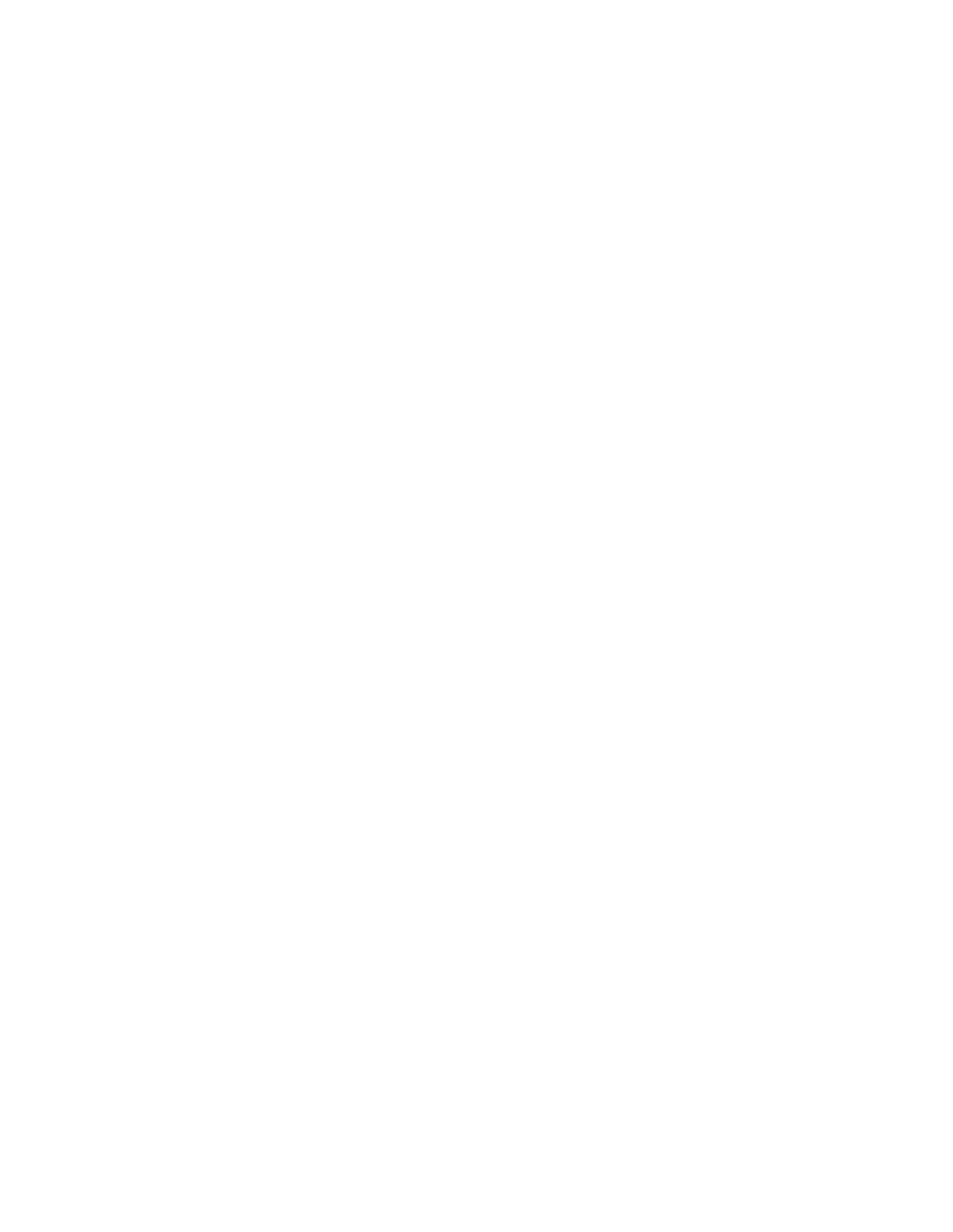### <span id="page-50-0"></span>**LOW IMPACT DEVELOPMENT PRACTICES ALTERNATIVE APPROACHES FOR MANAGING STORMWATER RUNOFF**

Natural hydrologic conditions may be altered by development practices, which may create impervious surfaces, destroy drainage swales, construct storm sewers, and change local topography. A traditional approach to drainage has been to remove runoff from sites as quickly as possible and capture it in downstream detention basins. This approach leads to the degradation of water quality as well as additional expenditures for detaining and managing concentrated runoff.

The recommended approach is to promote practices that will minimize post-development runoff rates and volumes and minimize needs for artificial conveyance and storage facilities. To simulate pre-development hydrologic conditions, increased infiltration often is helpful to offset the effects of increasing the area of impervious surfaces. The ability to increase infiltration depends upon the soil types and land use.

Preserving natural hydrologic conditions requires careful site design that includes preservation of natural drainage features, minimization of impervious surfaces, reduction of hydraulic connectivity of impervious surfaces, and protection of natural depression storage areas. A well-designed site will contain a mix of all these features. The following describes various techniques to achieve this:

- A. Preserve Drainage Features. Protect natural drainage features, particularly vegetated drainage swales and channels. Locate streets and adjacent storm sewers away from valleys and swales.
- B. Protect Natural Depression Storage Areas. Depression storage areas have no surface outlet, or they drain very slowly. Depressions shall be protected and the storage capacity shall be incorporated into required detention facilities.
- C. Avoid Creating Impervious Surfaces. Reduce impervious surfaces to the maximum extent possible. Building footprints, sidewalks, driveways and other features shall be minimized.
- D. Avoid Connecting Impervious Surfaces. Route roof runoff over lawns and avoid using storm sewers. Grade sites to increase the travel time of Stormwater runoff. Avoid concentrating runoff.
- E. Use Pervious-Paving Materials. Use pervious materials for driveways, parking lots, access roads, sidewalks, bike trails and hiking trails. Provide pervious strips between streets and sidewalks.
- F. Reduce Setbacks. Reduce setbacks for buildings to shorten the driveways and entry walks.
- G. Construct Cluster Developments. Construct Cluster Developments to reduce street length per lot.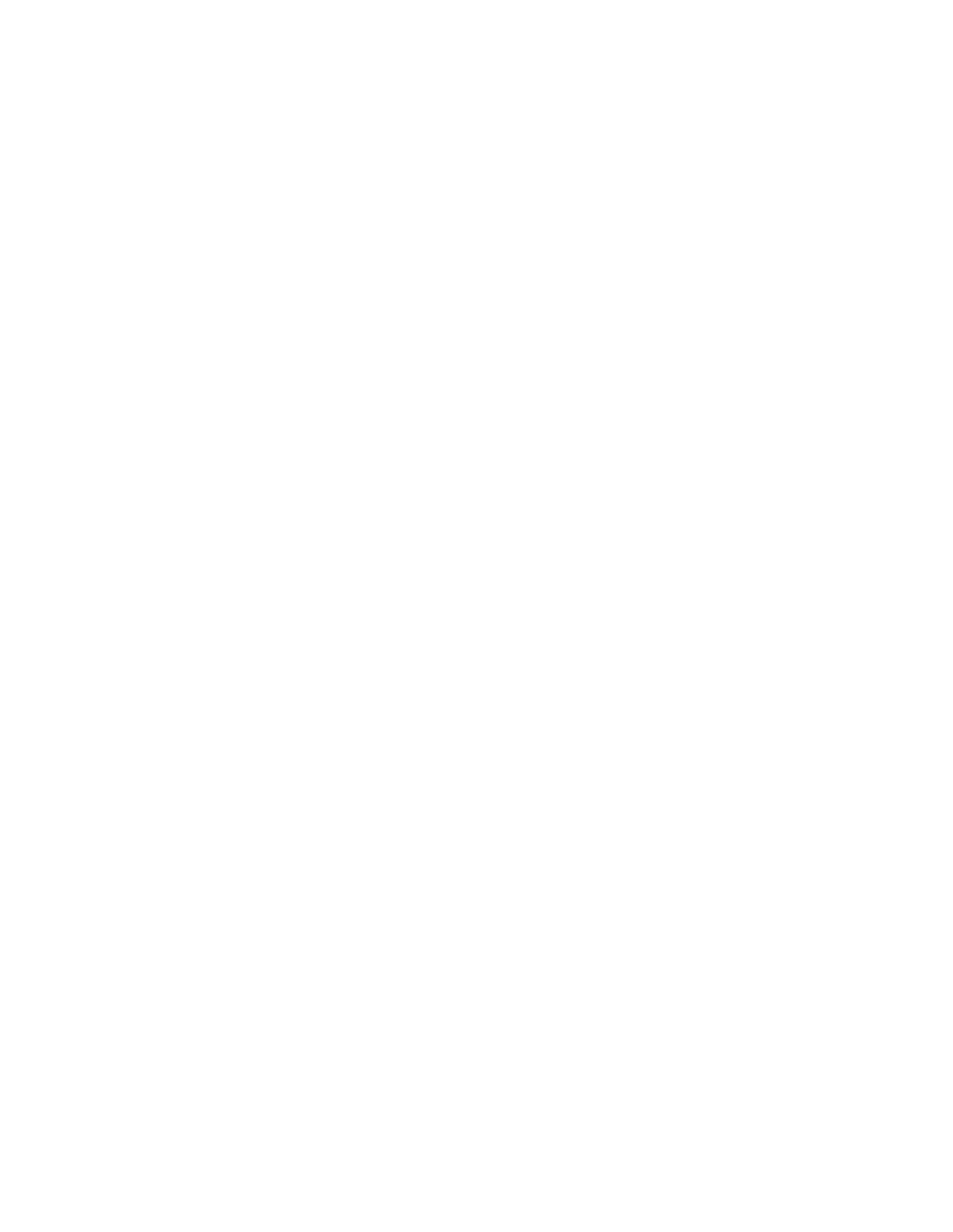- <span id="page-52-0"></span>A. LIST OF SITE CONDITIONS SUITABLE FOR INFILTRATION
	- 1. Depth of bedrock below the invert of infiltration BMPs shall be greater than or equal to 2 feet.
	- 2. Depth of seasonal high water table below the invert of infiltration BMPs shall be greater than or equal to 2 feet.
	- 3. Soil permeability test results shall be greater than or equal to 0.10 inches / hour and less than or equal to 10 inches per hour.
	- 4. The appropriate factor of safety, per the existing soil conditions, and per the guidance provided per the Pennsylvania Stormwater BMP Manual (current version) shall be applied to the final infiltration rate used for design.
	- 5. Methodologies and procedures for properly determining soil infiltration rates can be found within the Pennsylvania Stormwater Best Management Practices Manual.
	- 6. Setback distances or buffers of infiltration BMPs shall be a minimum of:
		- a. One hundred (100) feet from individual water supply wells and from community or Municipal water supply wells.
		- b. Twenty (20) feet from building foundations.
		- c. Fifty (50) feet from septic system drain fields.
		- d. Fifty (50) feet from karst geologic contacts such as sinkholes, closed depressions, fracture traces, faults, and pinnacles.
		- e. Twenty (20) feet from the property line unless documentation is provided to show that all setbacks from wells, foundations and drain fields on neighboring properties will be met
- B. EFFECTIVE BMPs FOR INFILTRATION
	- 1. Infiltration trench
	- 2. Infiltration Basin/Sub-Surface Infiltration Bed
	- 3. Bio Filters, Rain Gardens, Bio-Infiltration, Bio Swales
	- 4. Filters for pre-treatment.
	- 5. Dry Well/Seepage Pits
	- 6. Pervious Pavement/Concrete
	- 7. Soil Amendments
	- 8. Riparian Buffer Restoration
- C. EFFECTIVE BMPs FOR RATE CONTROL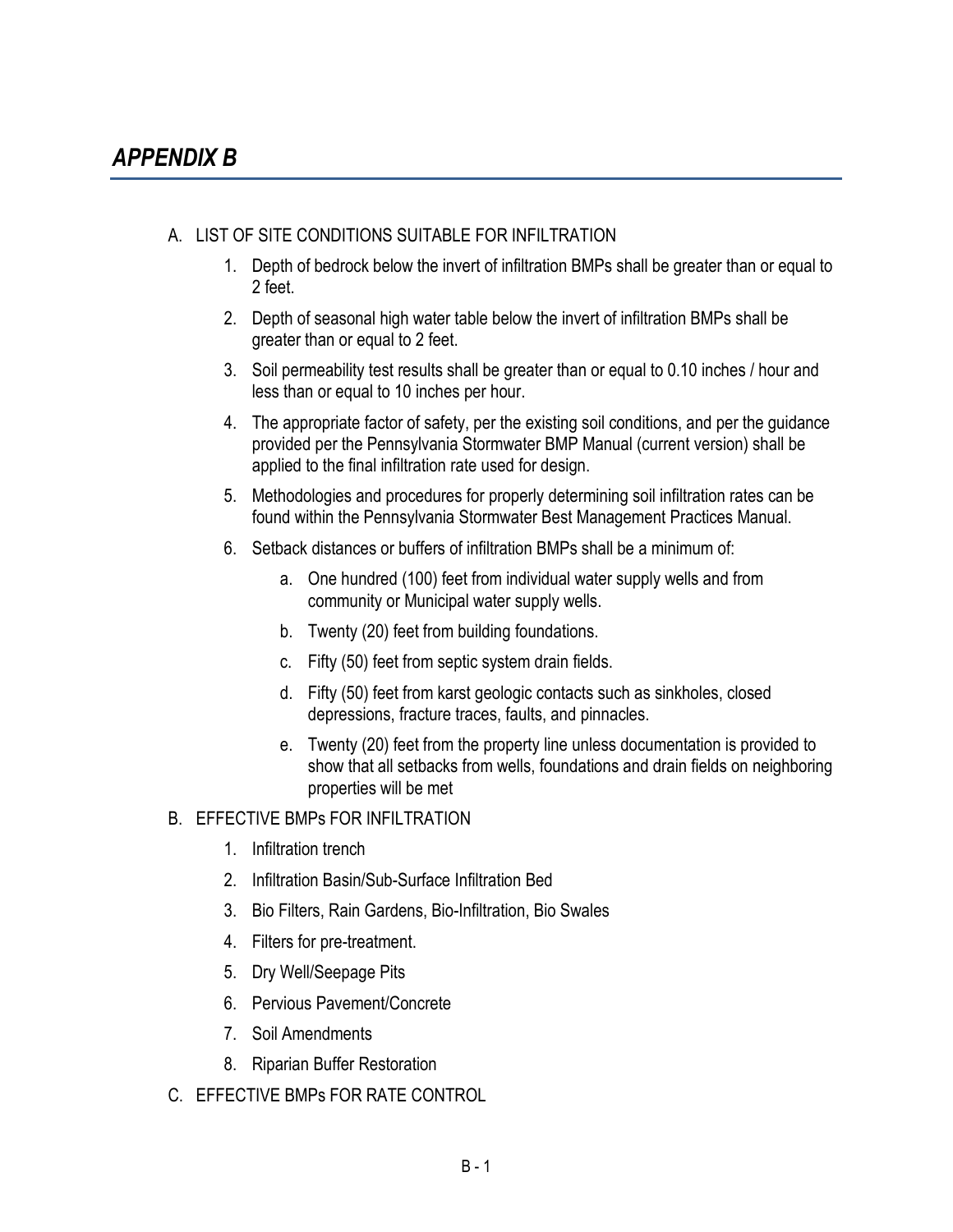- 1. Wet Ponds
- 2. Stormwater Wetlands
- 3. Extended Detention (dry) Ponds
- 4. Vegetated Swales
- 5. Floodplain Restoration
- 6. Constructed Filters
- 7. Runoff volume reduction BMPs listed and B and C above such as retention, infiltration and re-vegetation.
- D. EFFECTIVE BMPs FOR BIO-RETENTION AND EVAPOTRANSPIRATION
	- 1. Rain gardens
	- 2. Green roofs
	- 3. Constructed Wetlands
	- 4. Select, commercially available products (as approved by the New Beaver Borough)

Consult the Pennsylvania Stormwater Best Management Practices Manual for all available BMPs and stormwater technologies that can effectively mitigate stormwater runoff, volume, and quality issues.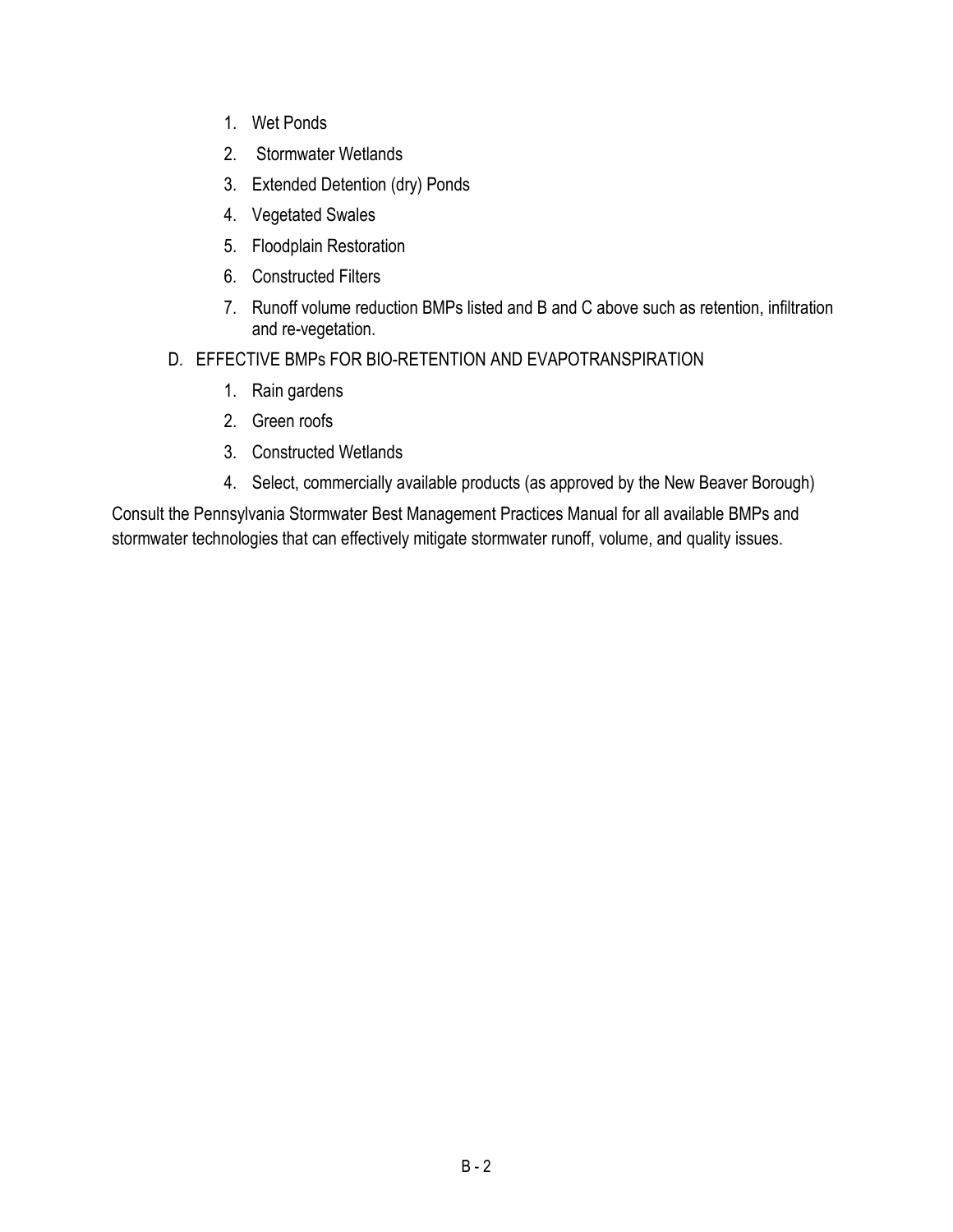#### <span id="page-54-0"></span>**OPERATION AND MAINTENANCE AGREEMENT STORMWATER BEST MANAGEMENT PRACTICES**

| <b>THIS AGREEMENT</b> , made and entered into this | dav of<br>$20$ , by and            |  |  |
|----------------------------------------------------|------------------------------------|--|--|
| between                                            | (hereinafter the "Landowner"), and |  |  |
|                                                    | County, Pennsylvania,              |  |  |
| $\theta$                                           |                                    |  |  |

(hereinafter "New Beaver Borough");

#### <span id="page-54-1"></span>**WITNESSETH**

**WHEREAS**, the Landowner is the owner of certain real property as recorded by deed in the land records of \_\_\_\_\_\_\_\_\_\_\_\_\_\_\_\_\_\_County, Pennsylvania, Deed Book \_\_\_\_\_\_\_\_\_\_ at Page \_\_\_\_\_, (hereinafter "Property").

**WHEREAS**, the Landowner is proceeding to build and develop the Property; and

**WHEREAS**, the Stormwater management BMP Operation and Maintenance Plan approved by New Beaver Borough (hereinafter referred to as the "Plan") for the property identified herein, which is attached hereto as Appendix A and made part hereof, as approved by New Beaver Borough, provides for management of Stormwater within the confines of the Property through the use of Best Management Practices (BMPs); and

**WHEREAS**, New Beaver Borough, and the Landowner, his successors and assigns, agree that the health, safety, and welfare of the residents of New Beaver Borough and the protection and maintenance of water quality require that on-site Stormwater Best Management Practices be constructed and maintained on the Property; and

**WHEREAS**, New Beaver Borough requires, through the implementation of the SWM Site Plan, that Stormwater management BMP's as required by said Plan and the New Beaver 'Borough Municipal Stormwater Management Ordinance be constructed and adequately operated and maintained by the Landowner, his successors and assigns.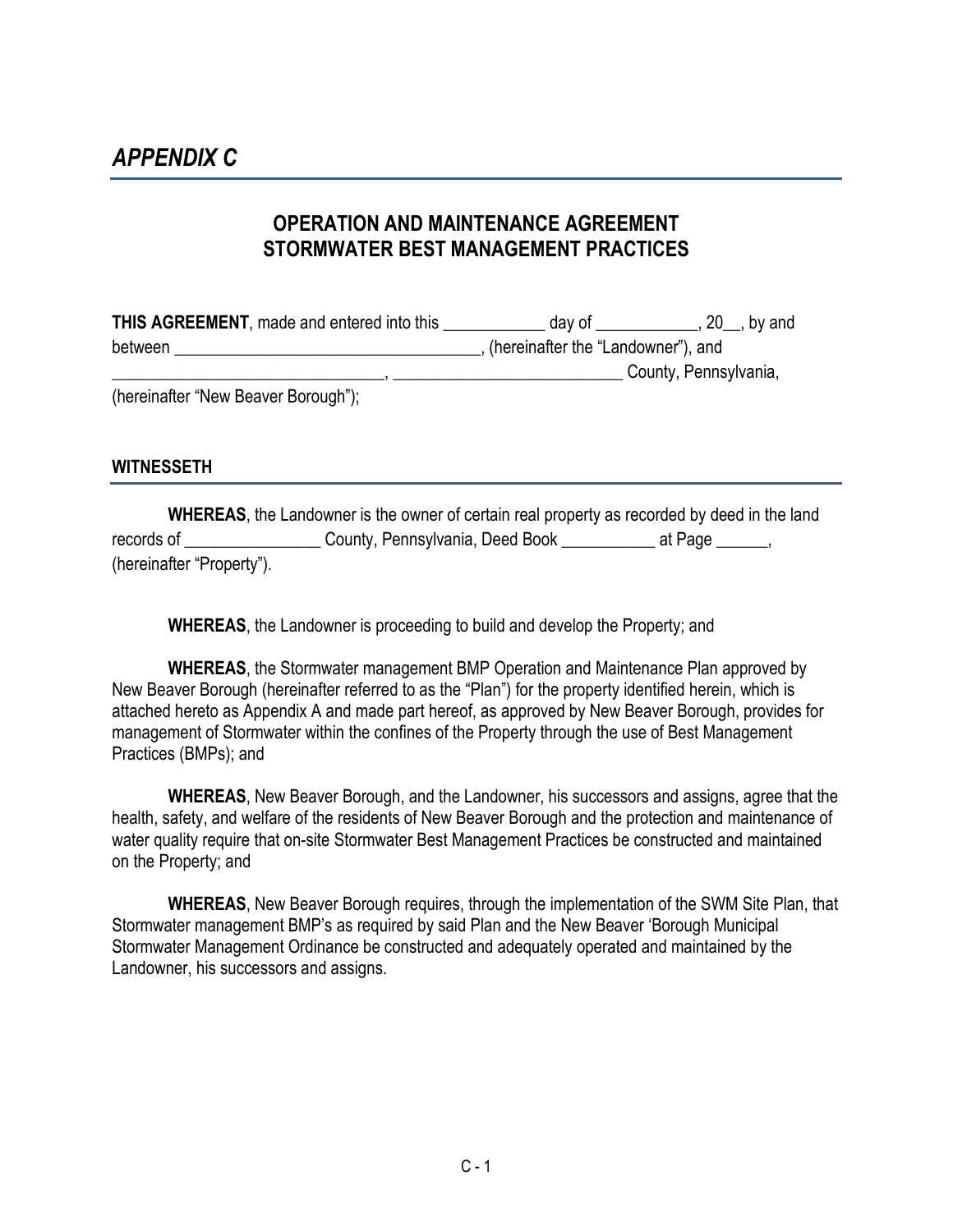**NOW, THEREFORE**, in consideration of the foregoing promises, the mutual covenants contained herein, and the following terms and conditions, the parties hereto agree as follows:

- 1. The Landowner shall construct the BMPs in accordance with the plans and specifications identified in the SWM Site Plan.
- 2. The Landowner shall operate and maintain the BMPs as shown on the Plan in good working order accordance with the specific maintenance requirements noted on the approved SWM Site Plan.
- 3. The Landowner hereby grants permission to New Beaver Borough, its authorized agents and employees, to enter upon the property, at reasonable times and upon presentation of proper credentials, to inspect the BMPs whenever necessary. Whenever possible, New Beaver Borough shall notify the Landowner prior to entering the property.
- 4. In the event the Landowner fails to operate and maintain the BMPs per paragraph 2, New Beaver Borough or its representatives may enter upon the Property and take whatever action is deemed necessary to maintain said BMP(s). This provision shall not be construed to allow New Beaver Borough to erect any permanent structure on the land of the Landowner. It is expressly understood and agreed that New Beaver Borough is under no obligation to maintain or repair said facilities, and in no event shall this Agreement be construed to impose any such obligation on New Beaver Borough.
- 5. In the event New Beaver Borough, pursuant to this Agreement, performs work of any nature, or expends any funds in performance of said work for labor, use of equipment, supplies, materials, and the like, the Landowner shall reimburse New Beaver Borough for all expenses (direct and indirect) incurred within 10 days of receipt of invoice from the New Beaver Borough.
- 6. The intent and purpose of this Agreement is to ensure the proper maintenance of the onsite BMPs by the Landowner; provided, however, that this Agreement shall not be deemed to create or affect any additional liability of any party for damage alleged to result from or be caused by Stormwater runoff.
- 7. The Landowner, its executors, administrators, assigns, and other successors in interests, shall release New Beaver Borough from all damages, accidents, casualties, occurrences or claims which might arise or be asserted against said employees and representatives from the construction, presence, existence, or maintenance of the BMP(s) by the Landowner or New Beaver Borough.
- 8. New Beaver Borough shall inspect the BMPs at a minimum of once every three years to ensure their continued functioning.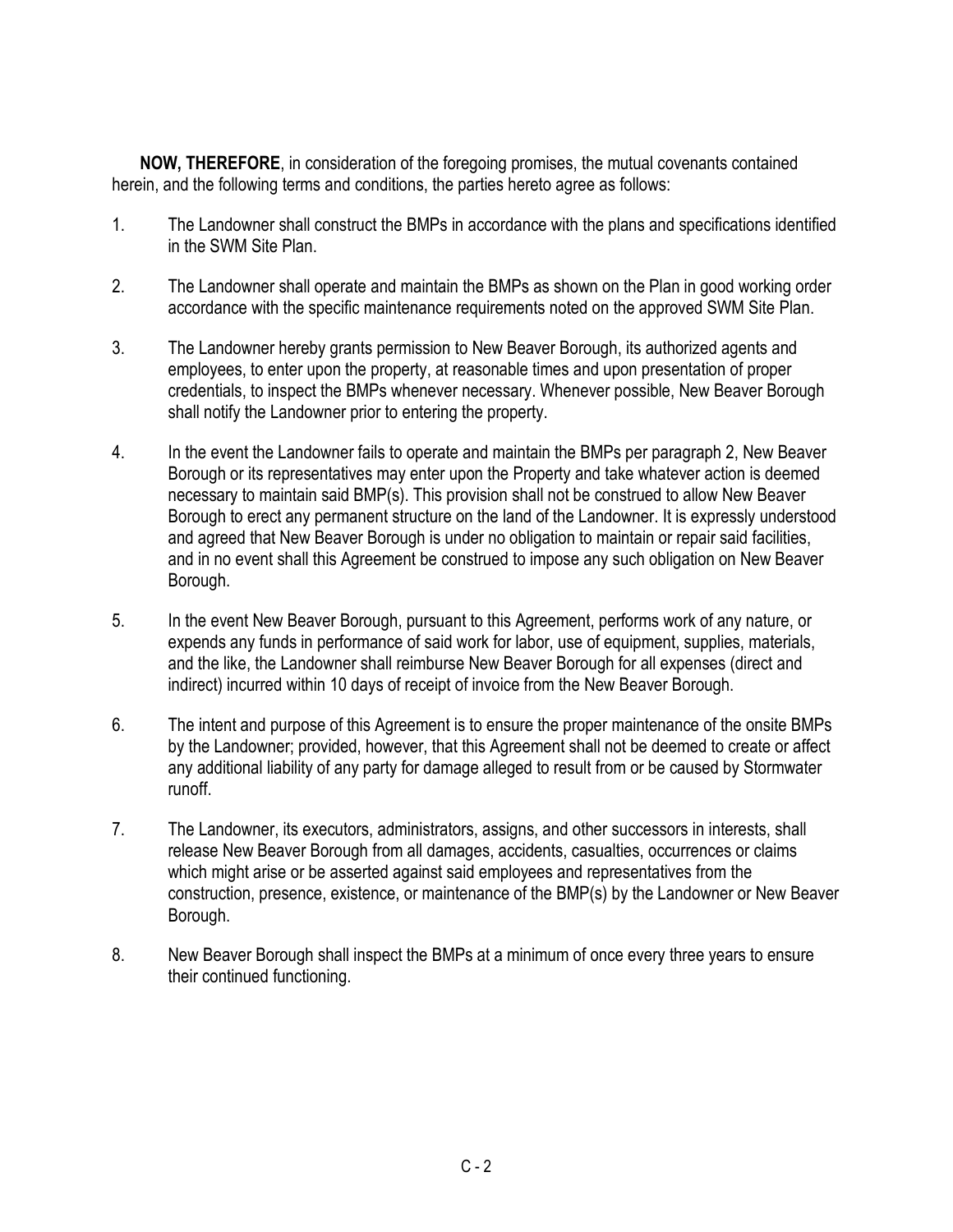| This Agreement shall be recorded at the Office of the Recorder of Deeds of <b>Consense Accept</b> County,<br>Pennsylvania, and shall constitute a covenant running with the Property and/or equitable servitude, and shall<br>be binding on the Landowner, his administrators, executors, assigns, heirs and any other successors in<br>interests, in perpetuity. |                                                                                                                      |  |
|-------------------------------------------------------------------------------------------------------------------------------------------------------------------------------------------------------------------------------------------------------------------------------------------------------------------------------------------------------------------|----------------------------------------------------------------------------------------------------------------------|--|
| ATTEST:                                                                                                                                                                                                                                                                                                                                                           |                                                                                                                      |  |
| WITNESS the following signatures and seals:                                                                                                                                                                                                                                                                                                                       |                                                                                                                      |  |
| (SEAL)                                                                                                                                                                                                                                                                                                                                                            | For New Beaver Borough:                                                                                              |  |
|                                                                                                                                                                                                                                                                                                                                                                   |                                                                                                                      |  |
| (SEAL)                                                                                                                                                                                                                                                                                                                                                            | For the Landowner:                                                                                                   |  |
| ATTEST:                                                                                                                                                                                                                                                                                                                                                           |                                                                                                                      |  |
| (City, Borough, Township)                                                                                                                                                                                                                                                                                                                                         |                                                                                                                      |  |
| I, 1. 2008 [1] All and for the County and State<br>aforesaid, whose commission expires on the ___________ day of __________________, 20_____, do<br>hereby certify that<br>foregoing Agreement bearing date of the ____________ day of ____________________, 20____, has<br>acknowledged the same before me in my said County and State.                          | whose name(s) is/are signed to the                                                                                   |  |
| GIVEN UNDER MY HAND THIS _______________________ day of ____________, 20__.<br><u> 1989 - Johann John Stone, mensk politik en og den som forskeller og store og store og store og store og s</u>                                                                                                                                                                  | <u> Alexandria de la contrada de la contrada de la contrada de la contrada de la contrada de la contrada de la c</u> |  |
| <b>NOTARY PUBLIC</b>                                                                                                                                                                                                                                                                                                                                              | (SEAL)                                                                                                               |  |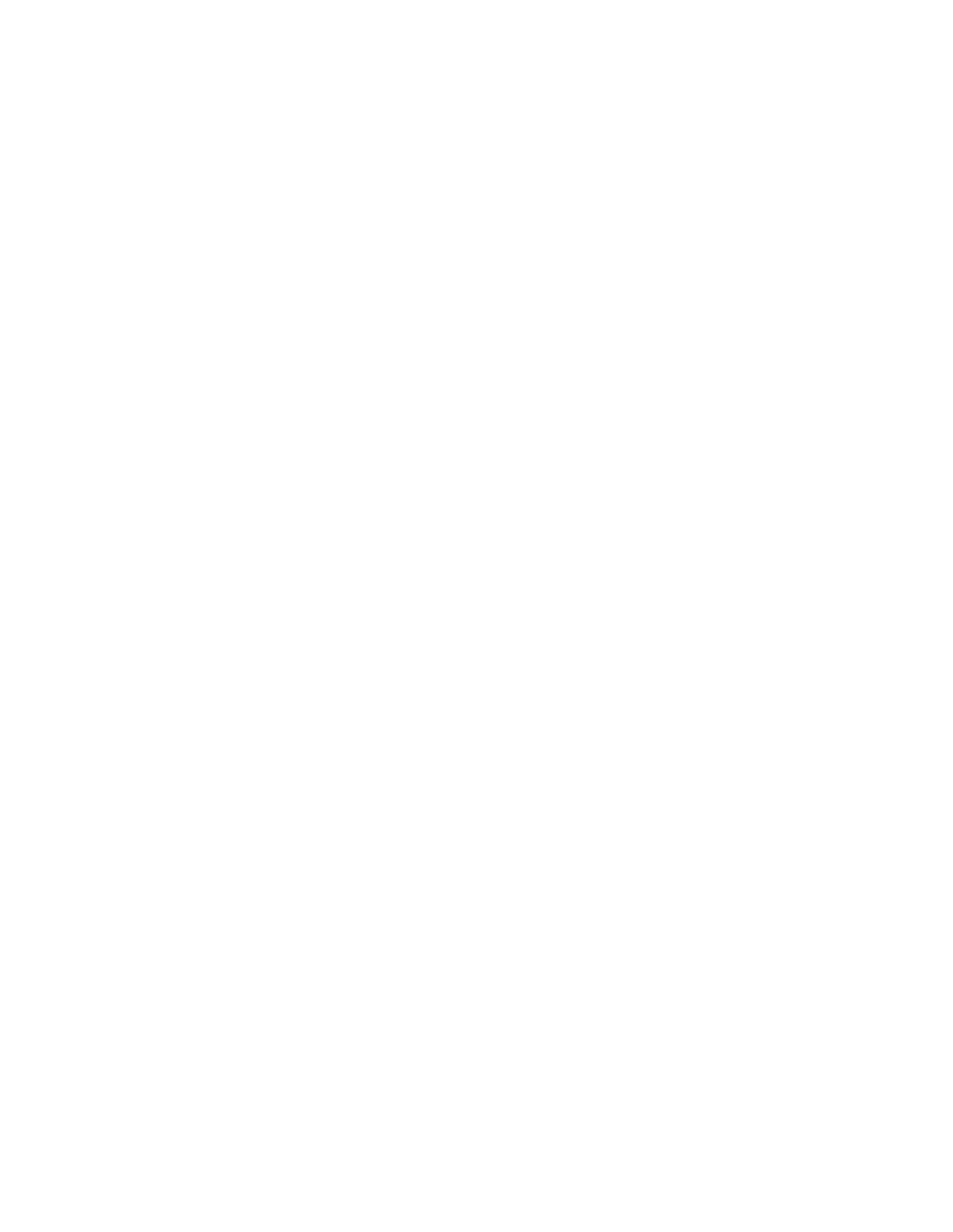#### $0.50$ 0.62  $0.40$ <br> $0.50$ 0.25<br>0.25 0.46<br>0.70 0.88<br>0.72  $0.90$ 0.78<br>0.95 0.39  $6% +$  $\overline{0.31}$  $0.41$  $0.42$  $0.38$ <br>0.0.0  $0.50$ 0.37  $0.48$ <br> $0.35$  $0.28$ 18.0<br>18.0 SLOPE RANGE 2-6%  $\overline{\frac{23}{2}}$ 0.29 0.40 0.50 0.30 0.40 0.16 0.20  $0.45$ 0.34  $0.42$ 0.32 0.40  $0.30$ 0.38 0.29 0.35 0.69 0.86 0.72 0.89  $0.75$  $0.21$ 0.27 0.86<br>0.96 0.36  $0.91$  $\overline{\phantom{0}}$  $0 - 2\%$  $0.18$ 3<br>3<br>0<br>0<br>0<br>0<br>0<br>0<br>0 0.30  $0.12$ 0.36  $0.34$ 0.24  $0.31$ 0.69 0.86 0.72 0.89 0.73  $0.16$  $0.15$ 0.30 0.38 0.28 0.22  $0.41$  $0.85$ 0.95  $6% +$ 0.36  $0.16$ 0.45 0.34 0.44 0.52  $0.44$ 0.20  $0.49$  $0.36$  $0.47$  $0.34$ 0.32 0.42 0.40  $0.69$  $0.87\,$ 0.72  $0.90$ 0.76 0.89  $0.24$ 0.32  $0.31$ 187<br>18.0 SLOPE RANGE HYDROLOGIC SOIL GROUP 2-6%  $\frac{0.19}{0.25}$ 0.34  $0.42$ 0.28 0.35  $0.13$  $0.16$  $0.40$ 0.29 0.38  $0.27$  $0.35$ 0.32 0.69 0.86 0.72 0.89 0.73 0.85  $0.17$ 0.23 0.86 0.96  $0.33$ <br> $0.42$  $0.31$ Ğ RATIONAL FORMULA RUNOFF COEFFICIENTS  $0 - 2\%$  $0.14$ 0.24  $0.30$ 0.20 0.26  $0.10$  $0.22$ <br> $0.31$ 0.28 0.68 0.86 0.85<br>0.95 0.20  $0.12$ 0.36  $0.25$  $0.33$ 0.20 0.72 0.89 0.72 0.84  $0.12$  $0.18$ 83<br>0.38 0.27 0.45  $0.14$ 0.69  $0.19$  $6% +$ 0.37 0.30 0.37 0.28  $0.18$  $0.35$ <br>0.44  $0.33$  $0.42$  $0.39$  $0.36$ 0.26  $0.34$ 0.86 0.72  $0.89$  $0.74$ 0.26  $\overline{0.21}$  $0.84$  $0.87$  $0.97$ SLOPE RANGE 2-6%  $\frac{6}{15}$  $0.19$  $0.21$ <br> $0.28$ 0.34 0.22 0.28  $0.11$  $0.28$ 0.68  $0.14$ 0.39 0.29 0.37 0.26 0.35  $0.32$  $0.21$ 0.86 0.72 0.89 0.72 0.82  $0.13$ 0.86 0.96  $0 - 2\%$ 0.16  $0.18$ 0.23 0.20 0.08  $0.19$ 0.28 0.68 0.85<br>0.95  $0.14$  $2.10$  $0.35$  $23$ 0.22  $0.30$  $7.7$  $0.24$ 0.85 0.89  $0.80$ 0.08  $0.14$  $\overline{0.11}$  $0.24$  $0.71$  $0.71$  $0.27$  $0.16$  $0.14$  $6% +$  $0.30$ 0.37 0.25 0.30  $0.29$ 0.26  $0.35$  $0.32$ 0.22 0.29 0.68 0.86 0.72 0.89 0.79 0.20  $0.22$  $0.11$  $0.14$  $3,40$  $0.37$  $0.72$  $0.87$ <br> $0.97$ SLOPE RANGE 2-6%  $0.13$  $0.20$ 0.25  $0.16$ 0.22  $0.08$ 0.29 0.85 0.86<br>0.96  $0.18$  $0.11$  $0.28$  $0.37$ 0.26 0.34  $0.23$ 0.32  $0.20$  $0.19$ 0.26 0.68  $0.71$ 0.88  $\frac{27}{120}$  $0.10$  $0.16$  $\blacktriangleleft$  $0.16a$ <br> $0.25b$  $0 - 2\%$  $0.15$ 0.08  $0.14$  $0.12$  $0.10$ <br> $0.14$  $0.05$ 0.30  $0.19$ 0.28  $0.14$ 0.85 0.70 0.05  $0.08$ 83<br>0.33 0.22  $0.22$ 0.67 0.88  $0.11$ 0.85 0.95  $0.71$ STORM EVENT  $(yrs)$  $|v \times v \times v \times v$  $888$  $>25$ 88888888888888888 Lot Size 1/8 acre Lot Size 1/4 acre Lot Size 1/3 acre Lot Size 2 acre Lot Size 1 acre Cultivated Land Residential Open Space Commercial LAND USE **Industrial Meadow** Pasture Streets Parking Forest

<span id="page-58-0"></span>*APPENDIX D*

(after Rawls et al., 1981)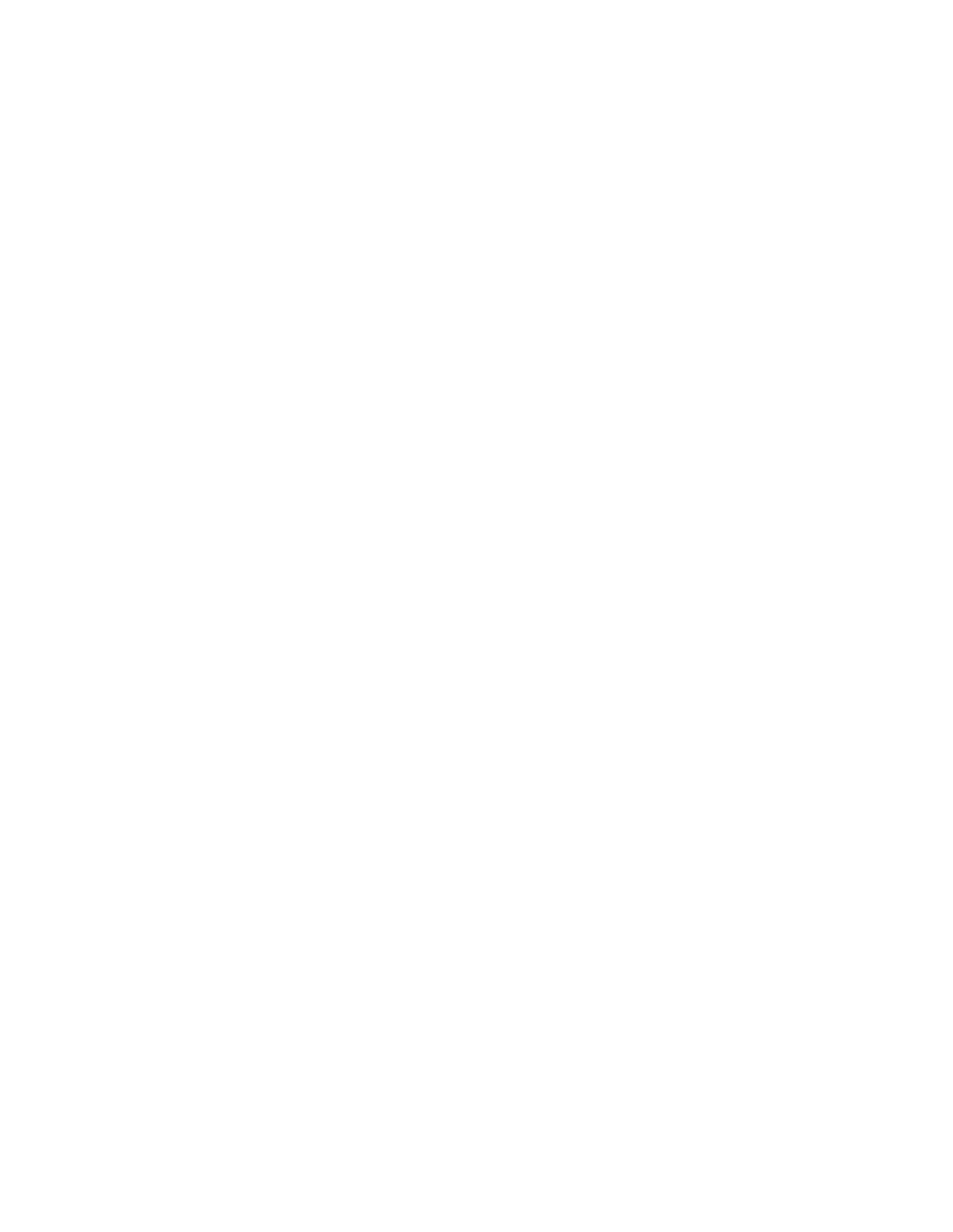<span id="page-60-0"></span>**SMALL PROJECT SWM APPLICATION AND WORKSHEET**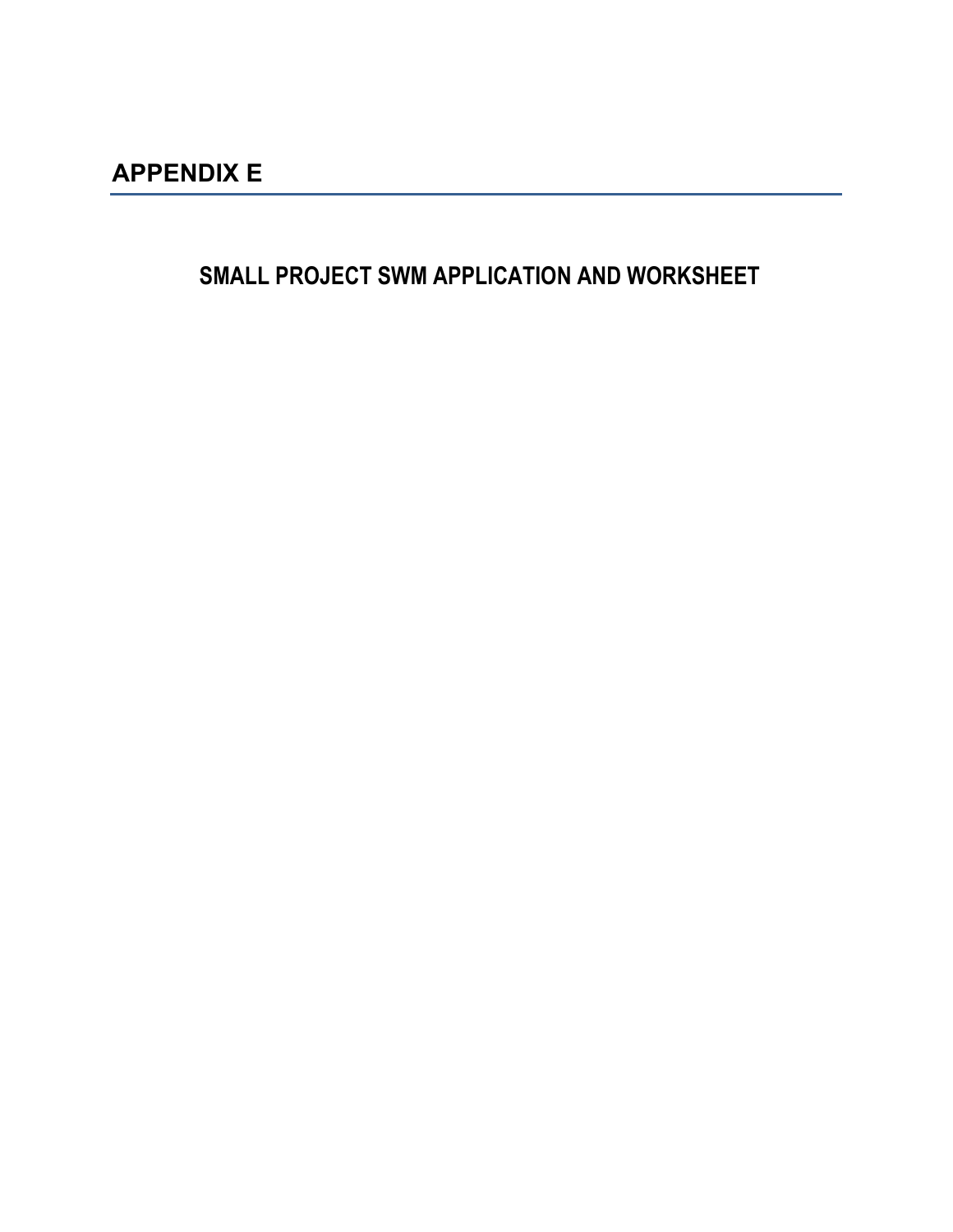# *Lawrence County*

# Small Project Stormwater Management Application

As required by the New Beaver Borough's Act 167 Stormwater Management Ordinance<sup>2</sup>, a Small Project Stormwater Management Plan is required whenever more than 2,500 square feet of impervious surface is proposed<sup>3</sup>. Impervious surfaces are areas that prevent the infiltration of water into the ground and shall include, but not be limited to, roofs, patios, garages, storage sheds and similar structures, and any new streets or sidewalks.

| Table E-1<br>To Calculate Impervious Surfaces Please Complete This Table |        |                  |              |          |                                    |
|--------------------------------------------------------------------------|--------|------------------|--------------|----------|------------------------------------|
| <b>Surface Type</b>                                                      | Length | $\boldsymbol{X}$ | <b>Width</b> | Ξ        | Proposed<br><b>Impervious Area</b> |
| Building (area per                                                       |        | X                |              | Ξ        |                                    |
| downspout)                                                               |        | X                |              | $=$      |                                    |
|                                                                          |        | X                |              | Ξ        |                                    |
|                                                                          |        | X                |              | $=$      |                                    |
| Driveway                                                                 |        | X                |              | $=$      |                                    |
|                                                                          |        | X                |              | $=$      |                                    |
|                                                                          |        | X                |              | $\equiv$ |                                    |
| Parking Areas                                                            |        | X                |              | Ξ        |                                    |
|                                                                          |        | X                |              | $=$      |                                    |
|                                                                          |        | X                |              | Ξ        |                                    |
| Patios/Walks                                                             |        | X                |              | $=$      |                                    |
|                                                                          |        | X                |              | $=$      |                                    |
|                                                                          |        | X                |              | $=$      |                                    |
|                                                                          |        | x                |              | $=$      |                                    |
| Other                                                                    |        | X                |              | $=$      |                                    |
|                                                                          |        | x                |              | $=$      |                                    |
|                                                                          |        | X                |              | $=$      |                                    |
| Total Impervious Surface Area to be Managed (Sum of All Areas)           |        |                  |              |          |                                    |

**If the Total Impervious Surface Area is LESS THAN 2,500 Square Feet, read, acknowledge, and sign below. If the Total Impervious Surface Area is GREATER THAN OR EQUAL TO 2,500 Square Feet, complete the remainder of the Application.**

<span id="page-61-0"></span><sup>&</sup>lt;sup>2</sup> The municipality can require the applicant to provide supplemental and additional information beyond the Small Project SWM Application if there is a threat to property, health or safety.

<span id="page-61-1"></span><sup>&</sup>lt;sup>3</sup> Refer to Ordinance Section 501, Responsibilities for justification of this application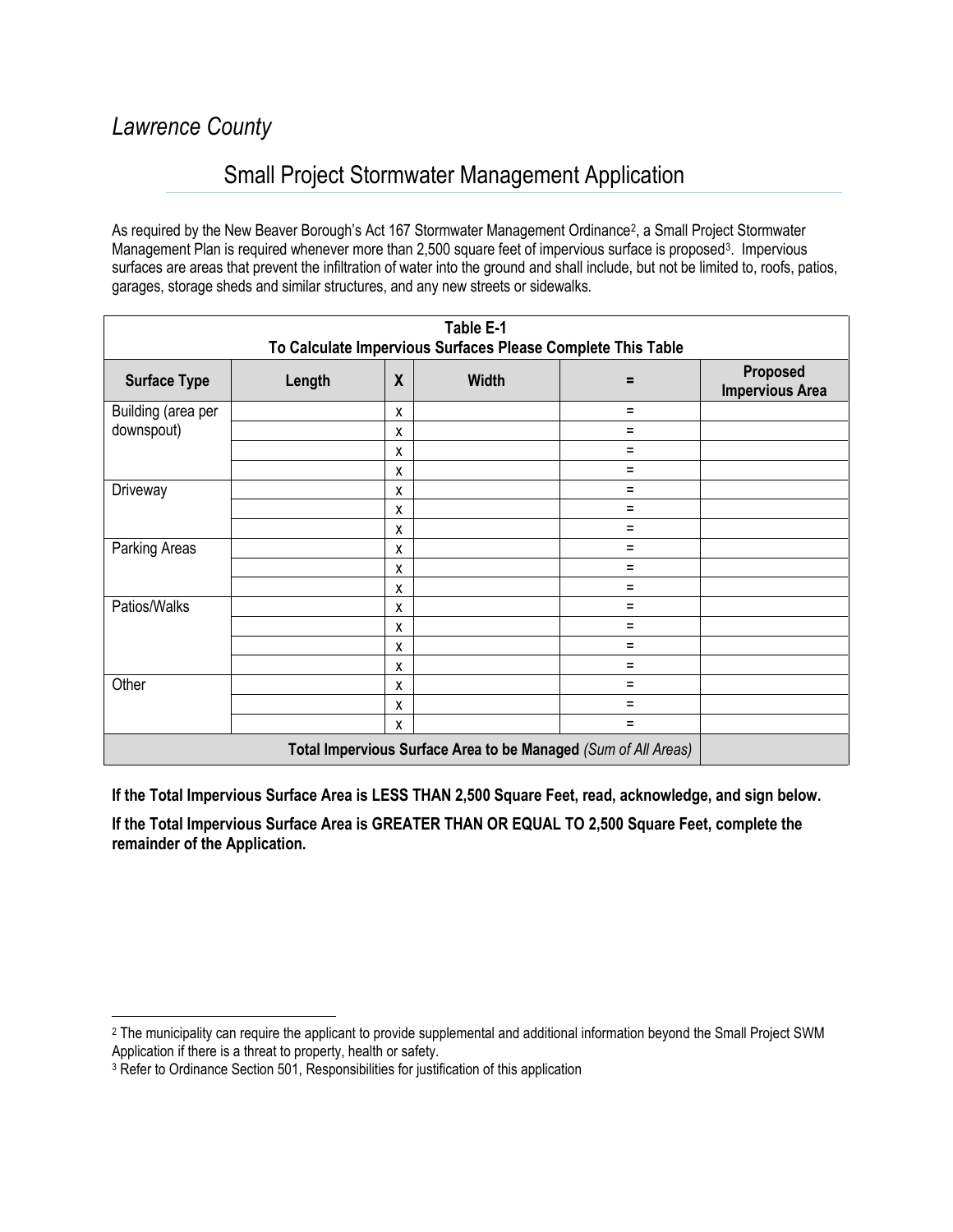*Lawrence County*

# Small Project Stormwater Management Application

Property Owner Acknowledges that submission of inaccurate information may result in a stop work order or permit revocation. Acknowledgement of such is by signature below. I declare that I am the owner or owner's legal representative. I further acknowledge that the information provided is accurate and Municipal employees are granted access to the above-described property for review and inspection as may be required.

:Owner Date:

(Signature) (Print Name)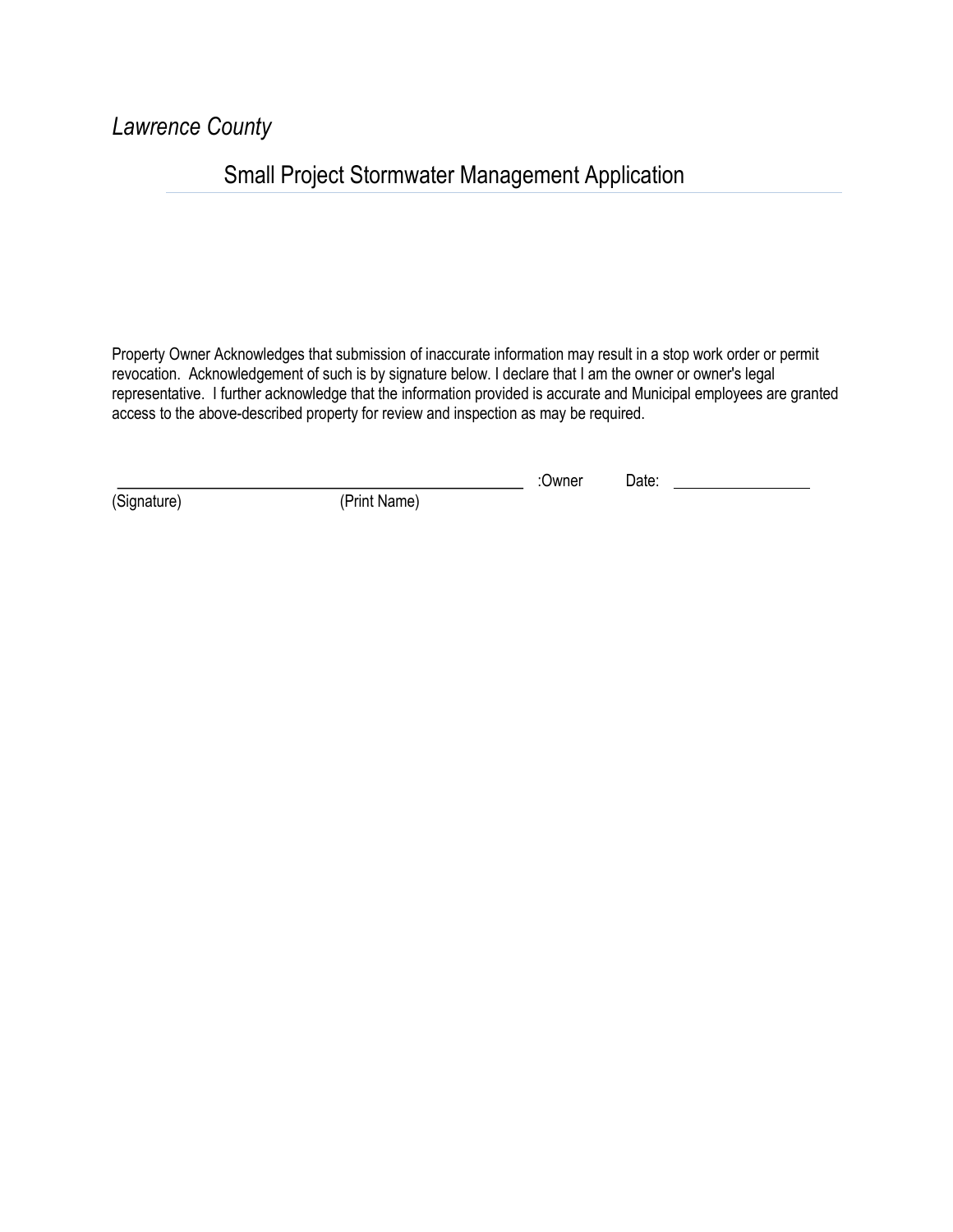#### **CREDITS**

#### **Credit 1: DISCONNECTION OF IMPERVIOUS AREA**

When runoff from impervious areas is directed to a pervious area that allows for infiltration, filtration, and increased time of concentration, all or parts of the impervious areas may qualify as Disconnected Impervious Area (DIA). Using the criteria below, determine the portion of the impervious area that can be excluded from the calculation of total impervious areas.

**Criteria:** An impervious area is considered to be completely or partially disconnected if it meets the requirements below:

- Rooftop area draining to a downspout is ≤500 sf
- Paved area draining to a discharge is ≤1,000 sf
- Flow path of paved impervious area is not more than 75'
- Soil at discharge is not designated as hydrologic soil group "D"
- Flow path at discharge area has a positive slope ≤5%
- Gravel strip or other spreading device is required at paved discharges

| <b>Length of Flow</b><br><b>Path from</b><br>Discharge Point*<br>(f <sup>t</sup> ) | DIA<br><b>Credit</b><br><b>Factor</b> |  |  |  |  |
|------------------------------------------------------------------------------------|---------------------------------------|--|--|--|--|
| $0 - 14$                                                                           | 1.0                                   |  |  |  |  |
| 15-29                                                                              | 0.8                                   |  |  |  |  |
| 30-44                                                                              | 0.6                                   |  |  |  |  |
| 45-59                                                                              | 0.4                                   |  |  |  |  |
| 60-74                                                                              | 0.2                                   |  |  |  |  |
| 75 or More                                                                         | በ                                     |  |  |  |  |

| Table E-2<br><b>Calculate DIA Credit and Required Capture Volume</b> |                                                             |              |                                       |     |                                                   |   |                |          |                                                      |
|----------------------------------------------------------------------|-------------------------------------------------------------|--------------|---------------------------------------|-----|---------------------------------------------------|---|----------------|----------|------------------------------------------------------|
| <b>Surface Type</b>                                                  | <b>Proposed Impervious</b><br>Area (from previous<br>sheet) | $\mathsf{X}$ | <b>DIA</b><br><b>Credit</b><br>Factor | $=$ | <b>Impervious</b><br>Area to be<br><b>Managed</b> | ÷ |                | $\equiv$ | <b>Required Capture</b><br>Volume (ft <sup>3</sup> ) |
| Building (area per<br>downspout)                                     |                                                             | X            |                                       | Ξ   |                                                   | ÷ | 6              | $\equiv$ |                                                      |
|                                                                      |                                                             | X            |                                       | $=$ |                                                   | ÷ | $6\phantom{1}$ | $\equiv$ |                                                      |
|                                                                      |                                                             | X            |                                       | $=$ |                                                   | ÷ | $6\phantom{1}$ | $\equiv$ |                                                      |
|                                                                      |                                                             | X            |                                       | $=$ |                                                   | ÷ | $6\phantom{1}$ | Ξ        |                                                      |
| Driveway                                                             |                                                             | X            |                                       | Ξ   |                                                   | ÷ | 6              | $\equiv$ |                                                      |
|                                                                      |                                                             | X            |                                       | Ξ   |                                                   | ÷ | 6              | Ξ        |                                                      |

#### **\* Flow path cannot include impervious surfaces and must be at least 15' from any impervious surfaces**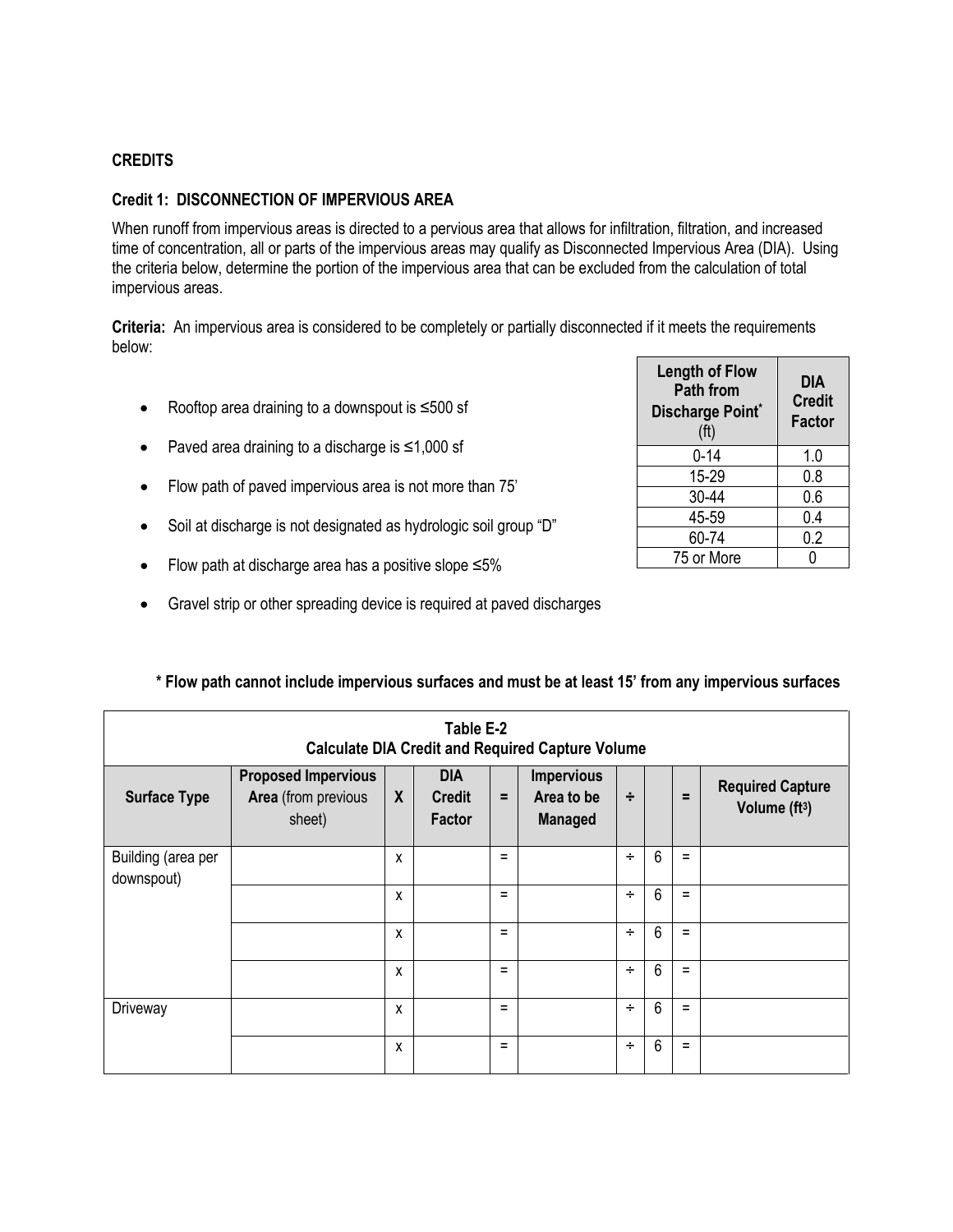|               | X                  | $\equiv$ | $\div$ | $6\phantom{1}6$ | $\equiv$ |  |
|---------------|--------------------|----------|--------|-----------------|----------|--|
| Parking Areas | $\pmb{\mathsf{X}}$ | $\equiv$ | $\div$ | $6\phantom{1}6$ | $\equiv$ |  |
|               | X                  | $\equiv$ | $\div$ | $6\phantom{1}$  | $\equiv$ |  |
|               | $\pmb{\chi}$       | $\equiv$ | $\div$ | $6\phantom{1}$  | $\equiv$ |  |
| Patios/Walks  | Х                  | $\equiv$ | $\div$ | $6\phantom{1}6$ | $\equiv$ |  |
|               | X                  | $\equiv$ | $\div$ | $6\,$           | $\equiv$ |  |
|               | $\pmb{\chi}$       | $\equiv$ | $\div$ | $6\phantom{1}6$ | $\equiv$ |  |
|               | $\pmb{\mathsf{X}}$ | $\equiv$ | $\div$ | $6\phantom{1}6$ | $\equiv$ |  |
| Other         | X                  | $\equiv$ | $\div$ | $6\,$           | $\equiv$ |  |
|               | $\pmb{\mathsf{X}}$ | $=$      | $\div$ | $6\phantom{1}6$ | $\equiv$ |  |
|               | X                  | $\equiv$ | $\div$ | $6\phantom{1}$  | $\equiv$ |  |

# **Small Project SWM Plan Worksheet - Instructions**

The Stormwater Management Ordinance developed through the *Lawrence County Act 167 Stormwater Management Plan* regulates compliance requirements for Stormwater Management in this jurisdiction. A complete copy of the ordinance can be obtained by contacting the Lawrence County Planning Department. Regulated activities shall be conducted only after New Beaver Borough approves a stormwater management plan. The *Lawrence County Act 167 Stormwater Management Plan* will assist you in preparing the necessary information and plans for New Beaver Borough to review and approve. This document will constitute an approved plan if all of the relevant components are installed in their entirety AND no part of the stormwater system adversely affects any other property, nor adversely affect any septic systems or drinking water wells on this, or any other, parcel. If an alternative system is to be used a plan will need to be submitted to New Beaver Borough for approval. A design by a Qualified Professional may be required for sites that are more complex.

Construction details and materials for Stormwater BMPs can be found in the PADEP Stormwater Management BMP Manual (current version) at:

[\(http://www.depweb.state.pa.us/portal/server.pt/community/best\\_management\\_practices\\_manual/10631](http://www.depweb.state.pa.us/portal/server.pt/community/best_management_practices_manual/10631) ). All BMPs must be installed in their entirety AND the BMPs will be located as not to adversely affect other property, nor any septic systems or drinking water wells on this, or any other, parcel.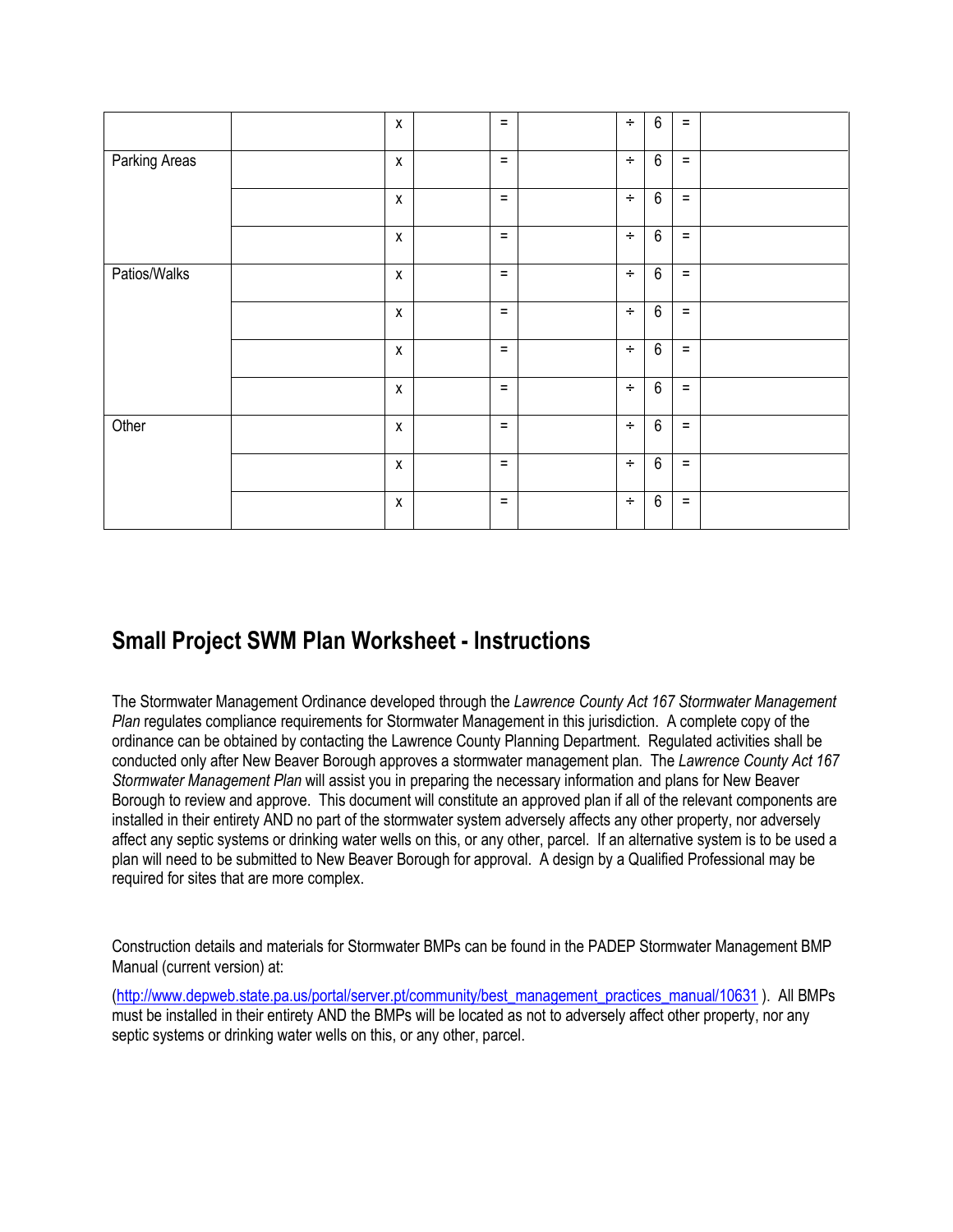# **Small Project SWM Plan Worksheet**

Based upon the information you have provided, a *Stormwater Plan IS Required* for this development activity. The Stormwater Management Ordinance developed through the *Lawrence County Act 167 Stormwater Management Plan* regulates compliance requirements for Stormwater Management in this jurisdiction. A complete copy of the *Plan* can be obtained from the Lawrence County Department of Planning.

Regulated activities shall be conducted only after New Beaver Borough approves a stormwater management plan. The *Lawrence County Act 167 Stormwater Management Plan* will assist you in preparing the necessary information and plans for New Beaver Borough to approve. **This document will constitute an approved plan if all of the relevant details are to be installed in the entirety AND no part of the stormwater system adversely affects any other property, nor adversely affects any septic systems or drinking water wells on this, or any other parcel.** If an alternative system is to be used, a plan will need to be submitted to New Beaver Borough for approval. A design by a qualified professional may be required for more complex sites.

#### **PLEASE INITIAL BELOW TO INDICATE THE STORMWATER MANAGEMENT PLAN COMPONENTS FOR THIS SITE**

| Minimum Control #1 Erosion and Sediment Pollution Control                |
|--------------------------------------------------------------------------|
| Minimum Control #2 Preservation of Natural Drainage Systems and Outfalls |

The relevant details from the *Lawrence County Act 167 Stormwater Management Plan* will be installed in their entirety AND the systems will be located as not to adversely affect other property, nor any septic systems or drinking water wells on this, or any other parcel.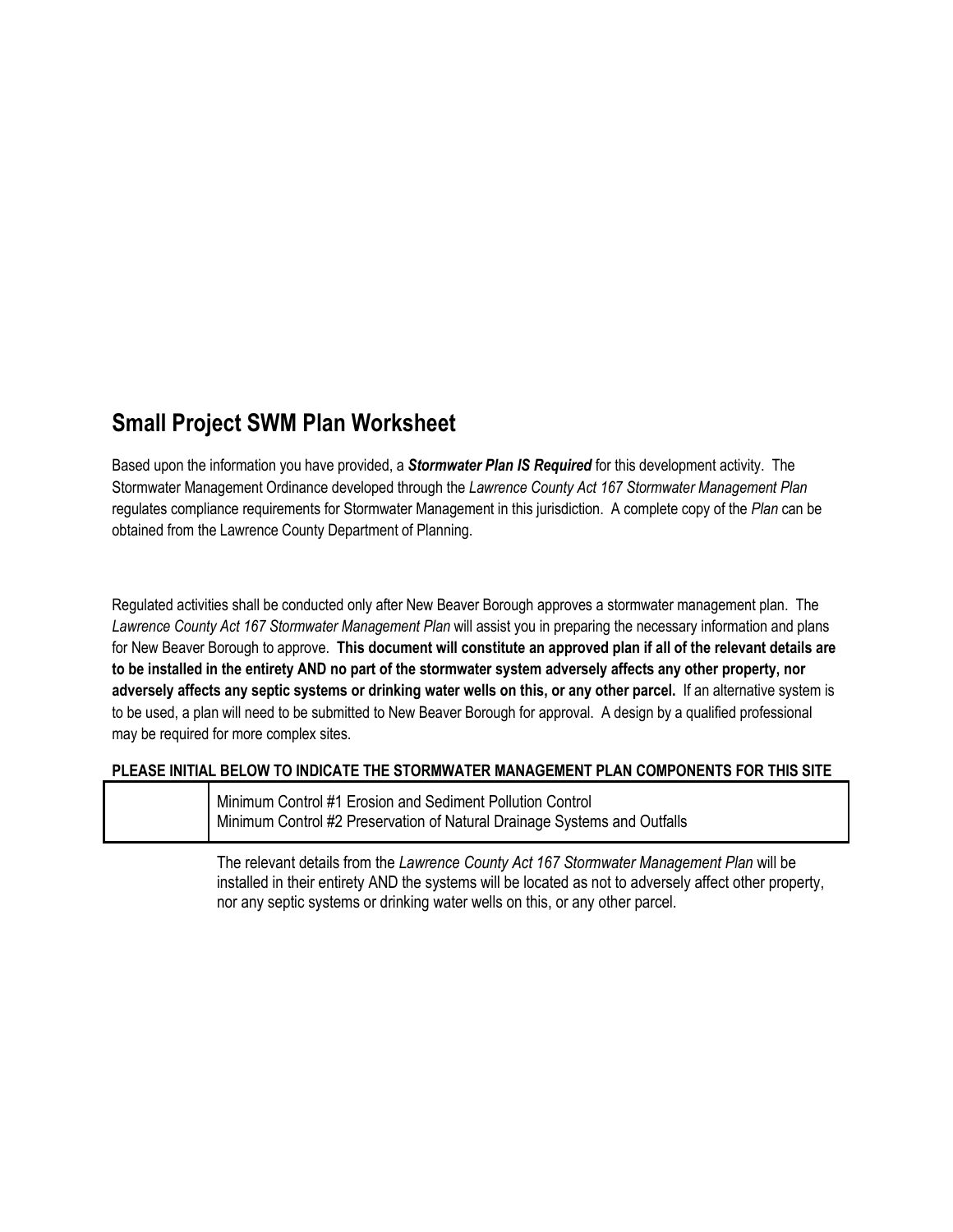| Capture Volume to be Managed (ft <sup>3</sup> ) |                                                          |   | Conversion | Surface Area of BMP (ft <sup>2</sup> ) |
|-------------------------------------------------|----------------------------------------------------------|---|------------|----------------------------------------|
|                                                 | <b>By Rain Garden</b><br>6" Ponding; 2' Soil Depth       | X | 1.20       |                                        |
|                                                 | Dry Well or Infiltration Trench<br>2'-6" Aggregate Depth | X | 1.25       |                                        |
|                                                 | :Total                                                   |   | Total:     |                                        |

To meet this requirement as well as State Water Quality requirements, the following must be installed and maintained:\

In lieu of meeting the above, an alternative and/or professional design is attached for approval AND the system will be located as not to adversely affect other property, any septic systems or drinking water wells on this, or any other, parcel.



#### **Site Sketch Plan showing:**

- 
- Proposed buildings with dimensions Proposed well site, if applicable
- Proposed impervious surfaces with dimensions **F** Proposed stormwater managements
- Property lines with dimensions **Exercise 2** Proposed septic system, if applicable
	-
	- system(s)



**Operation and Maintenance Agreement**

**Condition on approval -** The stormwater management plan must be fully implemented prior to a request for final inspection of the building or zoning permit.